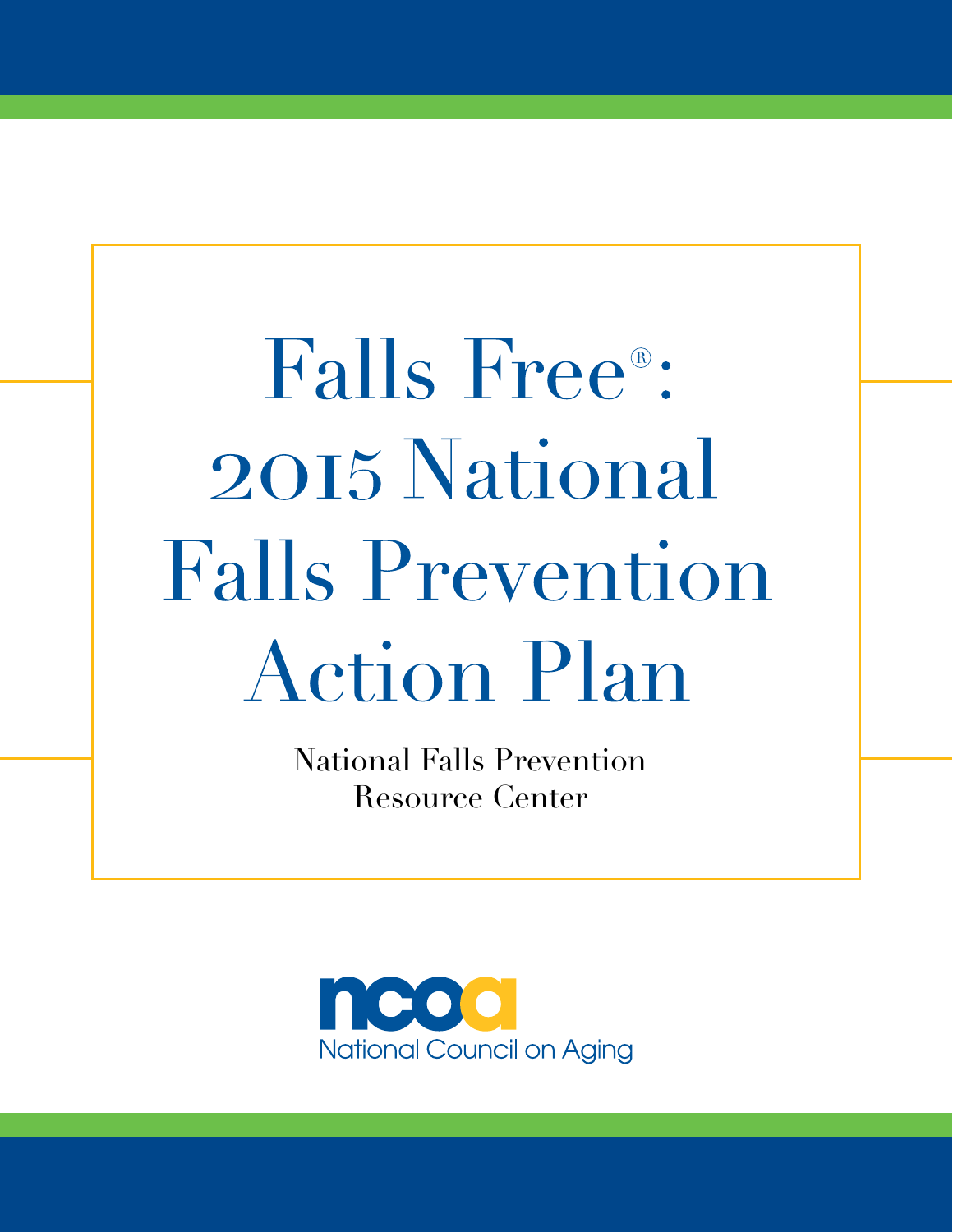# About the National Council on Aging (NCOA)





The National Council on Aging (NCOA) is a respected national leader and trusted partner to help people aged 60+ meet the challenges of aging. Our mission is to improve the lives of millions of older adults, especially those who are struggling. Through innovative community programs and services, online help, and advocacy, NCOA is partnering with nonprofit organizations, government, and business to improve the health and economic security of 10 million older adults by 2020. Learn more at *ncoa. org* and *@NCOAging*.

### **Center for Healthy Aging**



**Center for Healthy Aging** 

NCOA's Center for Healthy Aging supports the expansion and sustainability of evidence-based health promotion and disease prevention programs in the community and online through collaboration with national, state, and community partners. The goal is to help older adults live longer and healthier lives. The Center houses two national resource centers: the National Falls Prevention Resource Center and the National Chronic Disease Self-Management Education (CDSME) Resource Center. Learn more at *ncoa.org/CenterforHealthyAging*.

### **National Falls Prevention Resource Center**

NCOA's National Falls Prevention Resource Center supports the implementation, dissemination, and sustainability of evidence-based falls prevention programs and strategies across the nation. The Center increases public awareness and educates consumers and professionals about the risks of falls and how to prevent them, and serves as the national clearinghouse of tools, best practices, and other information on falls prevention. The Center is supported by a grant from the U.S. Administration for Community Living/Administration on Aging. Learn more at *ncoa.org/FallsPrevention*.

### **Falls Free® Initiative**



National Council on Aging

The Falls Free® Initiative is a national effort led by NCOA to address the growing public health issue of falls and fall-related injuries and deaths in older adults. The initiative includes a National Action Plan; National Coalition; State Coalitions on Fall Prevention Workgroup with 43 state members; numerous advocacy, awareness, and educational initiatives; and community infrastructure building to reduce falls among the elderly.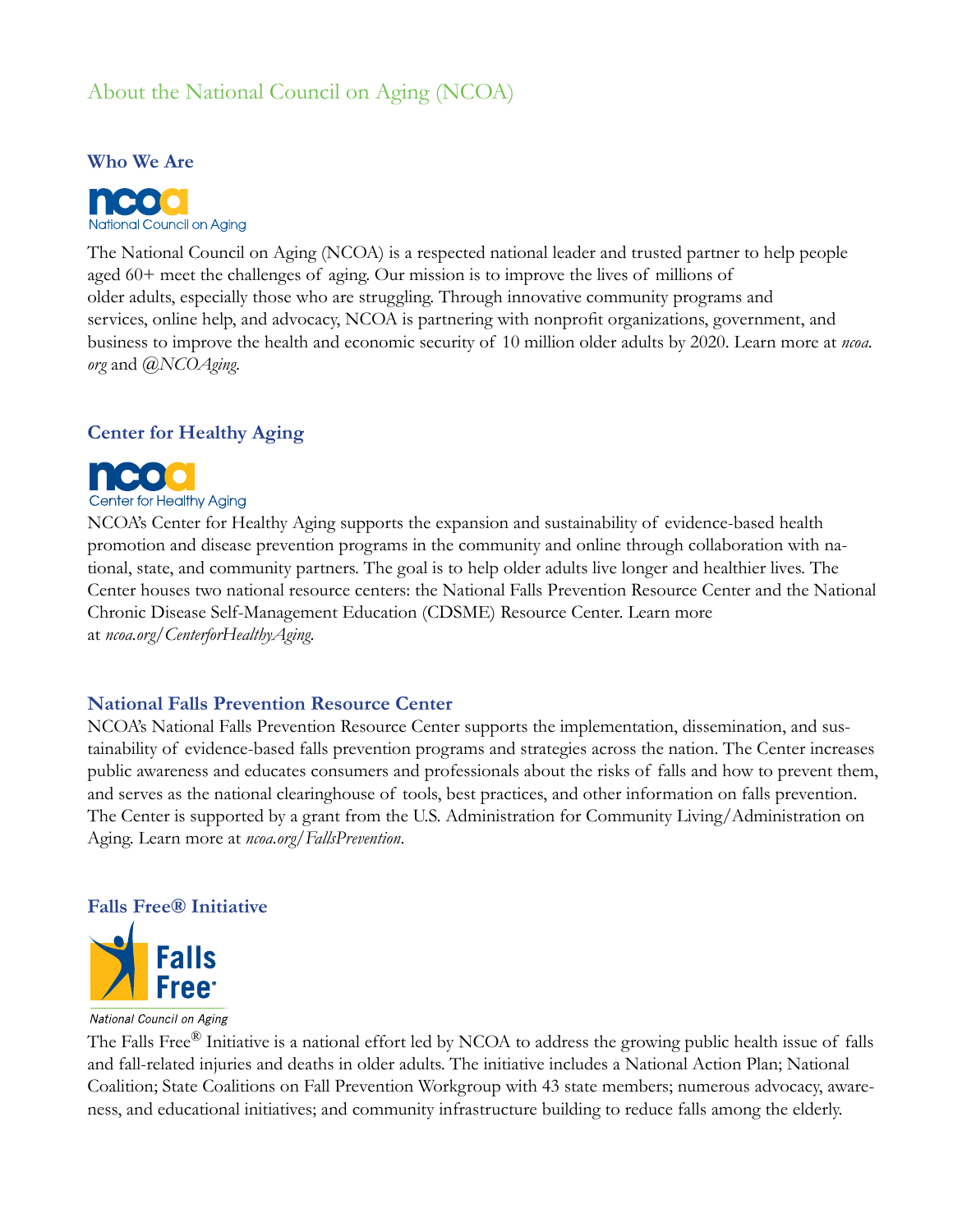# **Falls Free®: 2015 National Falls Prevention Action Plan Table of Contents Page**

|    |                                                                                                 | $\overline{\phantom{a}}$ |
|----|-------------------------------------------------------------------------------------------------|--------------------------|
|    | <b>Executive Summary</b>                                                                        | 1                        |
| I. | Setting the Stage                                                                               | 3                        |
| Π. | Goals, Strategies, and Action Steps                                                             | 7                        |
|    | A. Physical Mobility                                                                            | 8                        |
|    | B. Medications Management                                                                       | 12                       |
|    | C. Home Safety                                                                                  | 16                       |
|    | D. Environmental Safety in the Community                                                        | 20                       |
|    | E. Cross Cutting                                                                                | 24                       |
|    | Funding and Reimbursement<br>$\ddot{1}$ .                                                       | 24                       |
|    | <b>Expansion of Evidence-Based Programs</b><br>ii.                                              | 27                       |
|    | $\dddot{\mathbf{m}}$ .<br>Public Awareness and Education                                        | 29                       |
|    | iv. Public Policy and Advocacy                                                                  | 30                       |
|    | F. Next Steps                                                                                   | 31                       |
|    | G. References                                                                                   | 32                       |
|    | H. Appendices                                                                                   | 33                       |
|    | Falls Prevention Milestones Over the Past Decade<br>a.                                          | 33                       |
|    | Community-Based Program Information<br>b.                                                       | 38                       |
|    | Health Care Focused Education and Training<br>c.                                                | 40                       |
|    | d. Organizations/Agencies/Corporations that Participated<br>in the 2015 Falls Prevention Summit | 41                       |
|    | Agenda for the 2015 Falls Prevention Summit<br>e.                                               | 45                       |
|    | <b>Falls Prevention Resources</b><br>f.                                                         | 48                       |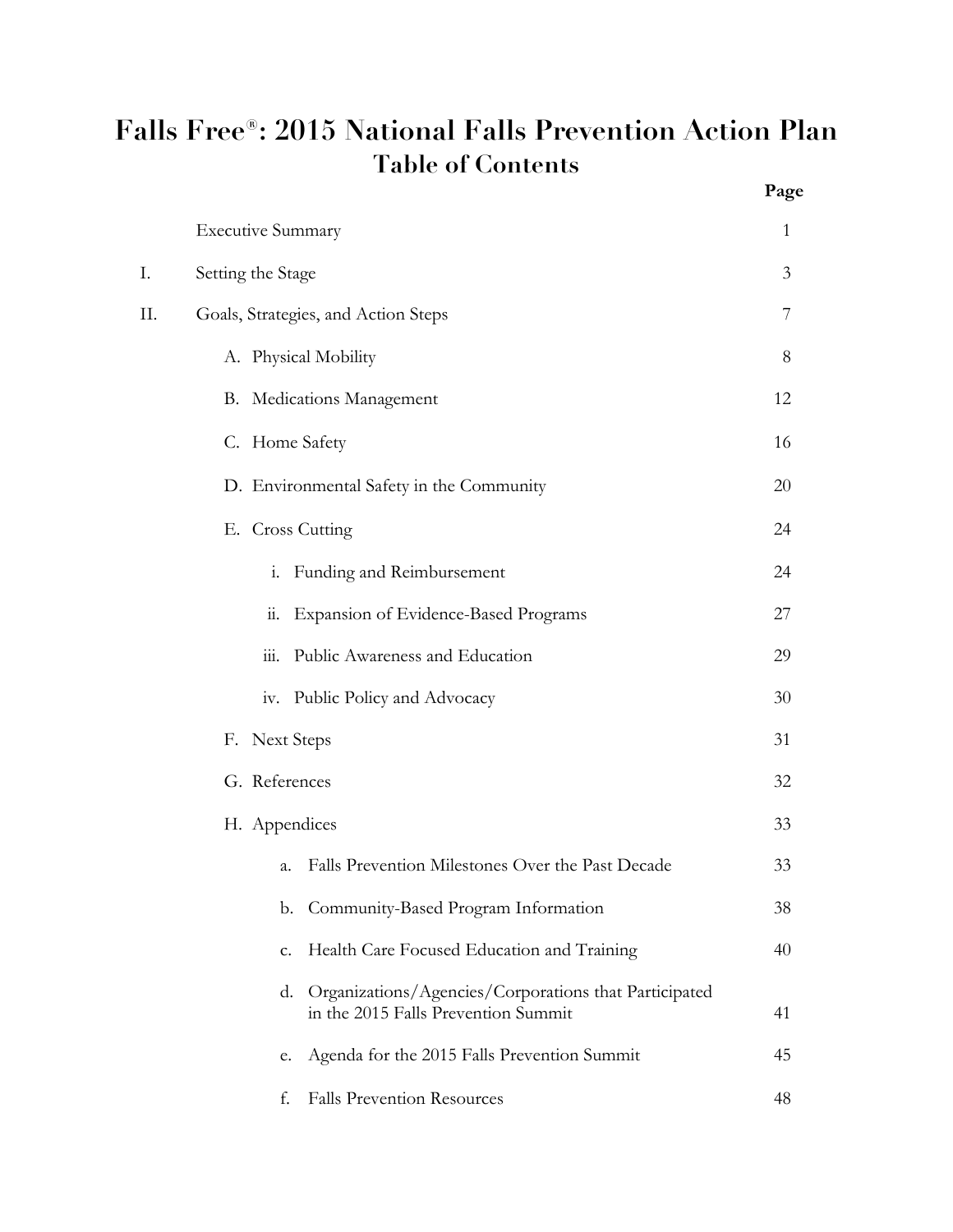# **Executive Summary**

Falls present a real and growing risk to older adults' health and independence—and to their very lives. Many falls can be prevented, and experts are working to engage health care and aging network professionals, older adults and caregivers in prevention efforts.

According to the Centers for Disease Control and Prevention (CDC), falls are the leading cause of injuries among older adults, causing severe injuries such as hip fractures and head trauma as well as death. Injuries and fear of falling also significantly limit older adults' independence. Falls result in significant costs; the direct health care costs attributed to fall-related injuries totaled \$34 billion in 2013.

A decade ago, the National Council on Aging (NCOA) led development of an evidence-based national falls prevention action plan. The 2005 plan, *[Falls Free®: Promoting a National Falls Prevention](http://www.ncoa.org/improve-health/center-for-healthy-aging/content-library/FallsFree_NationalActionPlan_Final.pdf)  [Action Plan](http://www.ncoa.org/improve-health/center-for-healthy-aging/content-library/FallsFree_NationalActionPlan_Final.pdf)*, focused its goals and strategies on key risk factors – physical mobility, medications management, home safety and environmental safety—as well as cross cutting issues. While substantial progress has been made in falls prevention efforts over the past 10 years, gaps and challenges remain to stem the tide of this growing public health problem.

### **Falls Prevention Summit, a 2015 White House Conference on Aging Event**

The 2015 White House Conference on Aging (WHCOA)—as it marked the 50th anniversary of Medicare, Medicaid, and the Older Americans Act and the 80th anniversary of Social Security—was a time to look ahead to the issues that will help shape the landscape for older Americans for the next decade. One of those issues was falls prevention, an important component to Healthy Aging, which was one of the four major themes for the 2015 WHCOA.

The WHCOA provided a welcome opportunity to revisit and update the 2005 Falls Free® National Action Plan and assess progress, successes, and gaps. To begin this effort, NCOA's National Falls Prevention Resource Center conducted a survey of key stakeholders to determine falls prevention gaps, opportunities and priorities and then convened a Falls Prevention Summit on April 30, 2015 to capture goals, strategies and action steps for moving forward. The Summit from which the 2015 National Action Plan grew focused on the same risk factors as the 2005 plan and evidence-based falls prevention programs for community-dwelling older adults. In addition, discussions centered on funding and reimbursement, expansion of evidence-based programs, public policy and advocacy, and public awareness and education.

The Summit engaged multiple stakeholders in this effort. Nationally recognized experts in falls prevention, organizations from the health and aging sectors, select federal and state agencies, professional associations, corporations and foundations that have an interest in healthy aging were invited to attend, think through solutions, and contribute to the new plan. The recommendations and strategies from the Summit participants were the foundation for the updates to the 2005 Falls Free® National Action Plan.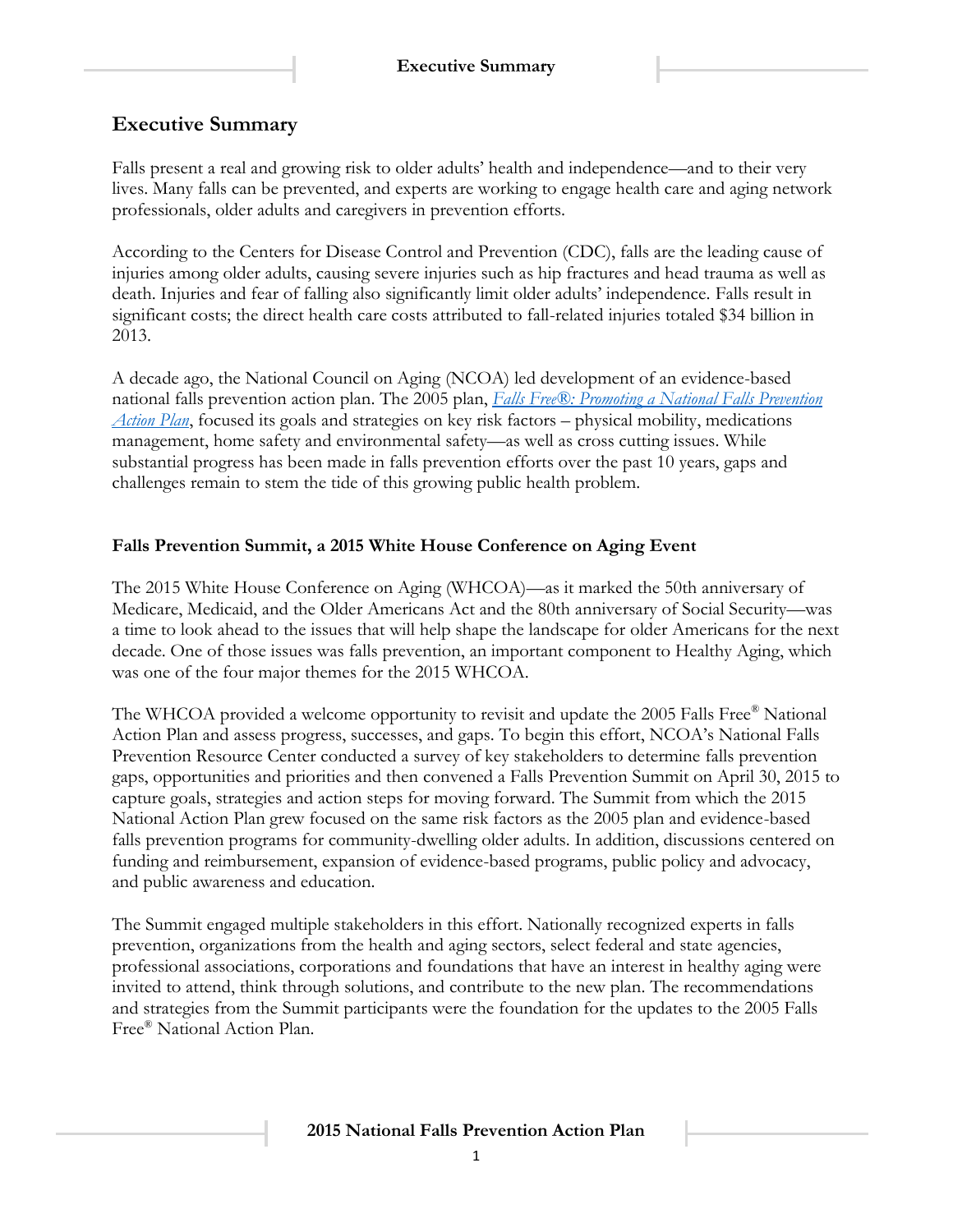#### **2015 National Falls Prevention Action Plan**

**Purpose:** The updated National Falls Prevention Action Plan provides the framework for action for falls prevention across the nation. The Plan envisions older adults experiencing fewer falls and fallrelated injuries, maximizing their independence and quality of life. The purpose of the National Falls Prevention Action Plan is to implement specific strategies and action steps to affect sustained initiatives that reduce falls among older adults. Further, the 2015 National Falls Prevention Action Plan is intended to help accomplish the falls prevention-specific Healthy People 2020 objective to reduce the rate of emergency department visits due to falls among older adults by 10%.

**Goals, Strategies and Action Steps:** The updated Plan includes 12 broad goals, 40 strategies and over 240 action steps focusing on increasing physical mobility, improving medication management, enhancing home and environmental safety, increasing public awareness and education, and funding and expansion of falls risk screening, assessment, and interventions to prevent falls. The Plan leverages the past 10 years of advancement in falls prevention, addresses gaps, and integrates new opportunities, such as those resulting from the Patient Protection and Affordable Care Act.

**Audience:** NCOA's National Falls Prevention Resource Center is leading the effort to disseminate the 2015 National Falls Prevention Action Plan to an array of stakeholders from the public and private sectors with an interest in healthy aging and the capacity to implement action steps outlined in the plan. Similar to those invited to the Summit, implementation partners include professionals in the health care and aging fields, federal and state agencies, professional associations, consumer and caregiver organizations, state and local falls prevention coalitions corporations, and foundations.

**Implementation:** The 2015 National Falls Prevention Action Plan is intended to be a framework for action over the next five to 10 years. As the lead entity in moving the plan forward in a strategic way, NCOA's National Falls Prevention Resource Center is using the opportunity to advance the field. The Resource Center is poised to educate and engage various sectors, partners, and stakeholders to implement specific action steps of the 2015 National Falls Prevention Action Plan. Steps that the National Falls Prevention Resource Center will engage in are the following:

- Broadly disseminate the plan through multiple channels, including posting on NCOA's and partner websites, presenting at national and state conferences, and sharing the plan with state falls prevention coalitions and strategizing with them on implementation approaches.
- Encourage ownership and adoption of the 2015 National Falls Prevention Action Plan's strategies and action steps by key national stakeholder organizations that address issues related to older adults, their health and wellness.
- Collaborate with and involve key stakeholder organizations to further disseminate and implement the strategies and action steps.
- Seek funding to support key strategies, alone or in conjunction with stakeholder organizations.
- Partner with and/or advise organizations to support public policy and advocacy initiatives related to the reduction of falls risk factors and falls prevention.
- Track progress by identifying national and state initiatives related to the implementation of the plan's strategies and action steps and their outcomes.
- Develop follow-up report three years after the 2015 National Falls Prevention Action Plan is released to summarize action taken or underway related to these strategies.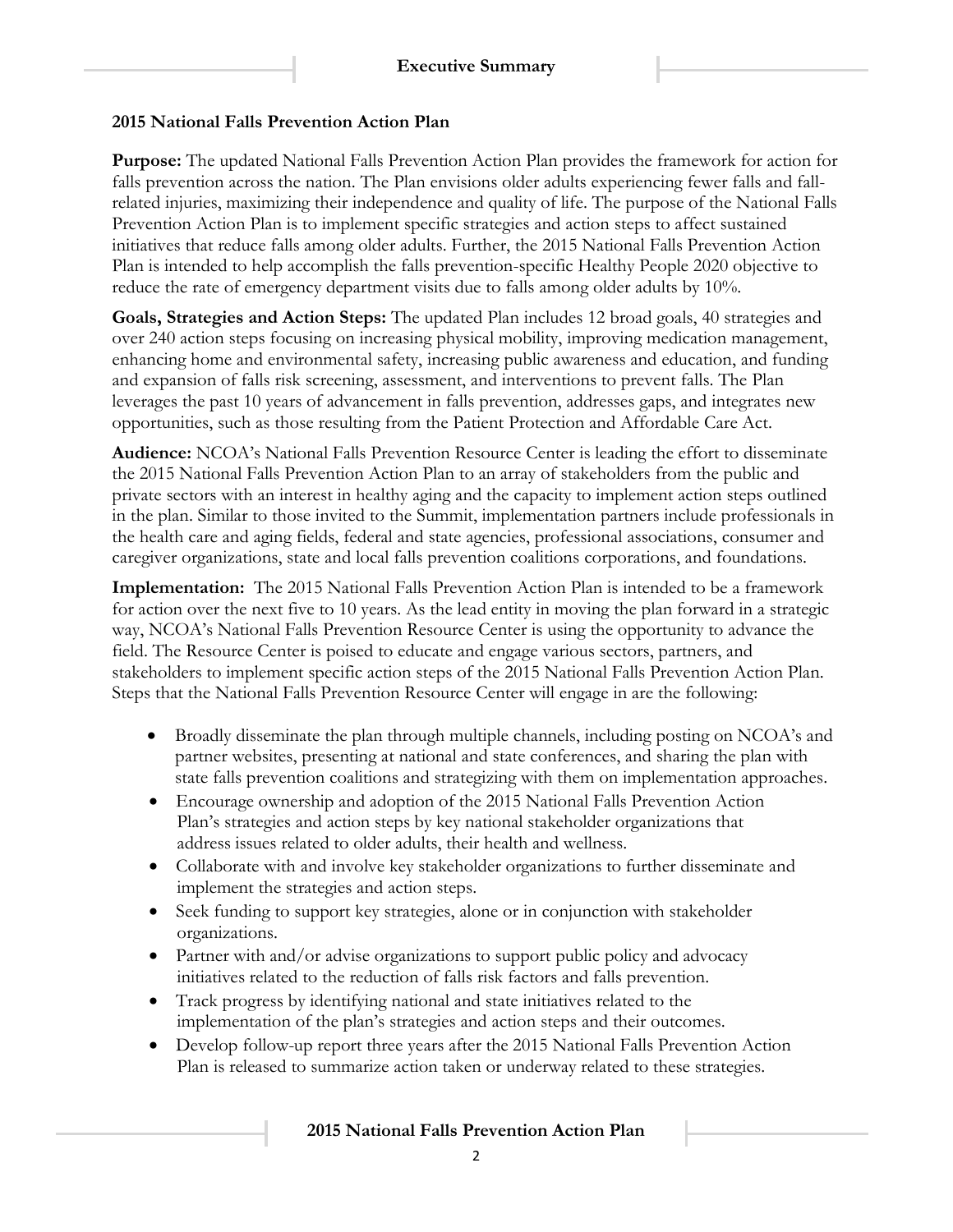# **I. Setting the Stage**

# **Facts about Falls**

Falls present a real and growing risk to older adults' health and independence—and to their very lives. Many falls can be prevented, and professionals working in falls prevention are making headway in pinpointing and implementing measures that work. The startling facts around older adult falls are presented below. 1



#### **Falls among older adults are common:**

- Millions of people age 65 and older fall each year—one out of three in this age range.<sup>2</sup>
- Falls are the leading cause of both fatal and nonfatal injuries among older adults, causing severe injuries such as hip fractures, head trauma, and death.<sup>3</sup>
- Every 13 seconds an older adult is seen in an emergency department (ED) for a fall. In 2013, about 25,500 older adults died from unintentional fall injuries, 2.5 million were treated in emergency departments for nonfatal falls, and more than 734,000 were hospitalized.<sup>4</sup>
- Older adults are hospitalized for fall-related injuries five times more often than for injuries from other causes.<sup>5</sup>

### **Falls significantly affect independence:**

- Among people who fall, 20 to 30% suffer moderate to severe injuries such as lacerations, hip fractures, and head traumas.<sup>6,7</sup> These injuries can make it difficult to get around or live independently, and they increase the risk of early death.
- From 2006 to 2010, falls were the leading cause of traumatic brain injury (TBI), accounting for 40% of all TBIs in the United States that resulted in an ED visit, hospitalization, or death. More than two-thirds (81%) of TBIs in adults aged 65 and older are caused by falls.<sup>8</sup>
- Many people who fall, even if they are not injured, develop a fear of falling.<sup>9</sup> This fear may cause them to limit their activities, which leads to reduced mobility and loss of physical fitness, and in turn increases their actual risk of falling.<sup>10</sup>
- People age 75 and older who fall are four to five times more likely than those age 65 to 74 to be admitted to a long-term care facility for a year or longer.<sup>11</sup>

### **Costs are high:**

- In 2013, the direct medical costs of falls, adjusted for inflation, were \$34 billion.<sup>12</sup>
- On average, the hospitalization cost for a fall injury tops  $$35,000.<sup>13</sup>$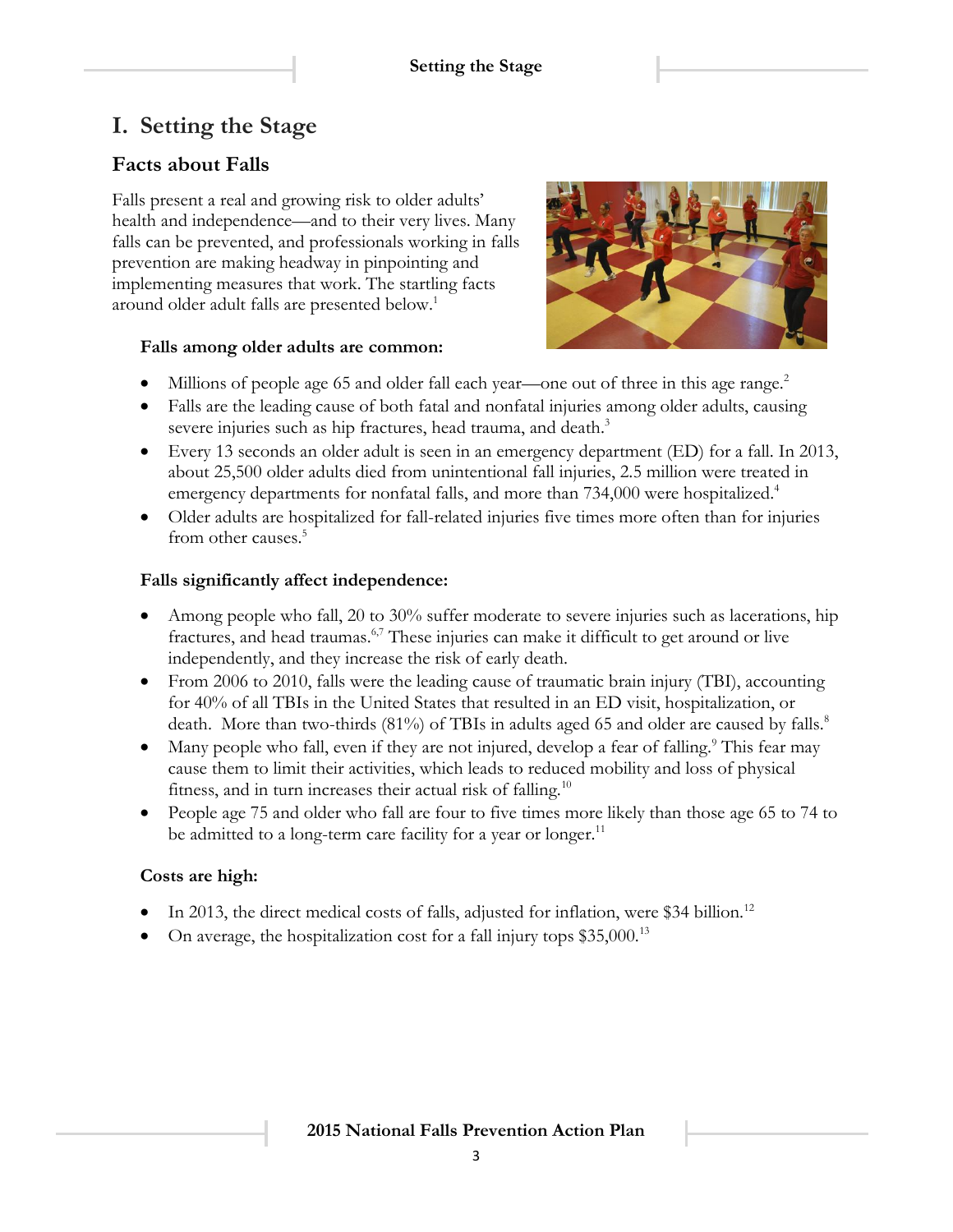## **Summary of Past Work**

NCOA brought falls prevention to the forefront in December 2004 when it launched a two-day Falls Free® Summit. The participants, representing 57 diverse organizations, provided strategic direction to develop *[Falls Free®: Promoting a National Falls Prevention Action Plan](http://www.ncoa.org/improve-health/center-for-healthy-aging/content-library/FallsFree_NationalActionPlan_Final.pdf)*. <sup>14</sup> Archstone Foundation and the Home Safety Council provided funding for the Summit, and CDC provided funding for the National Action Plan's publication.

Now, one decade later with the new National Falls Prevention Action Plan, the field is celebrating its achievements, while recognizing the very real needs that still exist, and outlining the work that will yield even bigger gains.

#### **2005 Falls Free® National Action Plan**

In March 2005, NCOA, in collaboration with Archstone Foundation and the Home Safety Council, released the landmark evidence-based national action plan to prevent falls in older adults. *[Falls Free®: Promoting a National Falls Prevention Action Plan](http://www.ncoa.org/improve-health/center-for-healthy-aging/content-library/FallsFree_NationalActionPlan_Final.pdf)* was published as a consensus document from a two-day summit of many of the nation's leading experts in fall prevention. It served as a national blueprint, describing what should be done to reduce the growing number of falls and fallrelated injuries among older adults.

The 2005 National Action Plan was intended to be a call to action, a way to initiate collaboration among multiple stakeholders, and a guide for implementing an effective, coordinated approach to preventing older adults' falls.

The [Falls Free](http://www.ncoa.org/improve-health/center-for-healthy-aging/falls-prevention/falls-free-initiative.html#falls%20free%20coalition)® Coalition, consisting of summit attendees, was created to promote and implement the National Action Plan's strategies.<sup>15</sup> Since 2005, the Plan and Falls Free® Coalition activities have been serving as resources and catalysts for action. The National Action Plan has been used to support grant and research applications and funding of community-based falls prevention programs. It served as the guiding document for state and local falls prevention coalitions and as the basis of the Safety of Seniors Act of 2007, now [PL 110-202.](http://www.gpo.gov/fdsys/pkg/PLAW-110publ202/pdf/PLAW-110publ202.pdf)<sup>16</sup>

### **2007 Progress Report**

Between November 2006 and April 2007, Falls Free® Coalition members were surveyed to identify activities conducted since the National Action Plan's release that advanced one or more of the plan's strategies in the areas physical mobility, medications management, home safety, environmental safety in the community and cross-cutting issues. The *[Making a Difference: Progress Report on the Falls Free®](http://www.ncoa.org/improve-health/center-for-healthy-aging/content-library/NCOA18-Month-Falls-Report_FINAL.pdf)  [National Action Plan](http://www.ncoa.org/improve-health/center-for-healthy-aging/content-library/NCOA18-Month-Falls-Report_FINAL.pdf)* shared the results, identified gaps in progress, and provided suggestions for future fall prevention initiatives.<sup>17</sup> Archstone Foundation provided funding.

### **2008 National Advisory Group Recommendations**

In early March 2008, NCOA convened the National Advisory Group to the Falls Free® Initiative to review the Initiative's progress and help set Falls Free® priorities for the next two to three years. NCOA and its funding partners (Archstone Foundation, the U.S. Administration on Aging, and the CDC) were seeking recommendations from the Group's members. Group members reviewed the *National Action Plan* and *Making a Difference: Progress Report on the National Action Plan* and reached a consensus on five overarching, urgent recommendations, which are detailed in *[National Falls Free®](http://www.ncoa.org/improve-health/center-for-healthy-aging/content-library/national-falls-free.html)  [Initiative: Report from the National Advisory Group Strategic Planning Meeting.](http://www.ncoa.org/improve-health/center-for-healthy-aging/content-library/national-falls-free.html)* 18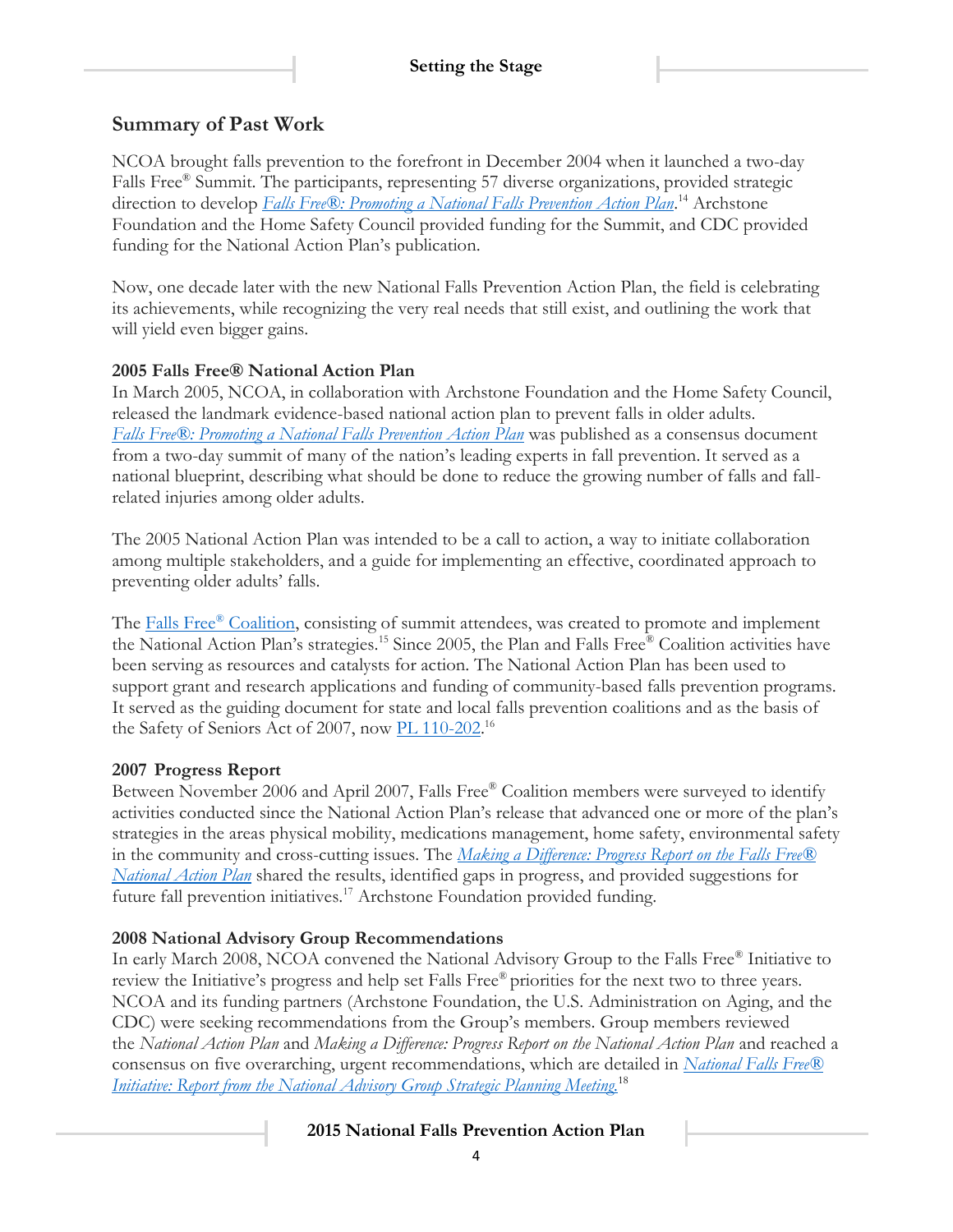# **2015 Falls Prevention Summit and National Falls Prevention Action Plan**

The 2015 National Falls Prevention Action Plan continues a long line of fall prevention efforts over the past decade, including the development and implementation of evidence-based falls prevention programs, as well as education and training for health care professionals, the aging network, and other community-based providers. The updated plan provides further progress toward fewer falls and more older adults living healthier, safer lives. Similar to the 2005 Falls Free® National Action Plan, the overarching vision and goal for this initiative are:

- **Vision**: Older adults will have fewer falls and fall-related injuries, maximizing their independence and quality of life.
- **Goal:** To implement a National Action Plan with specific goals and strategies to effect sustained initiatives that reduce falls among older adults.

Furthermore, the 2015 National Falls Prevention Action Plan is intended to help accomplish the falls prevention-specific Healthy People 2020 objective to **"reduce the rate of emergency department visits due to falls among older adults by 10 percent."** 19

The National Council on Aging's Falls Prevention Summit (Summit) focused on evidence-based falls prevention and risk reduction initiatives for community dwelling older adults. The agenda was guided by the four primary fall prevention risk factors: physical mobility, medications management, home safety, and environmental safety in the community.

Summit invitations were sent to nationally recognized organizations, agencies, professional associations, consumer and caregiver organizations, corporations and foundations that have an interest in healthy aging. More than 110 experts in falls prevention participated, and ample time was provided during the Summit for dialogue and interaction.

A remarkable group of speakers laid the framework for Summit discussions (see Appendix E for the Summit agenda). Summit participants attended two, one-hour breakout sessions to update the goals, strategies, and action steps of the 2005 National Action Plan. To inform the breakout groups, NCOA administered a pre-Summit survey with key stakeholders to identify significant falls prevention accomplishments over the past five years; gaps, opportunities, and priorities for addressing falls prevention; and roles that stakeholders can play in advancing falls prevention priorities. Based on the responses, six breakout groups were identified for the Summit:

- Clinical Care, including Medications Management and Clinical-Community Linkages
- Environmental Safety in the Community and Home Safety
- Expansion of Falls Prevention Initiatives and Evidence-Based Programs
- Funding and Reimbursement for Evidence-Based Falls Prevention Programs, including opportunities as a result of the Affordable Care Act
- Physical Mobility
- Public Awareness and Education

Summit participants were assigned to each breakout group based on their subject matter expertise and preference. Experienced facilitators and recorders enhanced the group processes. During the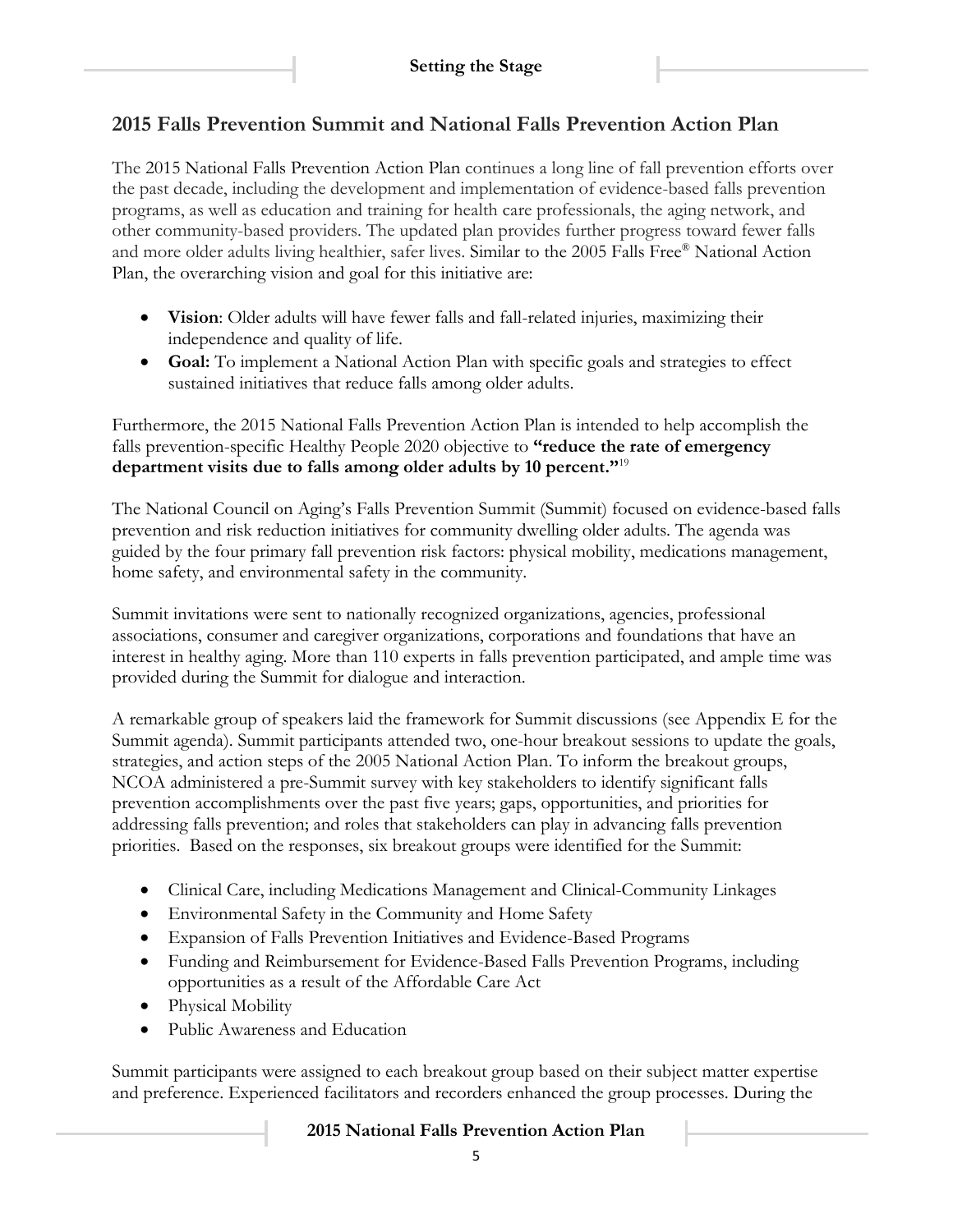first breakout session, participants identified important gaps and opportunities that should be addressed during the next five years. The second breakout session focused on prioritizing the opportunities, and identifying strategies and action steps to move the opportunities forward.

**The following pages present the revised goals, strategies and action steps recommended by Summit participants. These recommendations can be implemented by stakeholders to create a collaborative, comprehensive, and coordinated effort to reduce falls among older adults.**

<sup>66</sup> The updated plan provides the framework for action for falls prevention across the nation.  $\mathbf{Z}$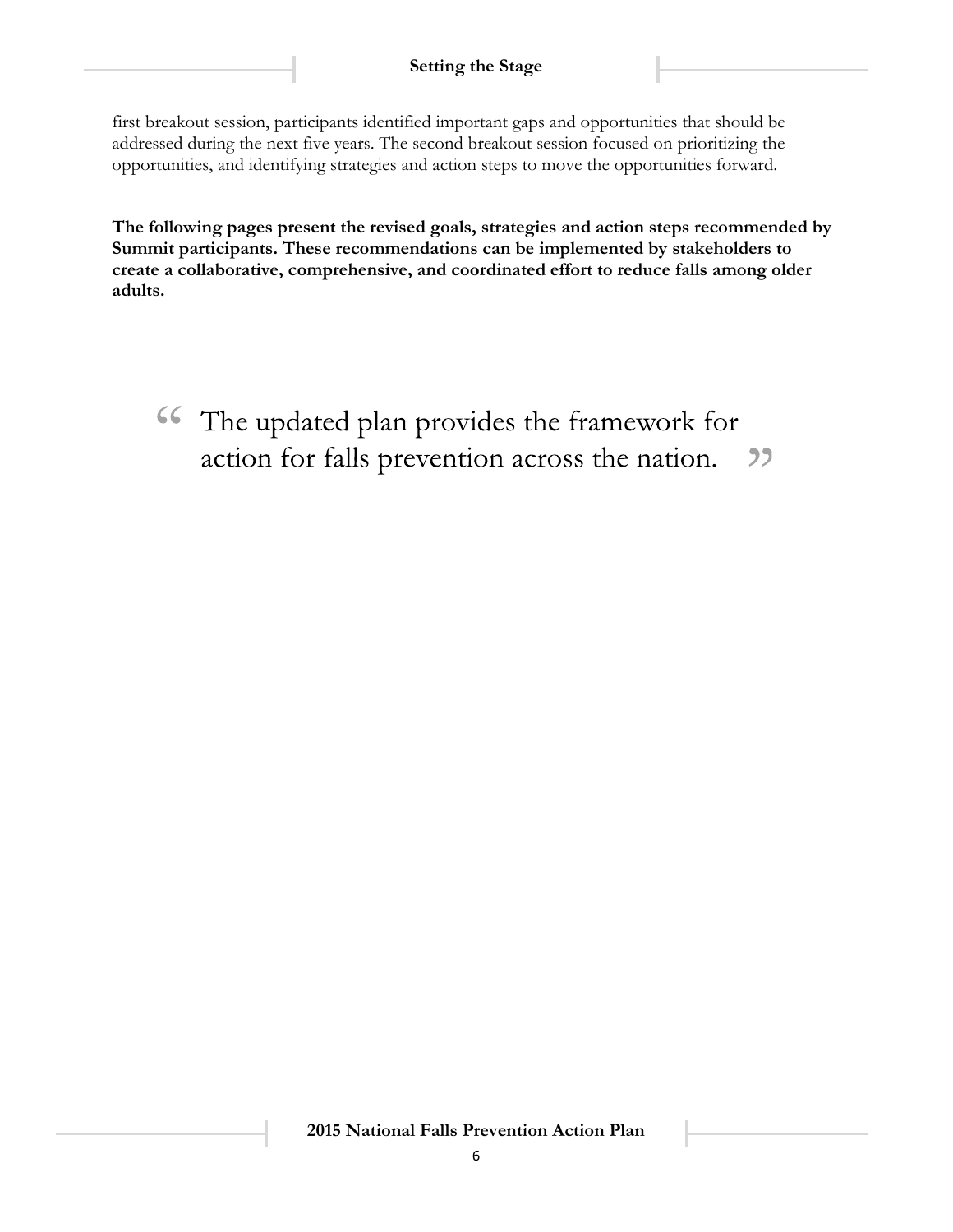**II.**

# **Falls Free®: 2015 National Falls Prevention Action Plan**

**Goals, Strategies, and Action Steps**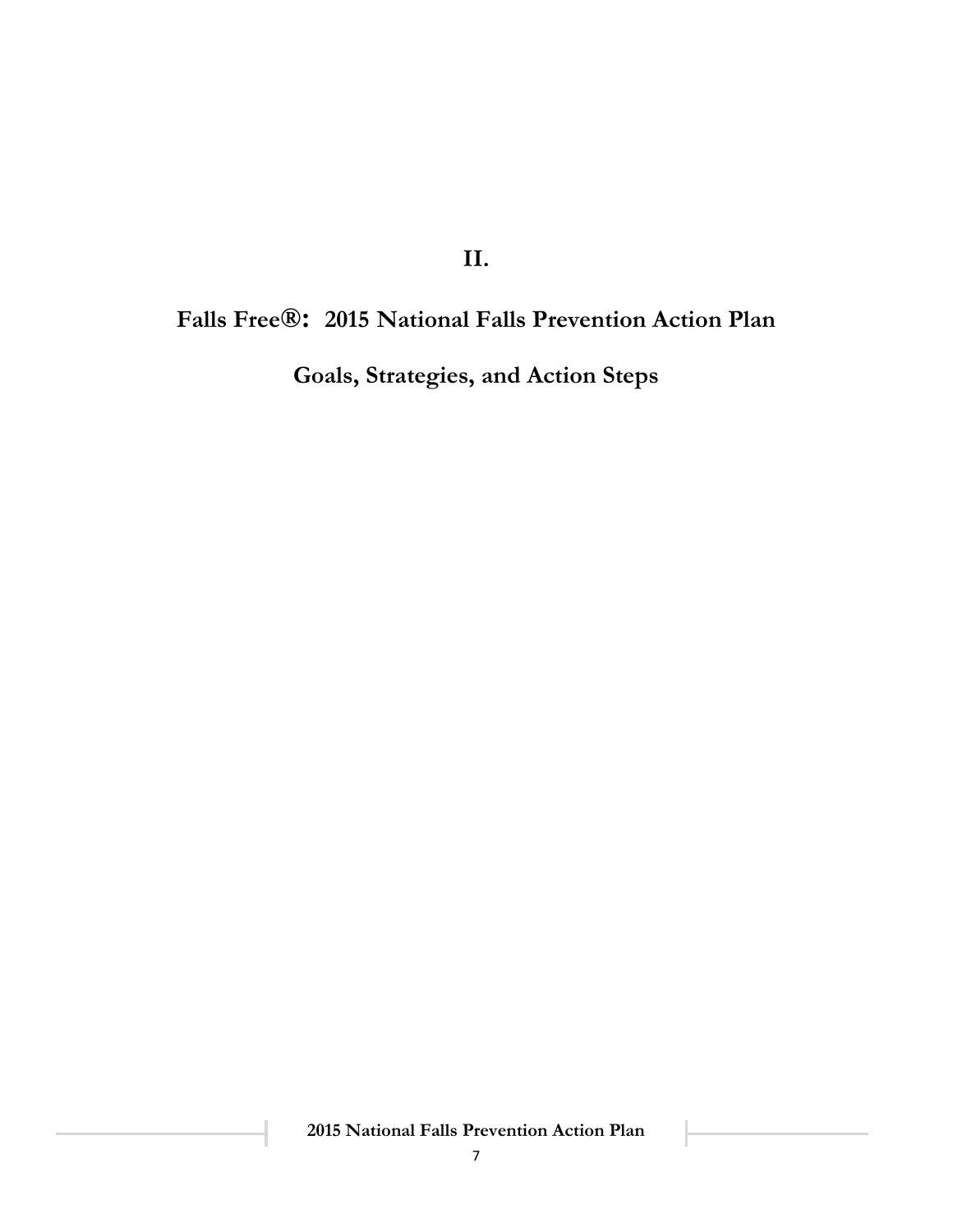# **A. Physical Mobility**

### **Goal A:**

**All older adults will have knowledge of, and access to, effective programs and services that preserve or improve their physical mobility and lower the risk of falls.**

### **Strategy 1**

Shift public educational messaging to a positive, healthy living/wellness message. Promote physical mobility as a means to support living independently rather than only preventing falls.

### *Action Steps*

- 1. Use the Medicare Annual Wellness Visit as a pathway to wellness; encourage practitioners to talk with patients about their health and wellness desires and use CDC's [STEADI](http://www.cdc.gov/steadi/) (Stopping Elderly Accidents, Deaths and Injuries) toolkit to screen, assess, and intervene to reduce patients' fall risk.
- 2. Empower older adults to engage in activities of their choice that are effective at reducing falls, increasing mobility and improving overall health, such as the National [Institutes of Health](https://go4life.nia.nih.gov/) *Go4Life* physical activity and exercise campaign for older adults and Tai Ji Quan: Moving for Better Balance. Promote low-cost examples of physical activity, such as gardening, walking outdoors and mall walking, and playing video games with balance platforms.
- 3. Engage older adults with a person-centered approach on the readiness-to-change scale. Provide education on the importance of physical mobility through TV, radio, newspaper, social media and classes to help engage older adults in their contemplative stages.
- 4. Consider exercise as a vital sign, and encourage practitioners to ask questions about patients' exercise levels during all routine medical appointments.
- 5. Engage role models to model how to age well.
- 6. Develop algorithms for recommendations to refer older adults to programs that are appropriate for their levels of physical mobility. Provide practitioners with the training and tools needed to make appropriate referrals, and not cause injuries and pain.
- 7. Reach specific audiences such as Baby Boomers, adult children/caregivers of older adults, diverse populations, and other target groups with tailored messaging, and emphasize that falls prevention is one additional benefit to moving more.
- 8. Support expansion of the [White House](http://www.letsmove.gov/)'s "Let's Move" effort to include intergenerational activities.
- 9. Ensure that all messaging is culturally-appropriate by involving target audiences in the translation.
- 10. Recognize that a growing number of grandparents are either primary caregivers or are living with grandchildren. Encourage safe activities for grandparents and grandchildren to do together, such as well-chosen video games (standing, active), swimming, using all-abilities playgrounds, walking, etc.
- 11. Partner with the [National Physical Activity Plan](http://www.physicalactivityplan.org/) and [Healthy People 2020](http://www.healthypeople.gov/) and encourage inclusion of older adults in their activities.
- 12. Encourage and support walkable environments.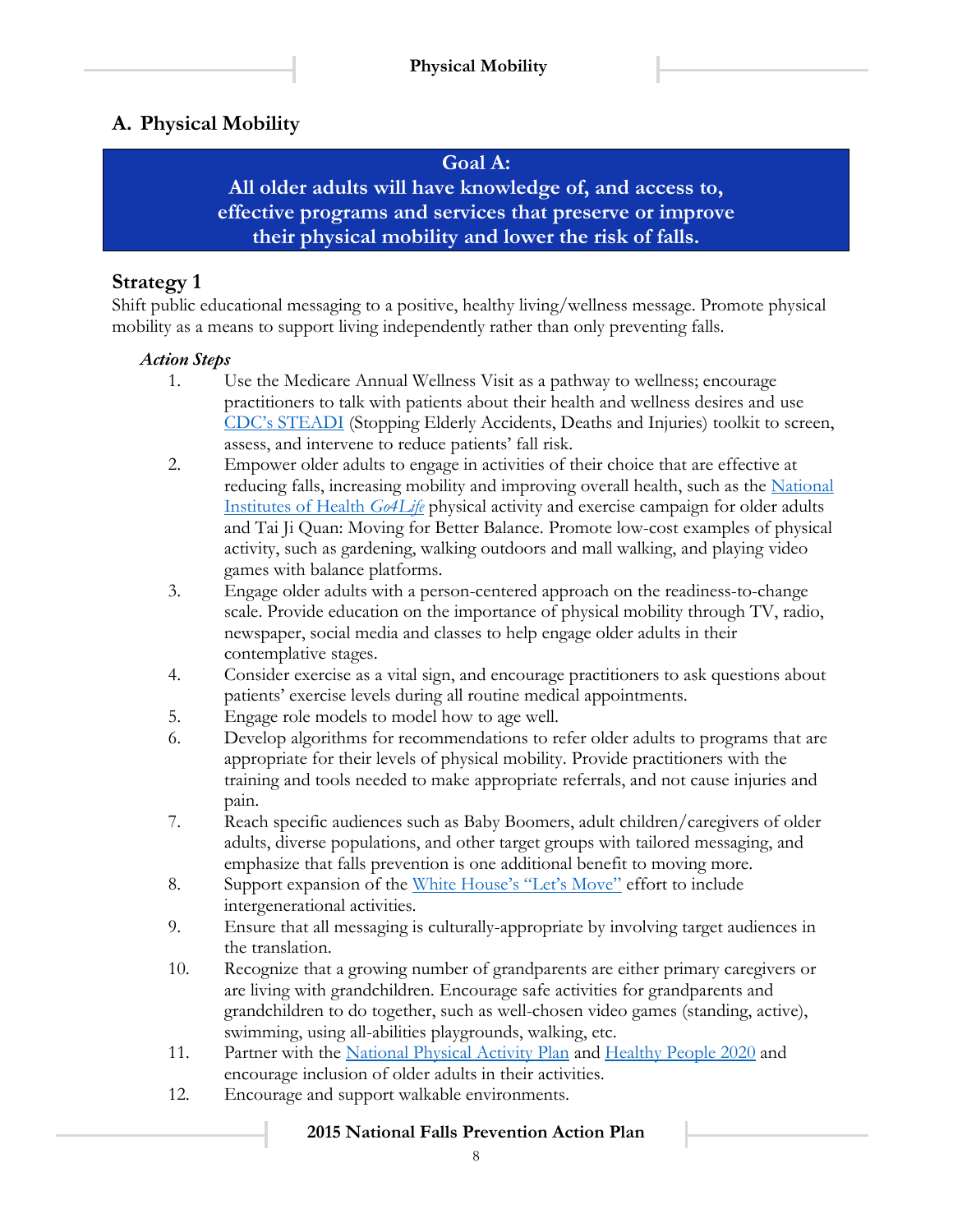# **Strategy 2**

Develop mechanisms for recognizing and disseminating evidence-based physical mobility programs.

### *Action Steps*

- 1. Refine and disseminate criteria for determining appropriateness of programs across different levels of falls risk.
- 2. Disseminate criteria and procedures for recognizing new evidence-based programs.
- 3. Develop a website where organizations can submit applications for their programs to be recognized.
- 4. Develop quality assurance mechanisms for identifying key components of programs or services.
- 5. Address program cost issues by identifying effective quality, free or low cost programs or activities and/or self-directed, home-based programs.

# **Strategy 3**

Develop culturally sensitive community-based resource directories and guidelines that direct older adults to physical mobility programs and services that match their abilities and needs.

### *Action Steps*

- 1. Develop a common template for the communication of program information.
- 2. Develop quality assurance measures related to components needed in programs or services.
- 3. Develop a web-based dissemination plan for directories and guidelines.
- 4. Expand the definition and availability of low cost or reimbursable transportation (such as Uber) so that older adults who can no longer drive or have no transportation can more readily attend evidence-based programs.

# **Strategy 4**

Expand the reach of programs across diverse populations and stakeholders.

### *Action Steps*

- 1. Emphasize a lifespan/intergenerational approach.
- 2. Strategically develop new public-private partnerships to reach diverse populations.
- 3. Review fall risk parameters for diverse populations.
- 4. Modify and customize evidence-based risk and fall prevention programs to reach diverse populations.
- 5. Develop and adapt programs for a new generation of baby boomers/older adults.
- 6. Find partners for program dissemination, such as magazines targeting the older adult audience, talk-show hosts, companies with safety products, etc.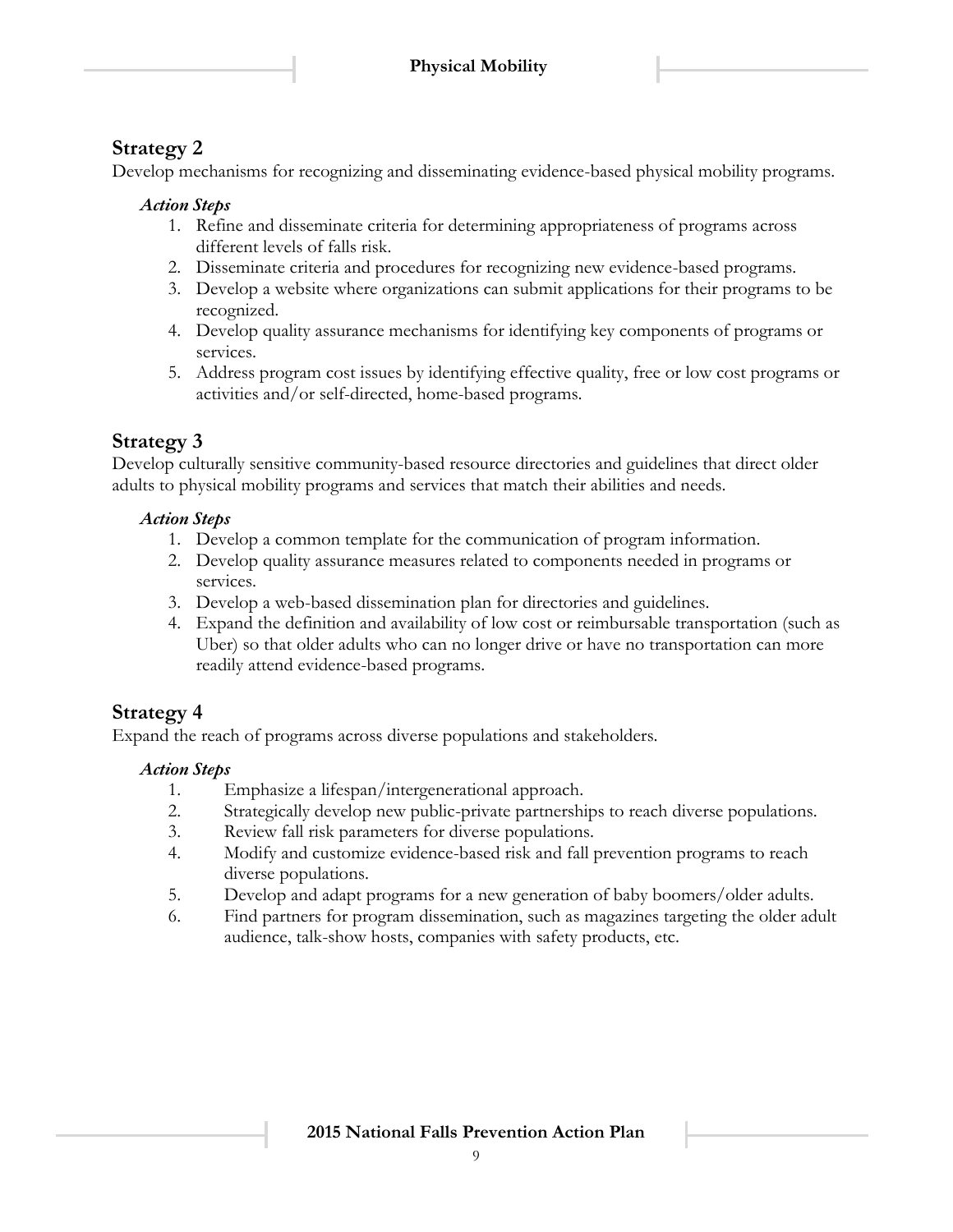### **Goal B:**

**Health care and other service providers will be more aware of, and actively promote, strategies and community resources/programs designed to improve older adult physical mobility and lower the risk of falls.**

### **Strategy 1**

Create a national web-based clearinghouse for health and wellness professionals and aging services providers that includes credible information related to physical mobility and falls reduction and prevention.

### *Action Steps*

- 1. Collect resources and information from professionals with expertise in physical mobility and falls prevention as a key step in creating a web-based clearinghouse.
- 2. Collect and evaluate toolkits for health care professionals to facilitate the incorporation of physical mobility programs into practice. Identify gaps and create new toolkits, or expand existing ones, as needed.
- 3. Establish links among health care professionals, health care provider systems and the community so that health care professionals are better able to make referrals to appropriate community resources.

# **Strategy 2**

Provide health care and aging service providers with the knowledge and skills to evaluate physical mobility and make appropriate recommendations.

### *Action Steps*

- 1. Work with health systems to collect data and conduct cost-benefit analyses to determine the cost-effectiveness of conducting annual fall risk assessments.
- 2. Educate healthcare providers on STEADI toolkit materials that can improve their ability to measure their patients' physical mobility and intervene to reduce fall risk.
- 3. Raise the awareness of effective physical mobility interventions among medical and other service providers.
- 4. Develop and disseminate strategies for incorporating physical mobility into multifactorial fall risk assessment and management interventions.
- 5. Identify providers who can implement or encourage cross-referral and collaboration across complementary provider group disciplines.
- 6. Conduct systematic analysis of existing knowledge relative to the assessment of physical mobility and best practice programs.
- 7. Publicize available quality-based provider incentives (e.g., coding, compensation, reimbursement).
- 8. Educate providers on simple ways to incorporate effective falls prevention and intervention strategies into practice.
- 9. Develop evidence-based educational modules for physical mobility that are specific to different provider groups.
- 10. Develop training for health care professionals and aging network service providers in the use of physical mobility assessment tools and treatment programs.
- 11. Promote the STEADI toolkit as a way to refer older adults into appropriate community fall prevention programs.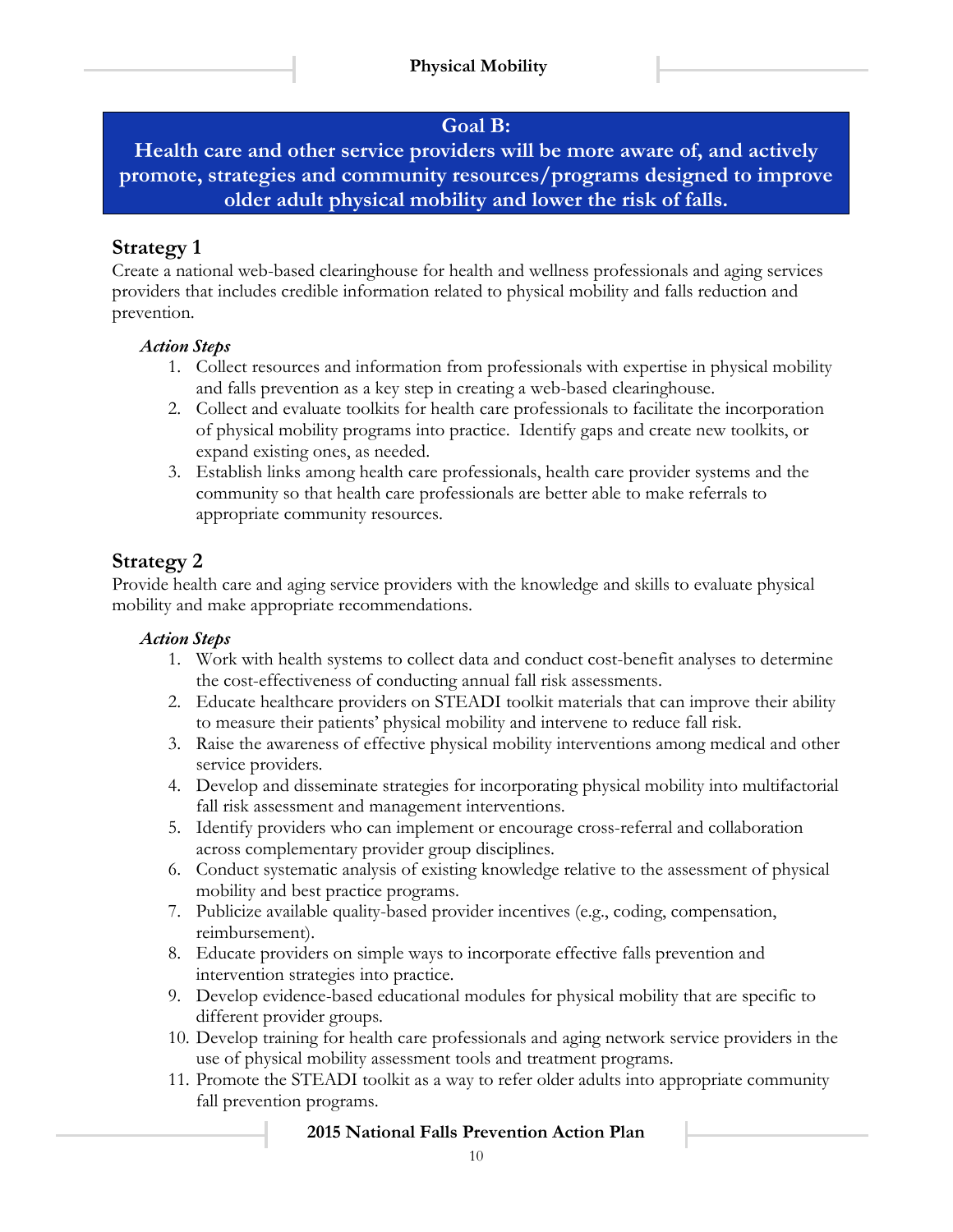# **Strategy 3**

Develop a mechanism for assisting local communities in the development of action plans for services and programs related to physical mobility that are culturally sensitive and relevant to their community.

### *Action Steps*

- 1. Engage public and private groups (e.g., retail, senior services, medical, housing) to help them understand the importance of their role in promoting awareness of physical mobility programs and services for older adults.
- 2. Develop models or toolkits for local community use.
- 3. Identify local champions and engage them in falls prevention efforts.
- 4. Identify and develop a web-based dissemination plan.

### **Strategy 4**

Build a more inclusive database of stakeholders and keep them updated with information they can share with their constituents.

#### *Action Steps*

- 1. Encourage every group of stakeholders to link to at least one other association on a yearly basis in a meaningful collaboration. Discuss how to make a significant difference in addressing falls prevention in three to five years in a collective initiative; include goals and action items. Identify important roles for each group to play by looking at all the parts of the complex problem.
- 2. Engage federal agencies, for-profit, and non-profit organizations, and organizations such as the American Public Health Association that cut across various stakeholder groups; target joint annual conferences, joint messaging and combined social media as starting points.
- 3. Initiate a regularly scheduled national fall prevention interdisciplinary conference.
- 4. Pursue partnerships with those who are addressing risk factors that are identified in the STEADI toolkit. Frame as an opportunity for partners to open new venues, reach more diverse populations for best practice dissemination, and promote messaging.
- 5. Build upon and expand the Falls Free® member database and coalitions.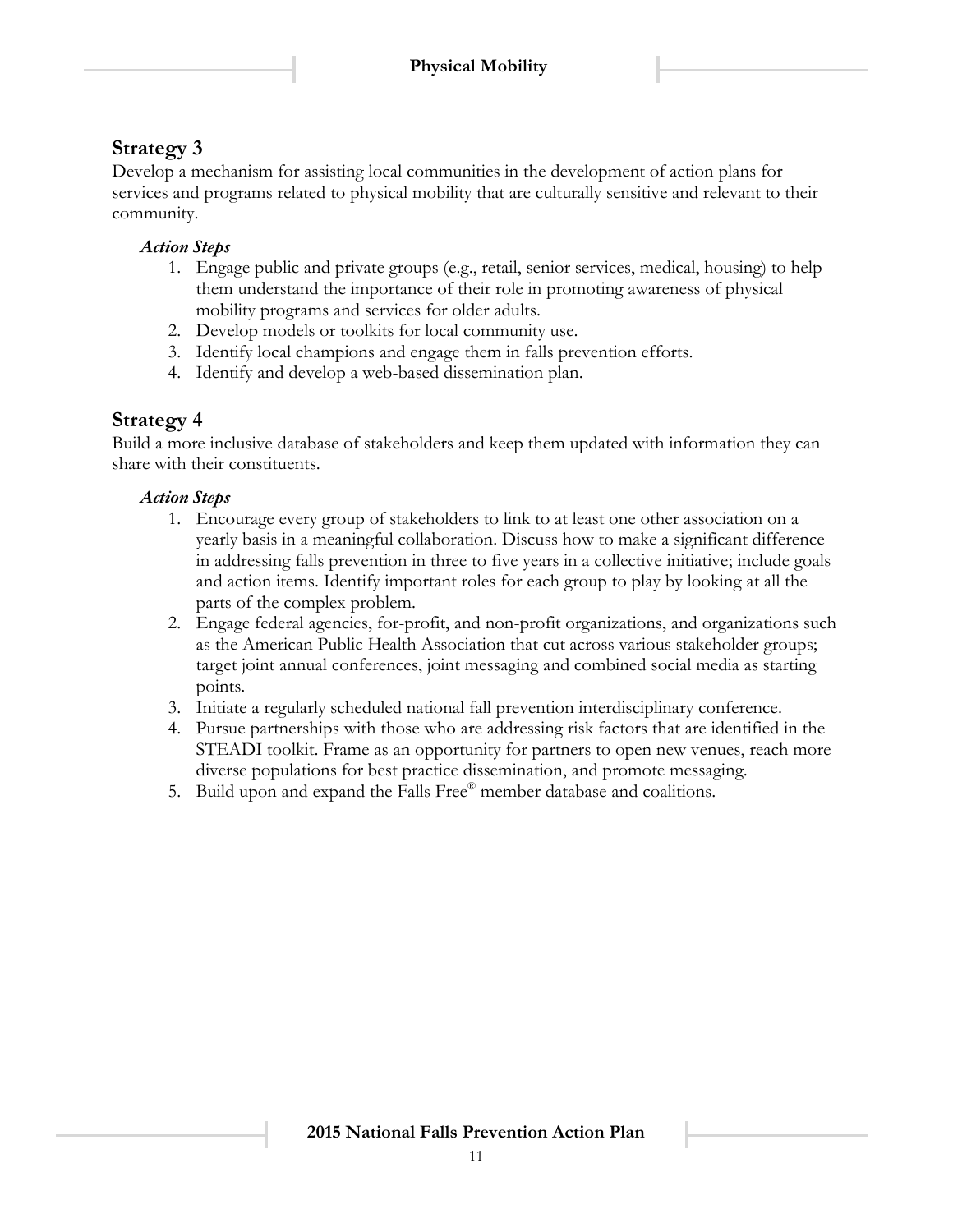### **B. Medications Management**

#### **Goal A:**

**All older adults will become aware that falling is a common adverse effect of some prescription and nonprescription medications and discuss these effects with their health care provider.**

### **Strategy 1**

Increase the numbers of adults who have a medication review conducted by a qualified health care provider, such as a pharmacist, at least on an annual basis, and insure this review includes an adequate focus on falls and fall-related injury prevention, with the goal of reducing, altering, or eliminating medications that increase falls risk.

### *Action Steps*

- 1. Encourage consumers to ask pharmacists, nurses or doctors about falls risks associated with medications and which medications might be reduced, eliminated or switched to safer alternatives.
- 2. Educate and encourage healthcare providers to review medications and to stop, switch, or reduce the dosage of medications that increase fall risk.
- 3. Develop clinical decision support for electronic health record systems that assists providers in optimizing their patients' medications to reduce fall risk.
- 4. Work with health systems to collect data and conduct cost-benefit analyses to determine the cost-effectiveness of optimizing patients' medications to reduce fall risk.
- 5. Collaborate with the Centers for Medicaid and Medicare Services (CMS) and Medicare Part D Prescription Drug Plans to review the expansion of Medication Therapy Management Services to incorporate medication reviews for falls risk reduction.
- 6. Work in partnership with CMS and physician associations to promote increased utilization of the Medicare Wellness Visit and develop guidance on best approaches to medication reviews as part of the Medicare Wellness Visit.
- 7. Identify best practices regarding pharmacist medication reconciliation at points of care transitions and disseminate best practices to health care systems for replication.

# **Strategy 2**

Conduct a strategically planned consumer education campaign to increase awareness of falls risks associated with medication use (prescription and nonprescription medications).

### *Action Steps*

- 1. Create a public education plan to inform older adults and caregivers about the risk of side effects from medications and the need for at least an annual review and modification of medications by qualified health care providers.
- 2. Leverage opportunities with the [National Council on Patient Information and Education](http://www.talkaboutrx.org/) related to public education and an annual medication review for older adults.
- 3. Implement a "24-hour nurse or pharmacist information line" for the general public with a falls prevention module.
- 4. Utilize appropriate media channels to communicate the falls risk of medications to consumers.
- 5. Provide support and guidance to older adults to talk to their health care providers to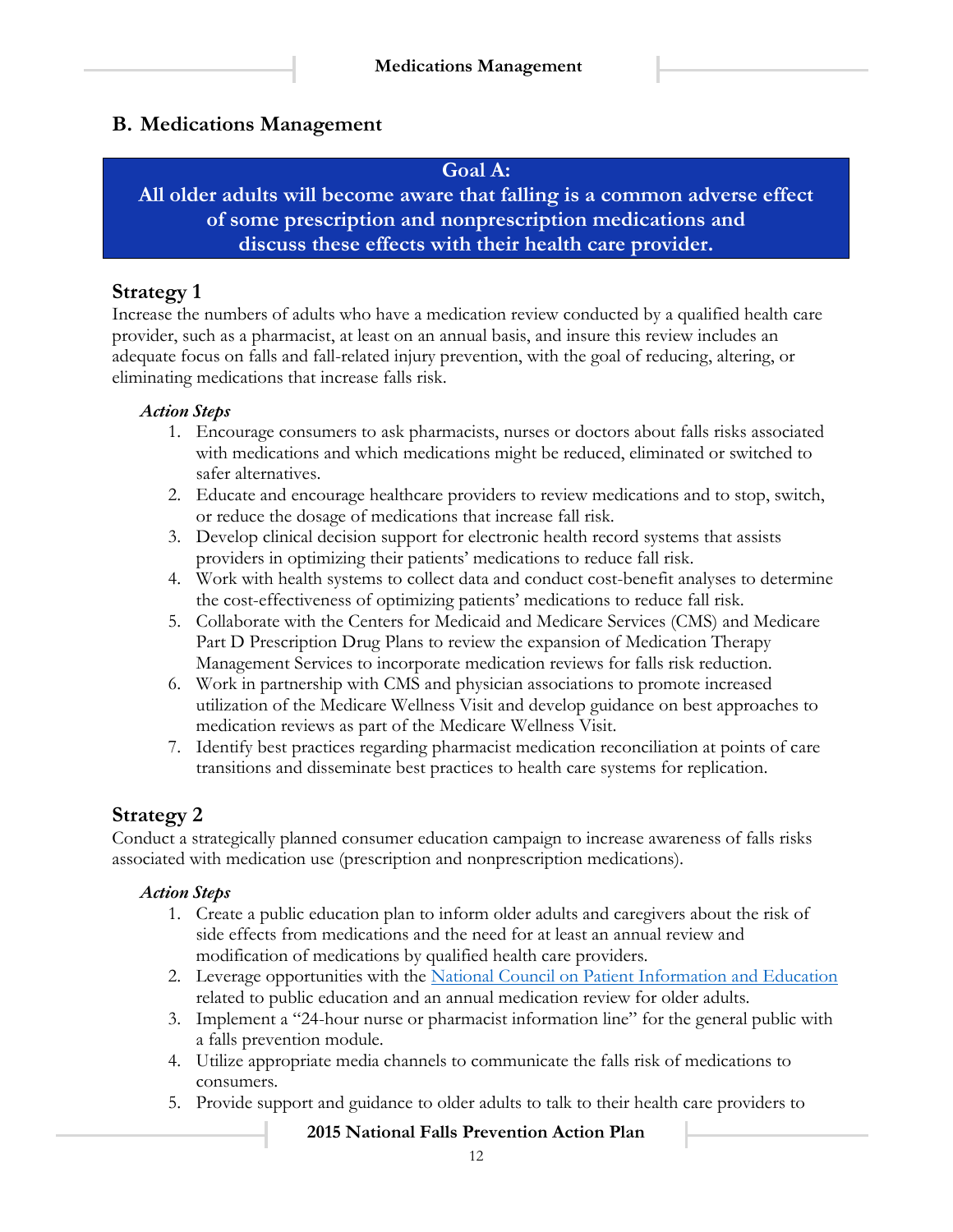reduce or eliminate the use of medications that are associated with falls risk, including providing them with information on alternatives to high risk medications.

- 6. Involve pharmacists, nurses, physicians and older consumers in market research to identify effective messaging and to discern what would help older adults take medications appropriately.
- 7. Utilize interaction with pharmacists to provide consumers with information on falls risk associated with medication, as well as potential benefits of some medications in reducing fall-related injury risk.
- 8. Develop and implement a pharmacy based "sticker" program to identify falls risk associated with medications.

# **Strategy 3**

Assure that falls self-management programs include a component on medications use and falls risk.

#### *Action Steps*

- 1. Disseminate information about consumer technology to help consumers more effectively manage their medications, e.g., easy to use apps and adherence devices.
- 2. Add a falls awareness component to existing patient education efforts.
- 3. Collaborate with groups, agencies, and projects that focus on medications management and engage them as consumer advocates for medication management.
- 4. Work with the Food and Drug Administration (FDA) to pursue the development of appropriate medication patient package inserts and medication guides that address falls and fall-related injuries in a concise and understandable manner and that are graphically appropriate for midlife and older adults.

# **Strategy 4**

Develop strategies to empower older adults and family members to take responsibility for medications management.

### *Action Steps*

- 1. Educate consumers on how to more effectively communicate with their health care providers, including a focus on the types of questions they should ask.
- 2. Encourage older adults to identify an individual health care professional to help them manage their medications.
- 3. Educate older adults about postural hypotension and its association with falls and develop strategies for empowering older adults to request postural hypotension assessments from their health care providers.
- 4. Incorporate information related to evaluation of medications and falls risk on health care organizations' consumer websites.
- 5. Disseminate existing self-assessment tools related to medications that older adults can complete and take to their health care providers.
- 6. Provide support and tools to family caregivers so they better understand medication management related to falls and fall-related injuries.
- 7. Distribute consumer-targeted falls risk assessment tools and information through pharmacies.

**2015 National Falls Prevention Action Plan**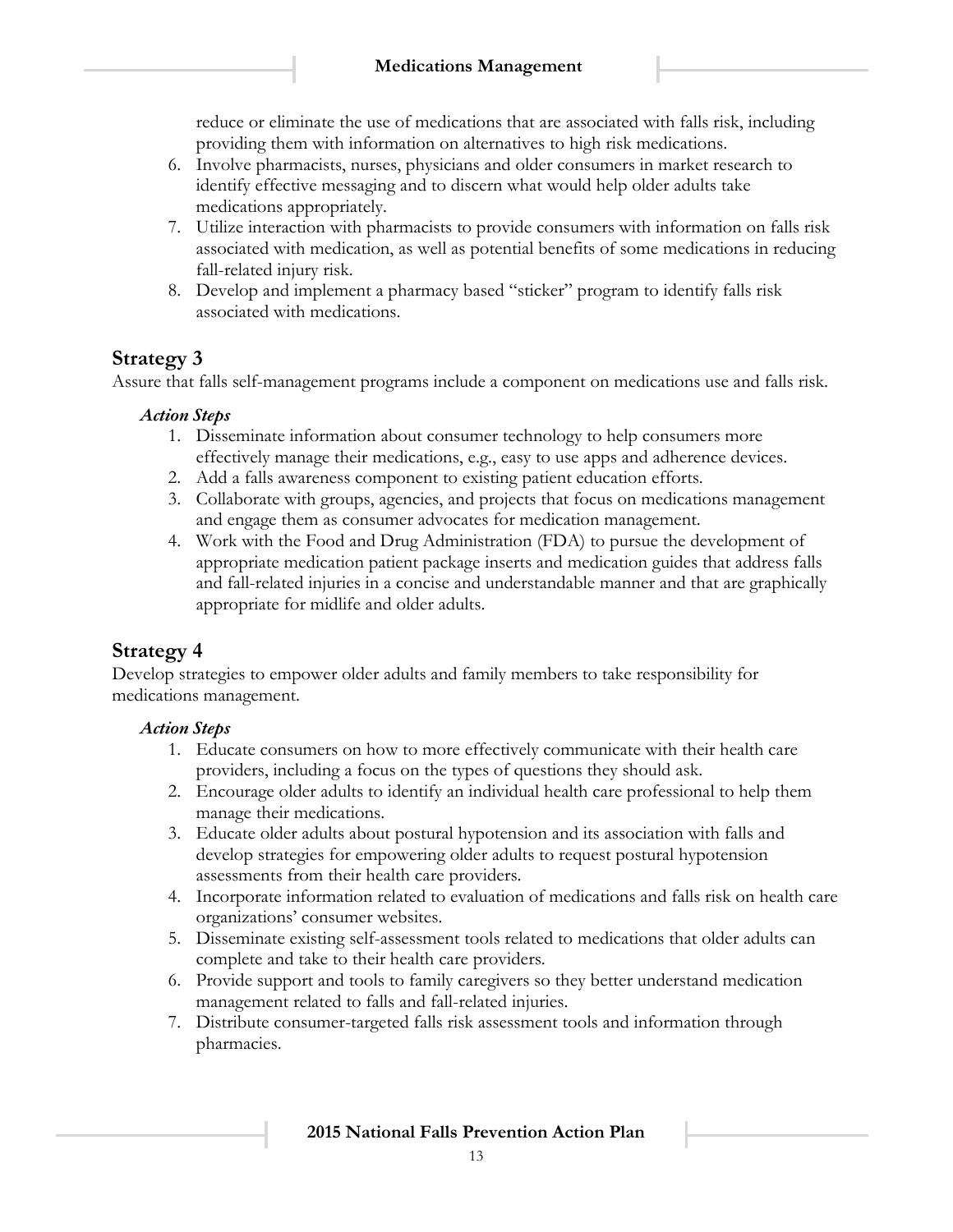# **Goal B:**

**Health care providers will be aware that falling is a common adverse effect of some prescription and nonprescription medications, and therefore will adopt a standard of care that balances the benefits and harms of older adult medication use.**

# **Strategy 1**

Support health care provider efforts in the implementation of periodic medication review and modifications prior to each new prescription that is written for an older adult.

#### *Action Steps*

- 1. Work with electronic health record vendors to develop medication review prompts that guide the provider in optimizing their patients' medications for overall health and fall risk reduction.
- 2. Improve communication between pharmacists and prescribing healthcare providers.
- 3. Review current tools and existing efforts for health care provider medication review and modification and identify best practices.
- 4. Assess the emphasis on falls and make adaptations as appropriate.
- 5. Involve home care providers in the front-line assessment of adverse medication affects through the use of simple medication risk assessment tools.
- 6. Develop demonstration projects for the management of postural hypotension and insomnia.
- 7. Develop and disseminate strategies for incorporating medication review and management into multifactorial fall risk assessment and management interventions.
- 8. Disseminate multifactorial fall risk assessment and management strategies, such as CDC's STEADI Tool Kit, to health care providers that includes medication review and reduction.

# **Strategy 2**

Develop a systematic method for predicting how various combinations of medications interact with patient characteristics to increase risk of falls, and then add to existing pharmacy software to check for drug interactions and contraindicated medications.

### *Action Steps*

- 1. Support the development, implementation and dissemination of information technology for medication management to reduce risk of falling among older adults and provide financial incentives to adopt those systems.
- 2. Develop and disseminate algorithms through information packets, clearinghouses, conferences, and medical journals and clinical practice guidelines.
- 3. Identify cost effective models of electronic medical record systems that support risk assessments related to medications management.
- 4. Support expansion of the use of computerized physician order entry system. Insure that all health care professionals are encouraged to utilize electronic health records.
	- a. Develop patient centered smart systems for electronic tracking of medication use in hospitals.
	- b. Develop a database of medications that patients were taking near the times of falls and identify the risk of specific medication and/or medication combinations.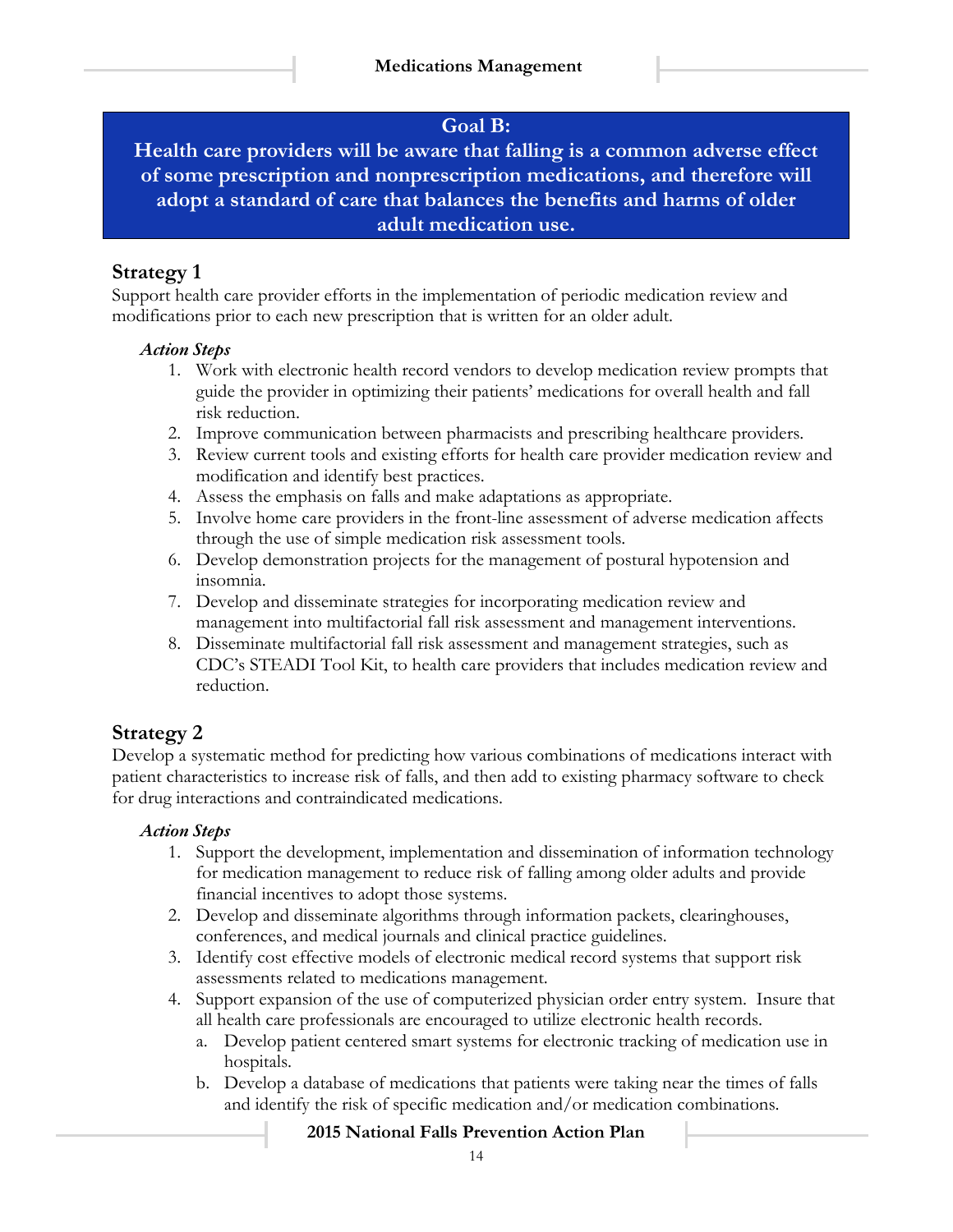- c. Provide medical professionals with education related to the importance of information technology tools. Address training and technical assistance needs so professionals will know how to use the technology tools in their clinical practices.
- d. Identify opportunities to partner with foundations and other grant-making organizations to make information technology tools available to communities and health care settings in which resources are limited.

# **Strategy 3**

Improve the education of health care professionals regarding the adverse effects of some medications in relation to increased fall risks among older adults, and about the correct use of medications that can reduce the risks of fractures due to falls for older adults.

### *Action Steps*

- 1. Develop communication strategies to provide information to all health care providers on different uses of medications and why people take them. Include information about how different medications relate to different falls risk, as well as information on medications that are related to falls and fall-related injury prevention.
- 2. Develop a regularly updated research-based education system that is available via the Internet, which offers information about specific prescription and nonprescription medications and associated risk of falling.
- 3. Identify and analyze the current medication management tools related to falls management.
- 4. Incorporate attention to falls prevention in curricula related to medications and pharmacology in medical schools, allied health education, and health care professional continuing education.
- 5. Educate healthcare providers and pharmacists on CDC's STEADI Tool Kit materials that address ways to optimize older adults' medications to reduce fall risk.

# **Strategy 4**

Maximize the opportunity to address falls issues as part of the Medication Therapy Management Services within the Medicare Part D benefit.

### *Action Steps*

- 1. Work with Part D prescription drug plan providers to assist them in information dissemination and patient education efforts regarding falls risk associated with medications.
- 2. Promote experts in geriatrics and geriatric pharmacotherapy to serve are on Part D prescription drug plan advisory boards.
- 3. Develop a plan for health care providers to monitor and report fall-related adverse effects, e.g., postural hypotension and drowsiness.
	- a. Develop education materials on falls risks associated with medications, and outline non-pharmaceutical options that health care providers can consider for treatment of older adults, in order to reduce falls risk.
	- **b.** Identify and disseminate information related to reimbursement opportunities for prescription review.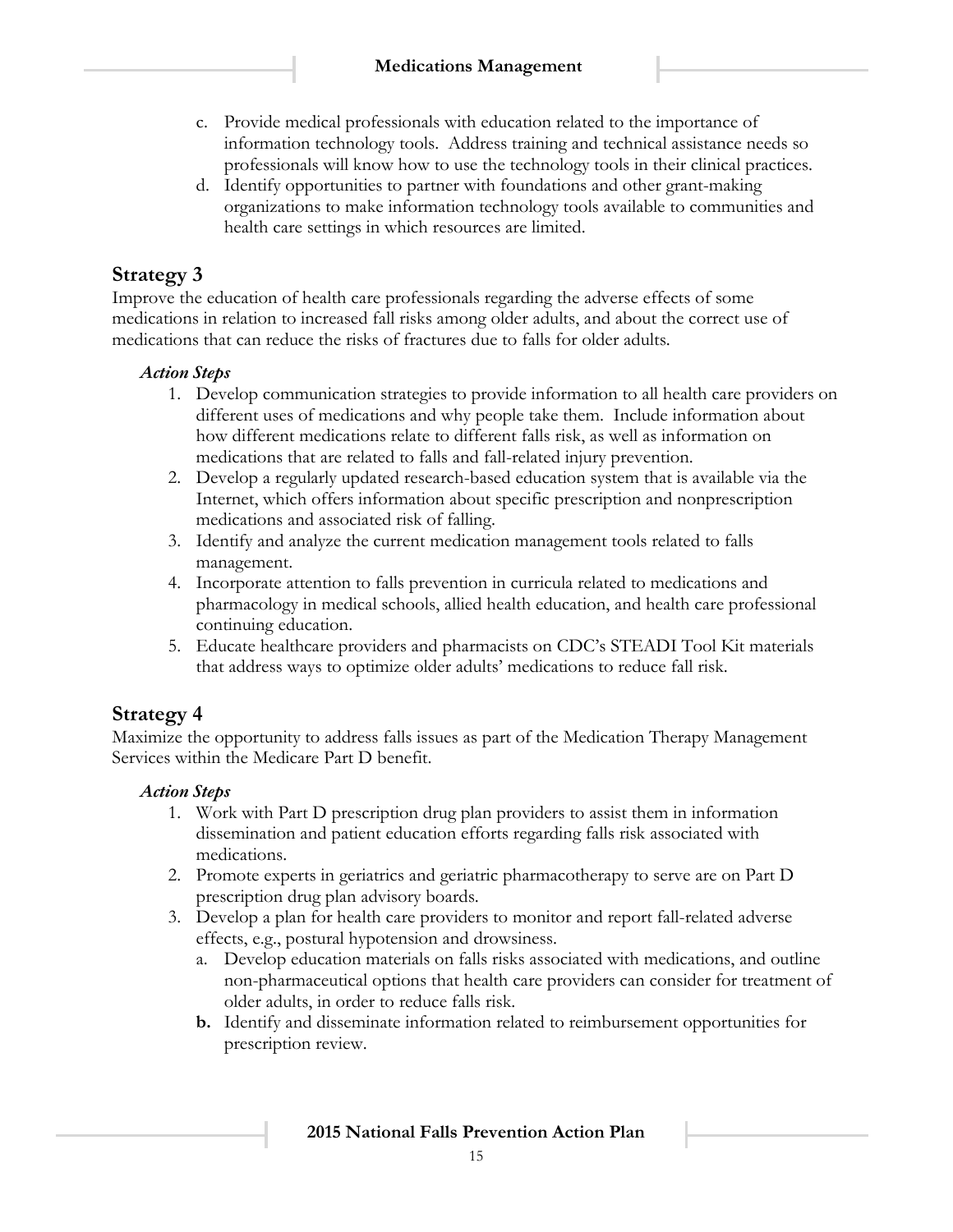# **C. Home Safety**

### **Goal A:**

**All older adults will have knowledge of and access to effective home safety measures (including information, assessments, and home modifications) that reduce home hazards, improve independent functioning, and lower the risk of falls.**

### **Strategy 1**

Raise awareness and disseminate information about home safety practices and options for caregivers and older adults to reduce falls.

#### *Action Steps*

- 1. Identify credible and culturally sensitive training and education resources where older adults and caregivers can access information on home modification and safety. Make these resources available at senior centers, libraries, faith-based organizations, and other community-based sites, and websites targeted to older adults and caregivers.
- 2. Provide caregivers and family members with guidance on how to discuss the need for home modifications and where to locate resources for older adults, particularly for high risk groups such as persons with dementia, visual impairments, and mobility limitations as well as individuals with low income and those living in rural areas.
- 3. Educate consumers on their rights regarding home modification, with a focus on renters.
- 4. Include information about home modification and home safety in pre-retirement planning and reverse mortgage seminars and materials.
- 5. Publish a list of "aging-friendly" home builders and remodelers who have completed home safety/home modification training, such as the National Association of Home Builders' Certified Aging in Place Specialist, and disseminate it to local agencies and organizations that work with older adults.
- 6. Develop and promote standards related to product safety, service quality, skill level of home modification providers, and expected outcomes to assist consumers in making informed decisions about home safety.

# **Strategy 2**

Identify funding sources and community-based resources to assist older adults in accessing home assessments and making appropriate modifications.

### *Action Steps*

- 1. Disseminate information about current funding sources for home assessments and modification (e.g., Medicaid, Community Development Block Grants, Older Americans Act programs, various loan programs, long term care insurance policies) and organizations that can provide them at low-cost or no-cost (e.g., Rebuilding Together).
- 2. Locate or create buyer guides and disseminate "desirable home feature" checklists that also include information about the costs of modifications.
- 3. Inform older adults and professionals about eligibility and coverage criteria for those programs providing home modification-related services and products.
- 4. Promote recycling of pre-owned home modification and assistive devices (e.g., grab bars, ramps, stair glides, shower seats).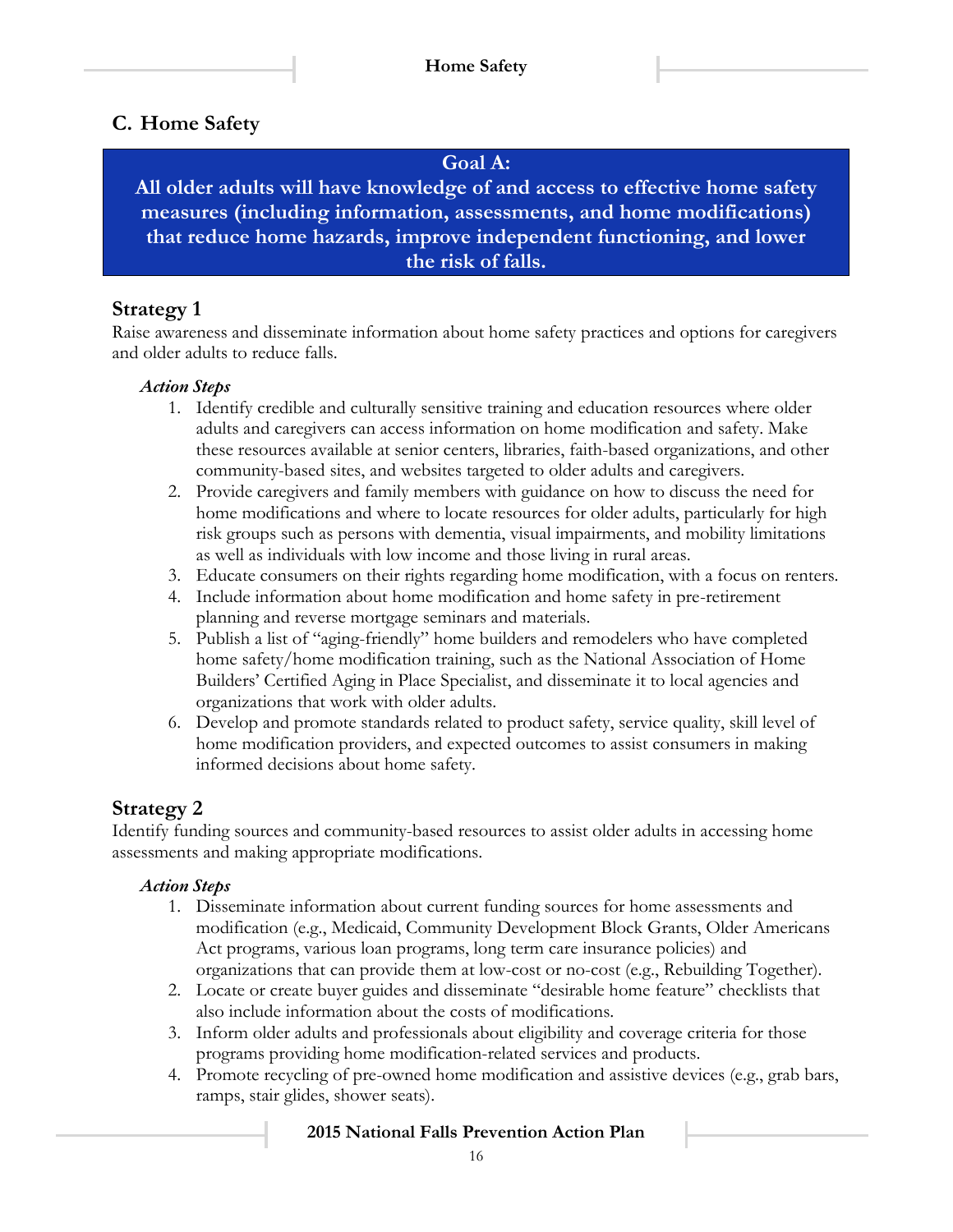# **Strategy 3**

Support consumer adoption of home modifications aimed at falls prevention by featuring examples that are attractive, appropriate for home settings, easy to implement, straightforward to use, affordable, and effective.

### *Action Steps*

- 1. Engage key home improvement industry partners in developing information and products to support safe home environments and educating older adults and caregivers about home safety issues.
- 2. Expand public/private partnerships (e.g., Area Agencies on Aging and home improvement companies) to provide home assessments and home modifications with the expectation that consumers will receive discounts on products needed for home safety.
- 3. Engage manufacturers and contractors in developing home features designed to reduce the risk of falls.
- 4. Create a public awareness campaign related too home modifications, based on marketing research that can be adopted by a variety of organizations.
- 5. Use home improvement television programs to feature home modification information that is targeted to midlife and older adults.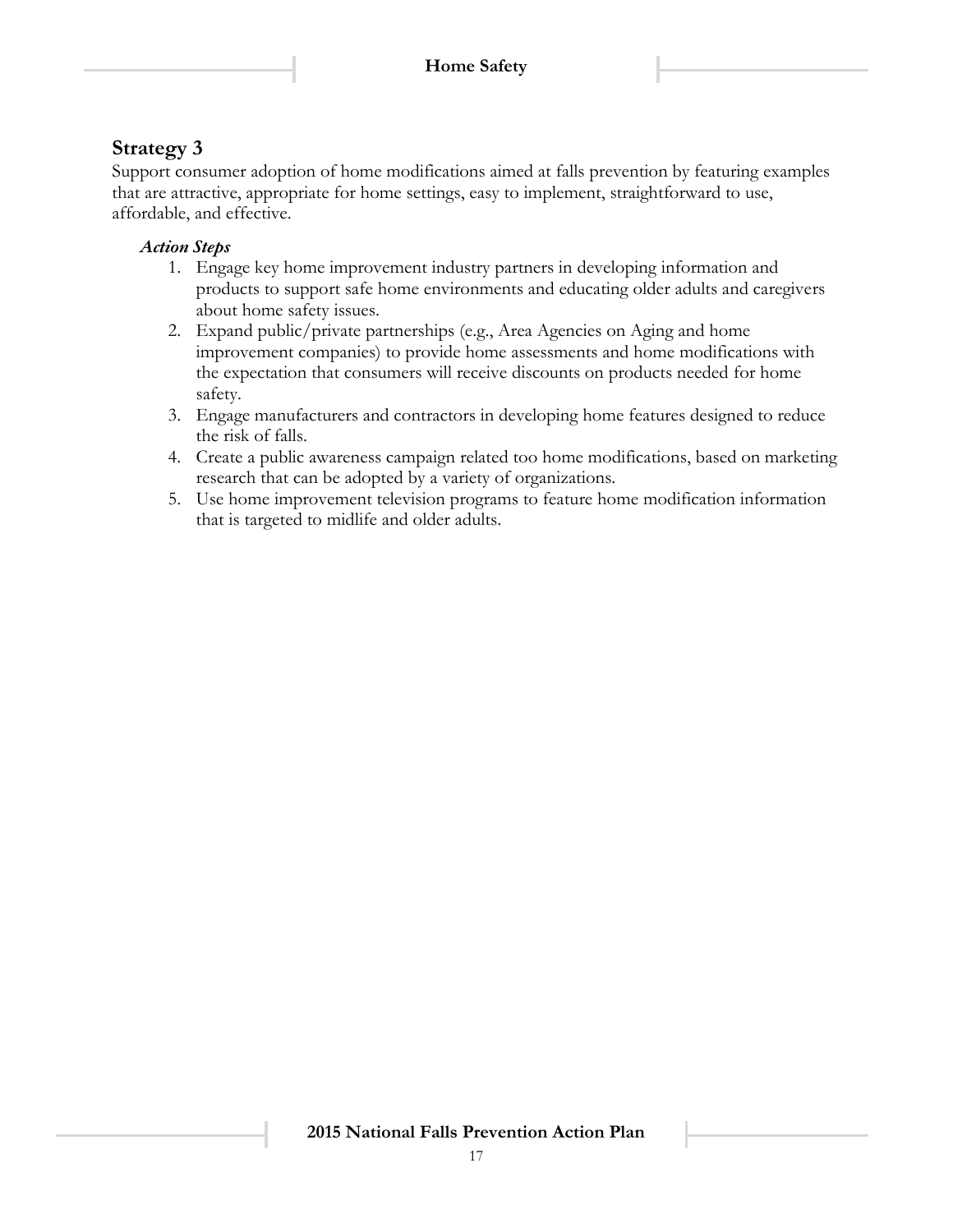# **Goal B:**

**Health care, the aging network, housing, and other service providers will become more aware of and promote home safety measures (including information, assessments, and adaptive equipment) that reduce home hazards, improve independent functioning, and lower the risk of falls.**

# **Strategy 1**

Develop a database of evidence-based programs and best practices in home modifications and effective home safety measures for reducing fall risks at home.

### *Action Steps*

- 1. Assess and consolidate existing information and resources related to home modifications and home safety measures.
- 2. Create a database of evidence-based programs and best practices related to home modification and home safety for building and remodeling professionals.
- 3. Identify and promote the use of credible communication resources for information dissemination such as the **homemods.org**, [Fall Prevention Center of Excellence,](http://stopfalls.org/) and [American Occupational Therapy Association.](http://www.aota.org/)
- 4. Disseminate home risk assessment instruments and methodologies (including the use of technology for remote assessments of home environments) that can be used by consumers, caregivers, and professionals from the health, aging service, and building sectors. Assure that tools are culturally sensitive for diverse populations, and that they assist older consumers in making their own decisions regarding home modifications.
- 5. Demonstrate return on investment and cost benefits resulting from evidence-based programs and best practices in home modifications.

# **Strategy 2**

Identify gaps in resources and develop an advocacy plan for enhanced funding for, and attention to, home safety and home modifications.

### *Action Steps*

- 1. Advocate for greater Medicare and Medicaid coverage for home modification services (including home assessment), the development of approaches such as "money follows the person" that provide consumers with more discretion in the use of Medicaid expenditures for purposes such as home modification, the inclusion of home modifications as a benefit under managed care, and greater insurance reimbursement of home modifications (e.g., long term care insurance) for persons at risk of falls.
- 2. Seek private/public partnerships to fund tool development, dissemination, education programs, and outreach initiatives.
- 3. Work with the U.S. Department of Housing and Urban Development (HUD) and subsidized and private housing providers to collect data on falls, conduct periodic reviews, and retrofit existing buildings and facilities to so that they are more supportive of frail older persons, including those at risk for falls.
- 4. Elevate home safety issues on the agenda of the National Association of Area Agencies on Aging, the National Institute of Senior Centers, and similar types of organizations.

# **Strategy 3**

Expand and enhance the delivery system for home modification, home safety, and related safety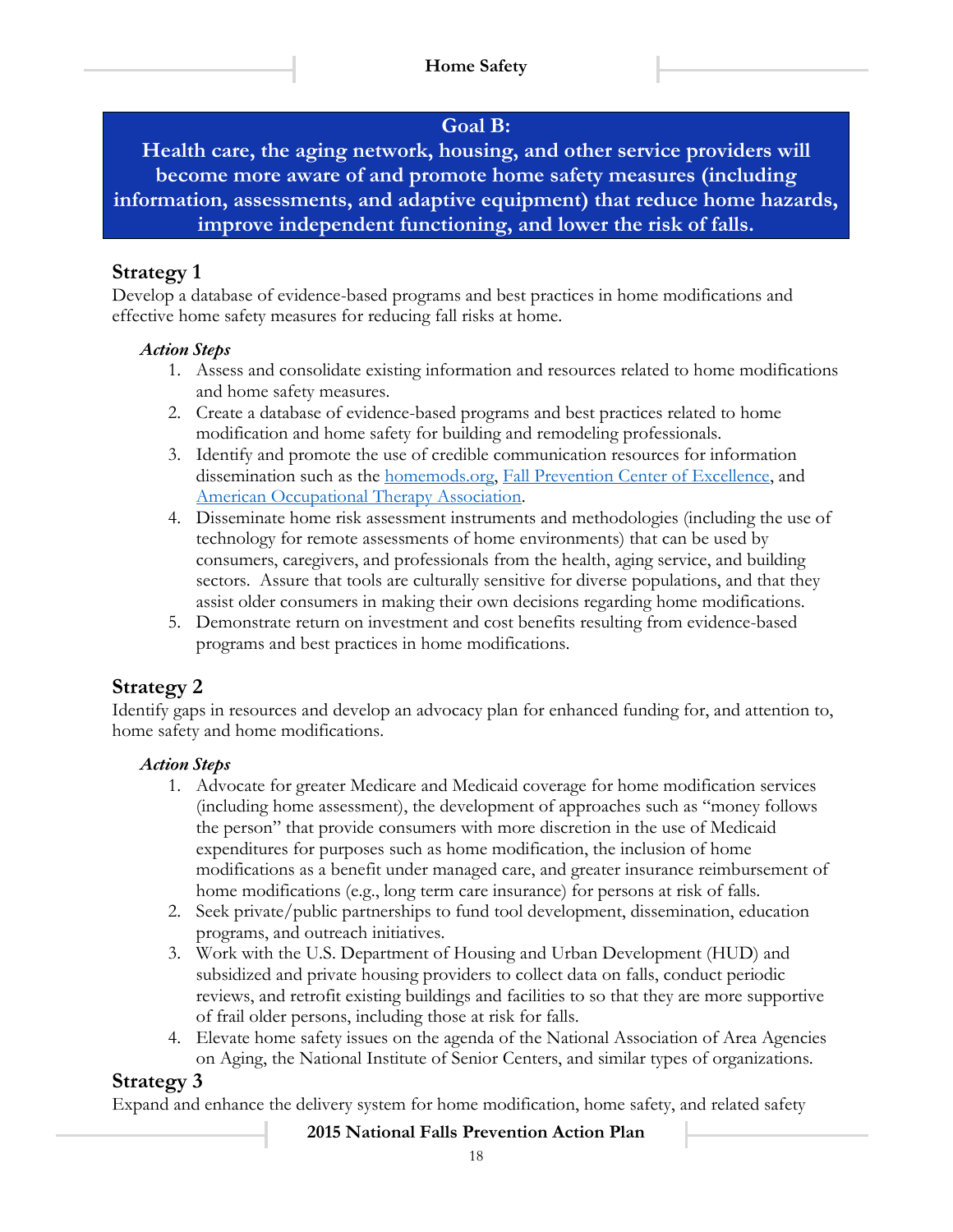services.

#### *Action Steps*

- 1. Increase collaborative partnerships and coordinated communication among aging, disability, transportation, housing and other relevant organizations/agencies to better coordinate home safety efforts, the cost savings of which could be used to serve more low income individuals.
- 2. Increase collaborative partnerships among building and remodeling professionals and health care professionals, such as occupational therapists, for better planning of environmental changes based on an individual needs to reduce fall risk.
- 3. Continue to engage provider organizations, such as the American Physical Therapy Association, American Occupational Therapy Association, and the Visiting Nurses Association of America in development, adoption and dissemination of culturally sensitive, consumer targeted home assessment tools.
- 4. Train aging service providers who routinely go into the homes of older adults (e.g., Meals-on-Wheels volunteers, groups such as RSVP, home health nurses, home care workers, emergency medical technicians) to identify home hazards and fall risks and make appropriate referrals to health care providers, such as occupational therapists, for more in-depth and individualized home safety/fall prevention assessments.
- 5. Train health care providers to assess the role of the environment in fall-related injuries sustained by their patients and provide tools and training so health care providers can make appropriate referrals to reduce risks.
- 6. Once older adults have been identified as at moderate to high risk of falls, develop effective referral pathways for assessing home hazards and making home modifications referrals.
- 7. Develop local coalitions on falls prevention that include home modification experts.
- 8. Develop champions with credibility among key health care and aging services leaders to promote home assessment and home modification initiatives.

# **Strategy 4**

Create, translate, and disseminate knowledge tailored for specific professional groups.

### *Action Steps*

- 1. Evaluate and disseminate valid assessment tools, templates and strategies that can be used by professionals from various sectors to identify home environmental risks and make appropriate adaptations.
- 2. Disseminate findings about the role of home modification in falls prevention to key decision making groups.
- 3. Create tools to educate primary care providers and building professionals about home safety and modifications that can help reduce falls.
- 4. Conduct outcomes-based research on the efficacy of the current referral pathway for home modification and make recommendations on how to improve it.
- 5. Assess current research to identify successful behavior change strategies that professionals can use to encourage clients to make appropriate modifications.
- 6. Advocate with public and private partners to support research on the development of a "readiness to change" tool that motivates older adults to make their homes safer.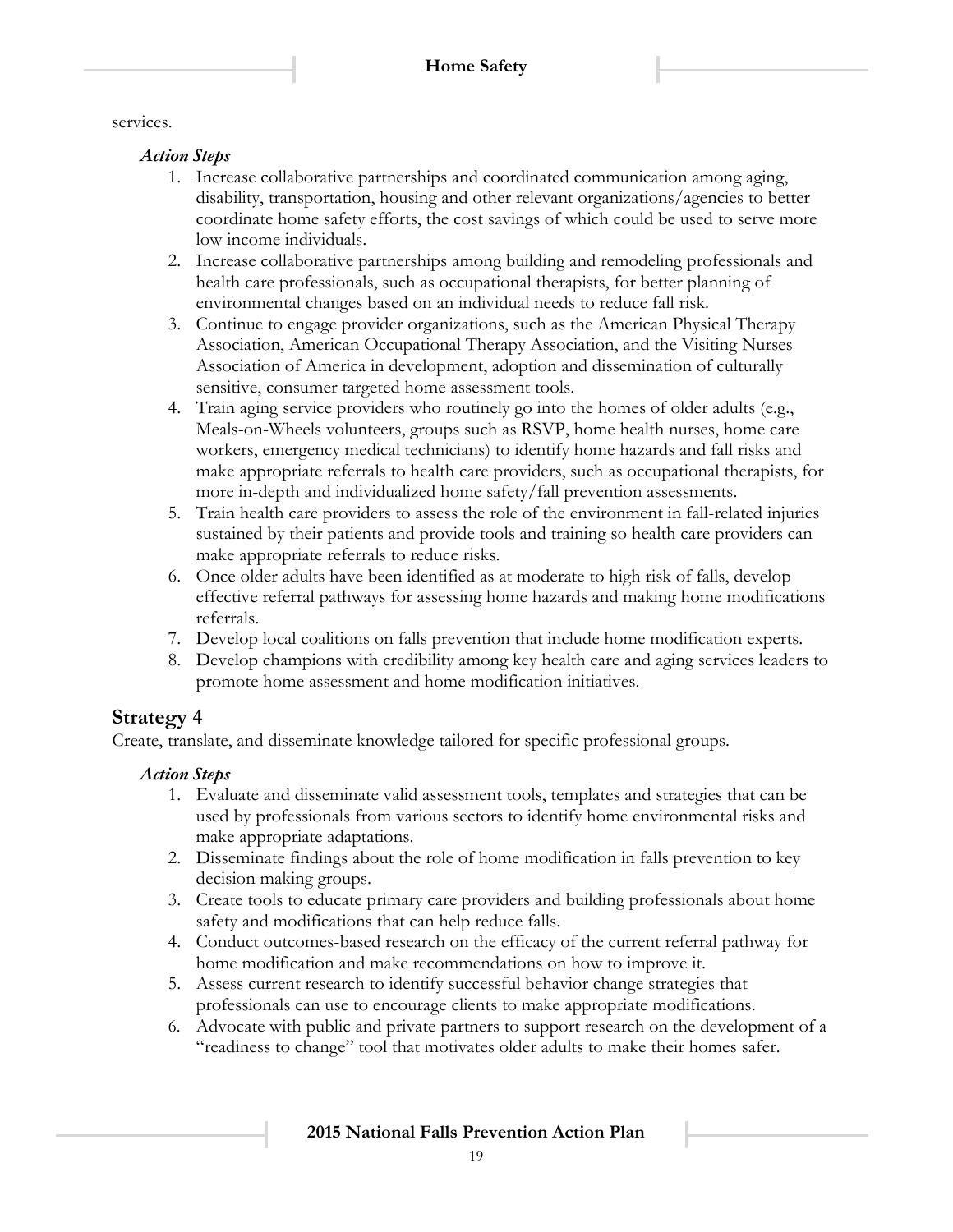### **D. Environmental Safety in the Community**

### **Goal A:**

### **All older adults will have access to community environments that lower the risk of falls and facilitate full participation, mobility, and independent functioning.**

### **Strategy 1**

Promote the wider use of risk identification, reporting tools, and other mechanisms for reporting and data collection.

### *Action Steps*

- 1. Identify current risk identification and reporting tools.
- 2. Identify current databases of organizations that address falls prevention. Establish a clearinghouse to facilitate information sharing and dissemination.
- 3. Work to develop and incorporate tools into local practice, looking at delivery channels such as local emergency medical systems, and community and neighborhood councils, etc.
- 4. Generate pilot programs on how to integrate risk identification and reporting tools.

### **Strategy 2**

Develop a social marketing campaign to increase the demand for senior-friendly communities.

#### *Action Steps*

- 1. Research key messages to motivate public action.
- 2. Identify venues such as mobility hotlines, RideShare programs, "Eldercare Locator" and others that can include falls prevention information.
- 3. Commission a consensus document/white paper about the benefits of universal design and Americans with Disabilities Act (ADA) compliance as they relate falls prevention.
- 4. Utilize key messages and new tools to create advocates among caregivers, faith leaders, and others on the importance of designing or enhancing communities that are elderfriendly.
- 5. Target senior residential communities (senior housing, assisted living, independent living communities) with falls prevention information.
- 6. Raise awareness of universal design strategies to increase community accessibility and safety, including benefits of ADA requirement compliance for public spaces, and the design of new housing with universal design features (e.g., curbless showers).

# **Strategy 3**

Identify the most important research gaps related to understanding the role of the environment on falls and on the effectiveness of environment-based falls prevention interventions.

### *Action Steps*

- 1. Improve information collection related to risk and risk reduction, identify existing data sets, and fill in the gaps.
- 2. Develop white papers, assess existing data sets, conduct a meta-analysis of the research to identify what works, and identify gaps in the research.
- 3. Advocate for funding of research to address community design and to identify safe environmental features related to falls prevention.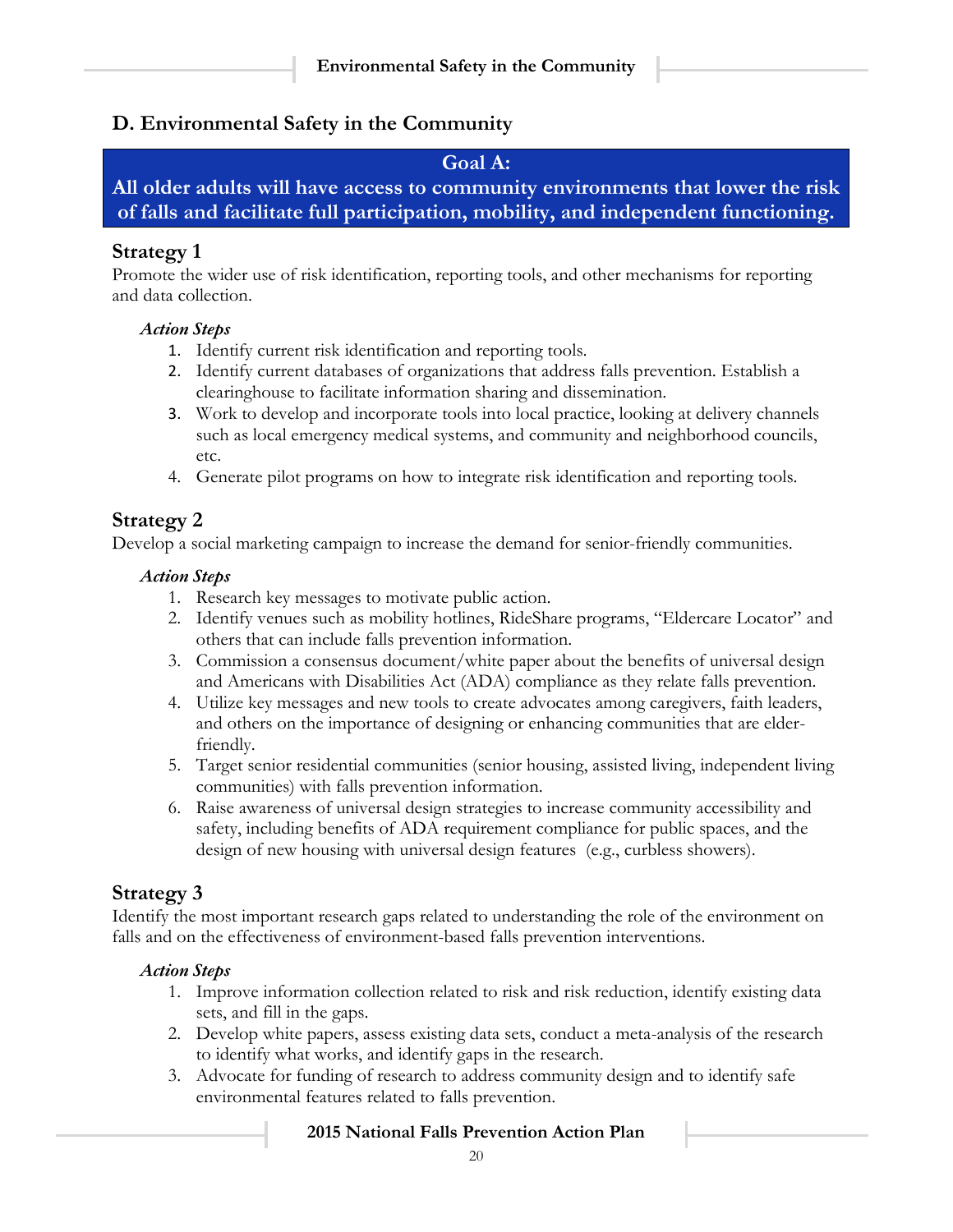# **Strategy 4**

Identify best practice information about effective strategies to reduce falls outside the home.

### *Action Steps*

- 1. Identify existing best practice programs to reduce falls outside the home, and develop processes for dissemination of information about these programs.
- 2. Identify processes and resources to support wider implementation of best practices and evidence-based environmental safety programs.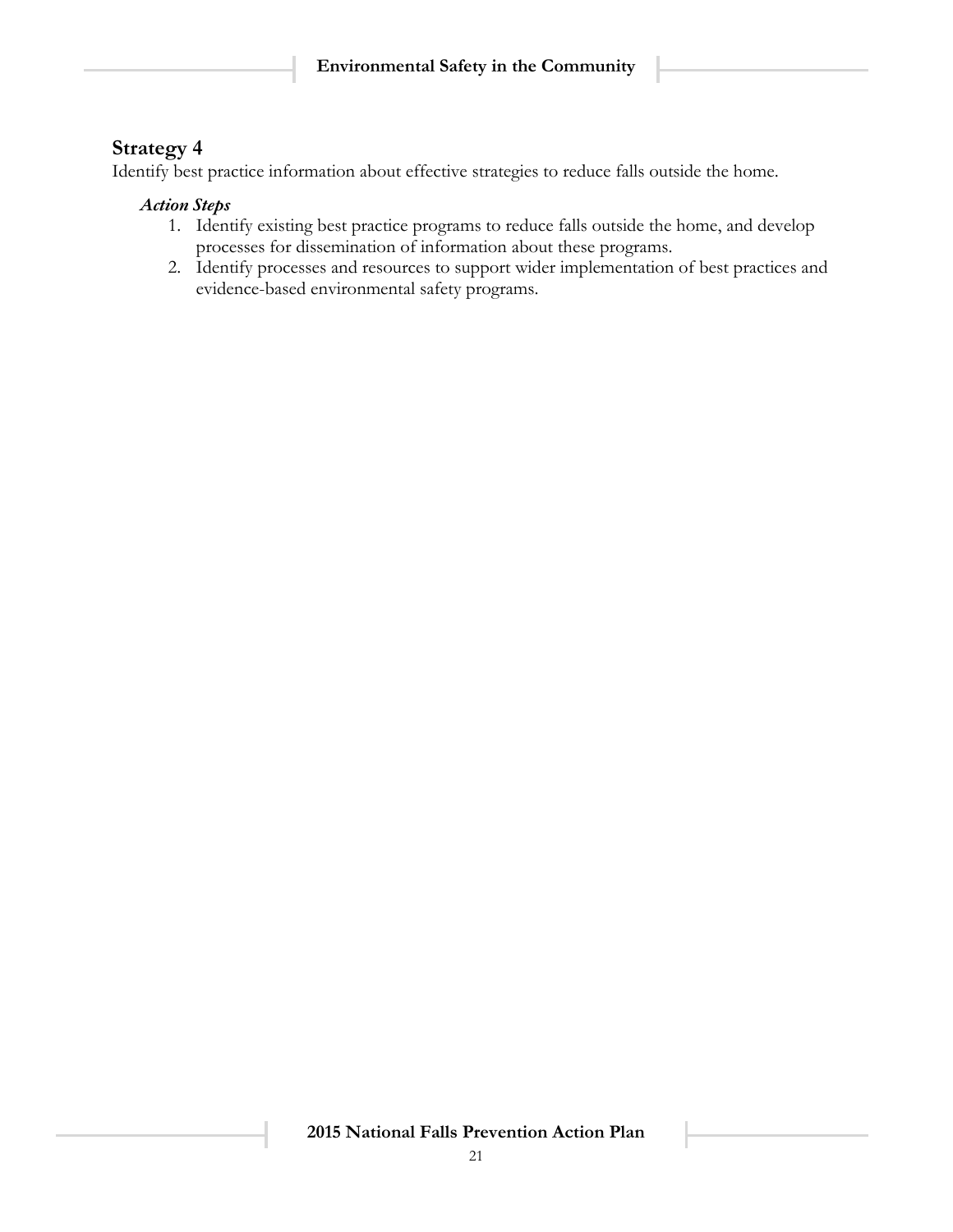### **Goal B:**

**Public officials such as community and transportation planners, community service providers, and those responsible for maintenance and repairs, will be aware of and actively promote community environments that lower the risk of falls.**

# **Strategy 1**

Improve information gathering and comprehensive assessment of community hazards.

### *Action Steps*

- 1. Develop and disseminate tools to help community leaders and others assess and address environmental falls risks.
- 2. Create pilot projects to identify implementation strategies.
- 3. Establish hotlines for community reporting, and provide a mechanism for individuals to identify significant risks in the community. Include information on how to take corrective action.
- 4. Develop community-level assessment tools. Use Americans with Disabilities Act tools as models.
- 5. Provide an action plan targeted at policy makers, in response to the recommendations from the 2015 National Falls Prevention Action Plan.

# **Strategy 2**

Increase the awareness among local, state, and federal policy makers and regulatory officials of the scope and nature of the impact of falls, fall-related injuries, and death among older adults.

### *Action Steps*

Implement a falls-prevention letter writing campaign targeted to federal, state, and local policy makers and community leaders.

- 1. Implement a falls prevention letter writing campaign targeted to federal, state, and local policy makers and community leaders.
- 2. Increase awareness among national and local public officials and transportation and other types of planners about the role the environment plays in falls and falls prevention. Focus on the business case or cost effectiveness of providing safe environments (e.g., the cost of falls in comparison to cost of prevention measures).
- 3. Educate and build awareness among public officials (e.g., city planners, traffic planners) of their roles and responsibilities regarding the problem of falls and effective prevention strategies, specifically surrounding the built environment.
- 4. Develop a template related to falls prevention advocacy for use at the local level.
- 5. Summarize available environment-related falls risk and prevention research into onepage issue briefs.
- 6. Advocate for accessible and supportive housing options for the aging population that include falls prevention features.

# **Strategy 3**

Provide tools to targeted populations and their caregivers to empower them to make changes within their communities.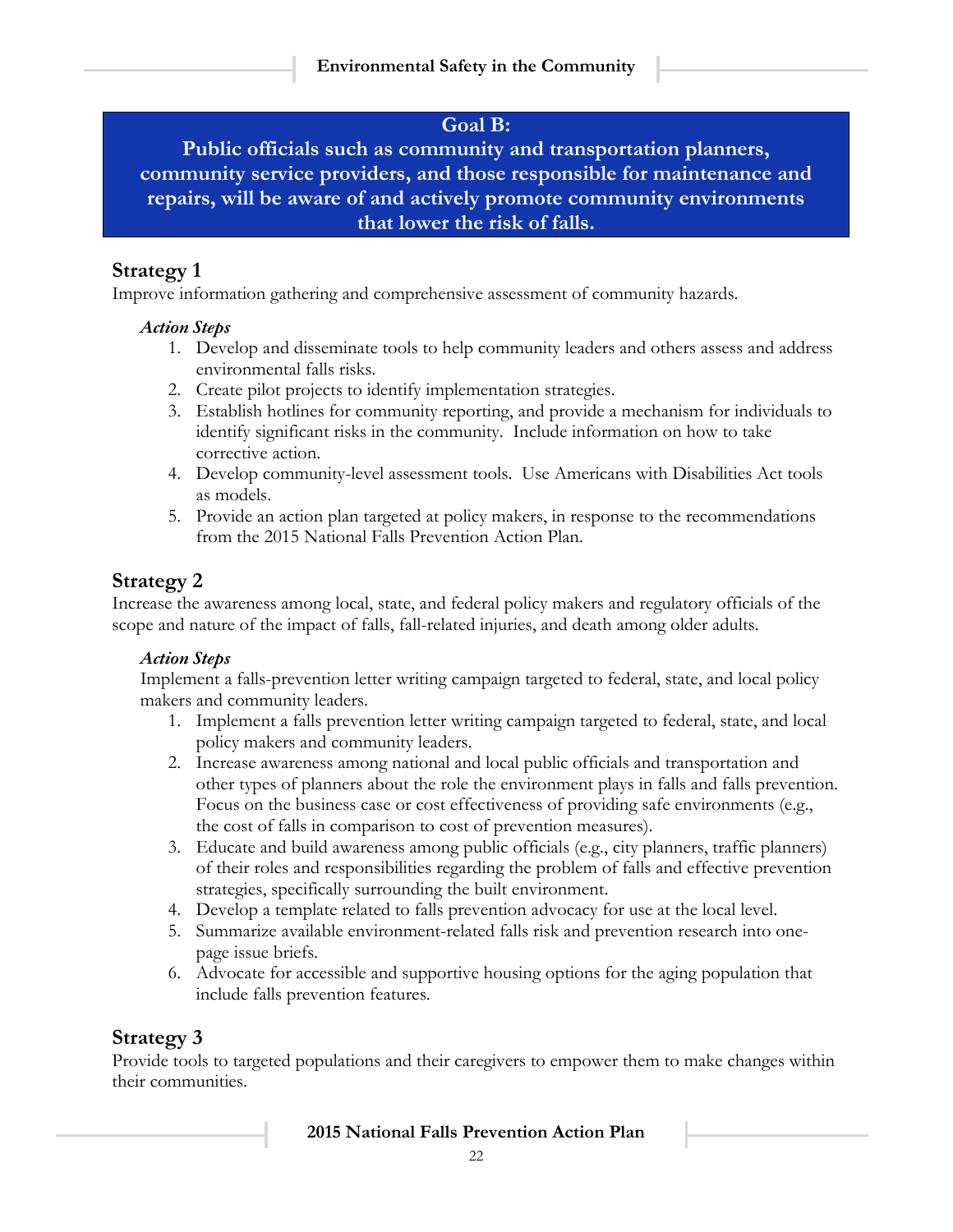#### *Action Steps*

- 1. Advocate for emerging strategies such as universal design and visitability codes that can make new housing more accessible and reduce fall-related hazards.
- 2. Recruit informed community advisory groups, organizations, and key leaders to engage building code councils and planning groups in falls prevention issues.
- 3. Research best and promising practices of community action. Establish a committee to develop and launch community recognition programs and secure corporate support.
- 4. Educate community leaders on processes for changing their communities, including how to be advocates. Develop advocacy toolkits for local use.

### **Strategy 4**

Focus on sidewalk safety with a clear priority of public environmental safety for older adults.

#### *Action Steps*

- 1. Identify activities of communities that have been successful in the implementation of sidewalk safety initiatives (e.g., communities involved with the Robert Wood Johnson [Foundation-supported Active Living programs\)](http://www.rwjf.org/en/library/research/2011/07/active-living-research.html) and promote dissemination of successful community-based action steps.
- 2. Get sidewalk safety on the agendas of organizations, committees or councils responsible for community planning and sidewalk design and maintenance (e.g., the American Planners Association, National Association of Community Officials, county and municipal groups, and transportation planners).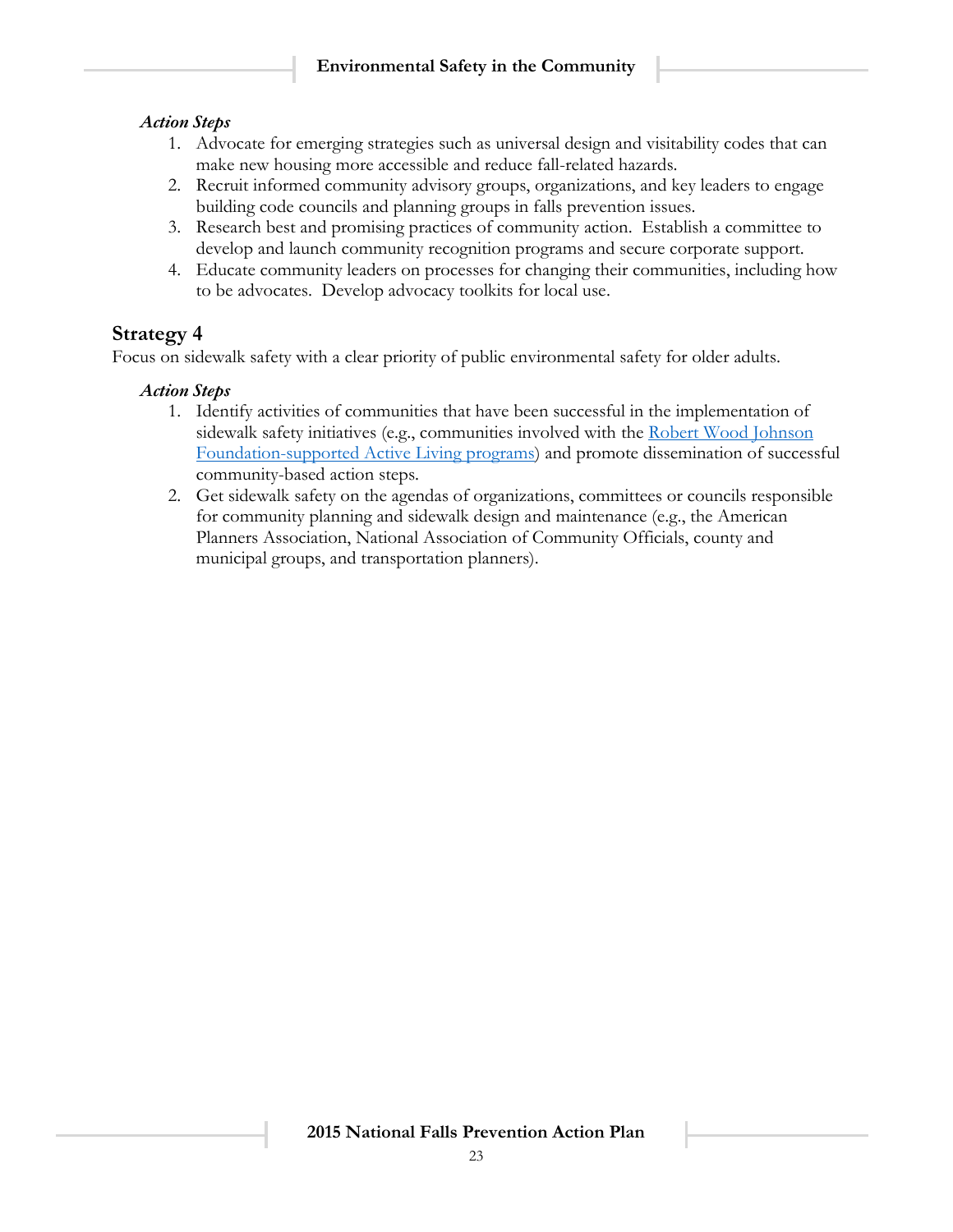# **E. Cross Cutting**

### **i. Funding and Reimbursement**

#### **Goal:**

**Increase available funding and reimbursement sources and mechanisms to support falls prevention programs, interventions, and activities.**

### **Strategy 1**

Leverage various quality indicators and other measures in support of falls prevention screening, assessment and interventions.

#### *Action Steps*

- 1. Conduct a scan to identify existing health system quality indicators related to falls and reach consensus on quality indicator priority areas; identify how falls prevention screening, assessment and interventions impact the quality indicators.
- 2. Connect with clinical partners to identify which quality indicators are being tracked in their practices and work with them to address their fall prevention indicator needs.
- 3. Collaborate with electronic health records (EHR) vendors to include screening questions in direct workflow or highly visible area of the screens used for patient intake, and recommendations for referral and follow-up to community-based programs in EHR.
- 4. Publicize that falls data are included in "Improving Medicare Post-Acute Care [Transformation Act of 2014" \(IMPACT\)](http://www.cms.gov/Medicare/Quality-Initiatives-Patient-Assessment-Instruments/Post-Acute-Care-Quality-Initiatives/IMPACT-Act-of-2014-and-Cross-Setting-Measures.html) data for post-acute care. The Act requires reporting of standardized patient assessment data with regard to quality measures, resource use, and other measures, including incidence of major falls.
- 5. Collaborate with the Centers for Medicare and Medicaid Services (CMS) to review and recommend additional process and outcomes measures, noting that provider payments from CMS are tied to outcomes measures.
- 6. Examine the various standards established by National Committee for Quality Assurance for Patient Centered Medical Home certification and identify where the potential exists to leverage falls prevention programs.
- 7. Explore with the Centers for Medicare and Medicaid Services adding a new measure due to a second fall that could include fractures, brain injuries, and other injuries resulting from a fall to the hospital readmission reduction program.

# **Strategy 2**

Build a business case for falls prevention.

### *Action Steps*

- 1. Conduct an environmental scan of all fall cost data; leverage the data set to better understand all of the costs to the individual, hospital, health care system, employers, insurers, and other applicable stakeholders.
- 2. Analyze data from the Behavioral Risk Factor Surveillance System (BRFSS) survey, Emergency Medical Services, hospital-based falls registries and other databases, and existing studies to calculate the cost per person per year of fall-related injuries and deaths.
- 3. Conduct and connect with existing research to quantify hospital readmissions due to falls and the costs associated with those readmissions.
- 4. Obtain indirect costs associated with falls when possible, such as lost wages and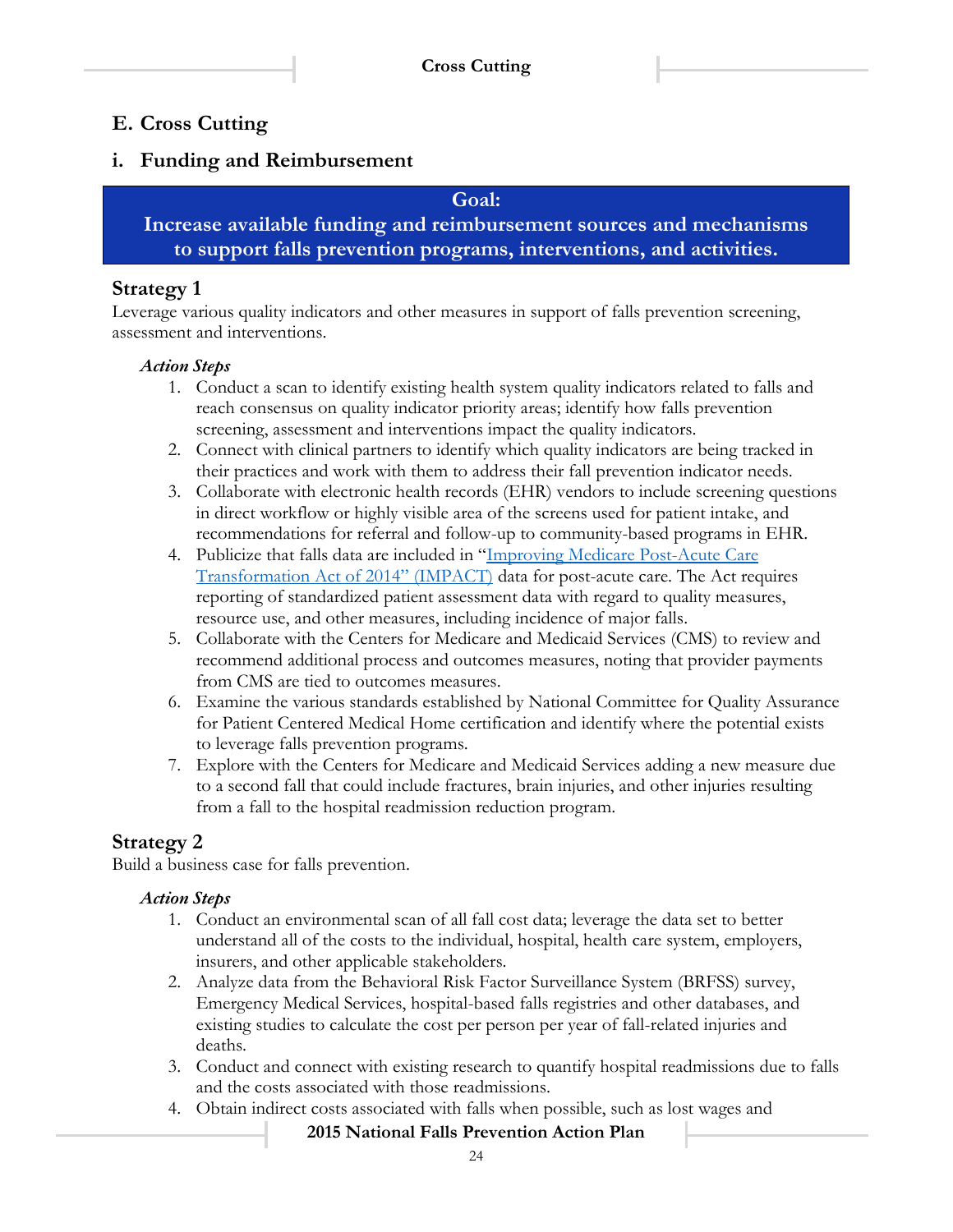productivity.

- 5. Engage Emergency Medical Services (EMS) as partners for identification of fallers, including more accurately quantifying fallers who are not transported to emergency departments and are admitted to hospitals, to more fully capture the scope of falling.
- 6. Investigate, through surveys or focus groups, what information payers and policy makers need and want to know about the costs associated with falls and impact of falls prevention programs.
- 7. Collaborate with groups that have developed similar business cases for insurance coverage.
- 8. Understand the impact/potential cost of co-morbidities commonly associated with falls.
- 9. Develop national/state infographics on costs and impact of falls.
- 10. Develop a cost calculator using relevant data to determine return on investment.
- 11. Continue engagement and shared learnings with the Administration for Community Living, Centers for Medicare and Medicaid Services, and Centers for Disease Control and Prevention.
- 12. Encourage the aging services network to partner with state health departments to leverage various data sets.
- 13. Assess and monitor regional disparities in services available to patients found to be at increased risk of falls, i.e., in rural or low income areas.
- 14. Assess and monitor for underserved populations in all areas i.e., those that are homebound and cannot get to recommended treatment programs.

# **Strategy 3**

Leverage Medicare's Annual Wellness Visit (AWV).

### *Action Steps*

- 1. More fully integrate into the AWV by requiring assessment and treatment plan, including referrals, if patient indicates he/she has had falls or has concerns about fall risk.
- 2. Review expanding the visit to include referral to and participation in an evidence-based program.
- 3. Market the AWV benefit to Medicare beneficiaries and their caregivers.
- 4. Explore the feasibility of integrating CDC's Stopping Elderly Accidents, Deaths, and Injuries (STEADI) toolkit and requiring documentation of follow-up and intervention, if needed, into the AWV.
- 5. Explore expanding the AWV implementation beyond physicians' offices, into other clinical settings as well as community-based settings.
- 6. Engage other health care professionals, such as pharmacists and nurse practitioners since many are interested in participating in the AWV and falls prevention.

# **Strategy 4**

Develop payor options and approaches for reimbursing providers/provider systems for physical mobility services and treatment related to falls prevention.

### *Action Steps*

- 1. Write and sponsor a reimbursement request to payors such as Medicare and Medicaid based on existing consensus guidelines and recommendations.
- 2. Develop consensus around payor reimbursement policy alternatives related to falls prevention.
- 3. Work with payors to reimburse for fall screening with treatment plan and create pay for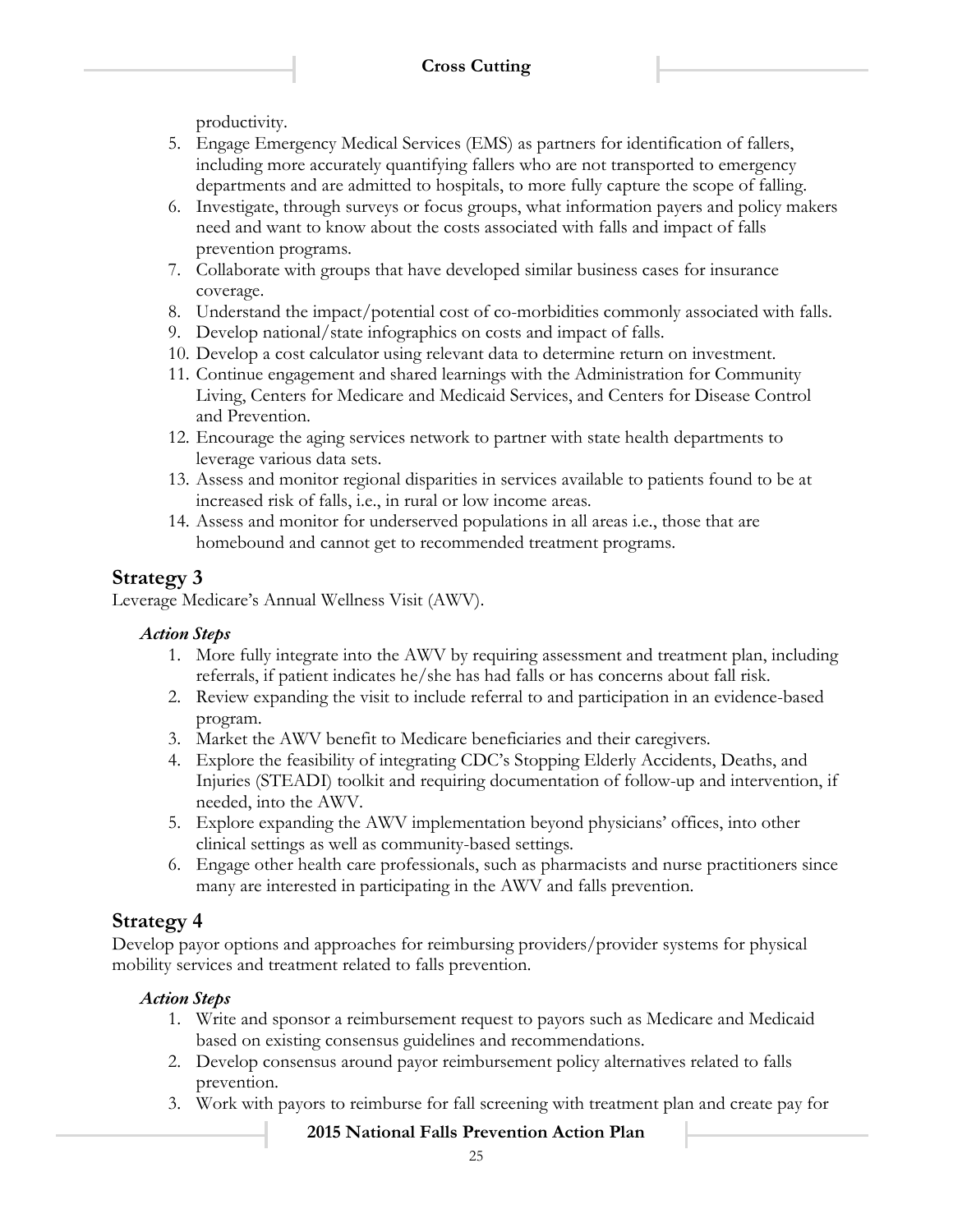performance programs to encourage and incentivize fall screening.

- 4. Clarify payor reimbursement policies related to evaluation and management services for people at high risk for falls.
- 5. Support the development, enhancement, and implementation of fall-specific International Classification of Diseases (ICD) and Current Procedural Terminology I (CPT I) codes. (Please note that ICD and CPT II codes currently exist for falls prevention activities. CPT Category II codes are used for tracking and facilitate data collection for the purposes of performance measurement. CPT I codes are used for billing purposes.)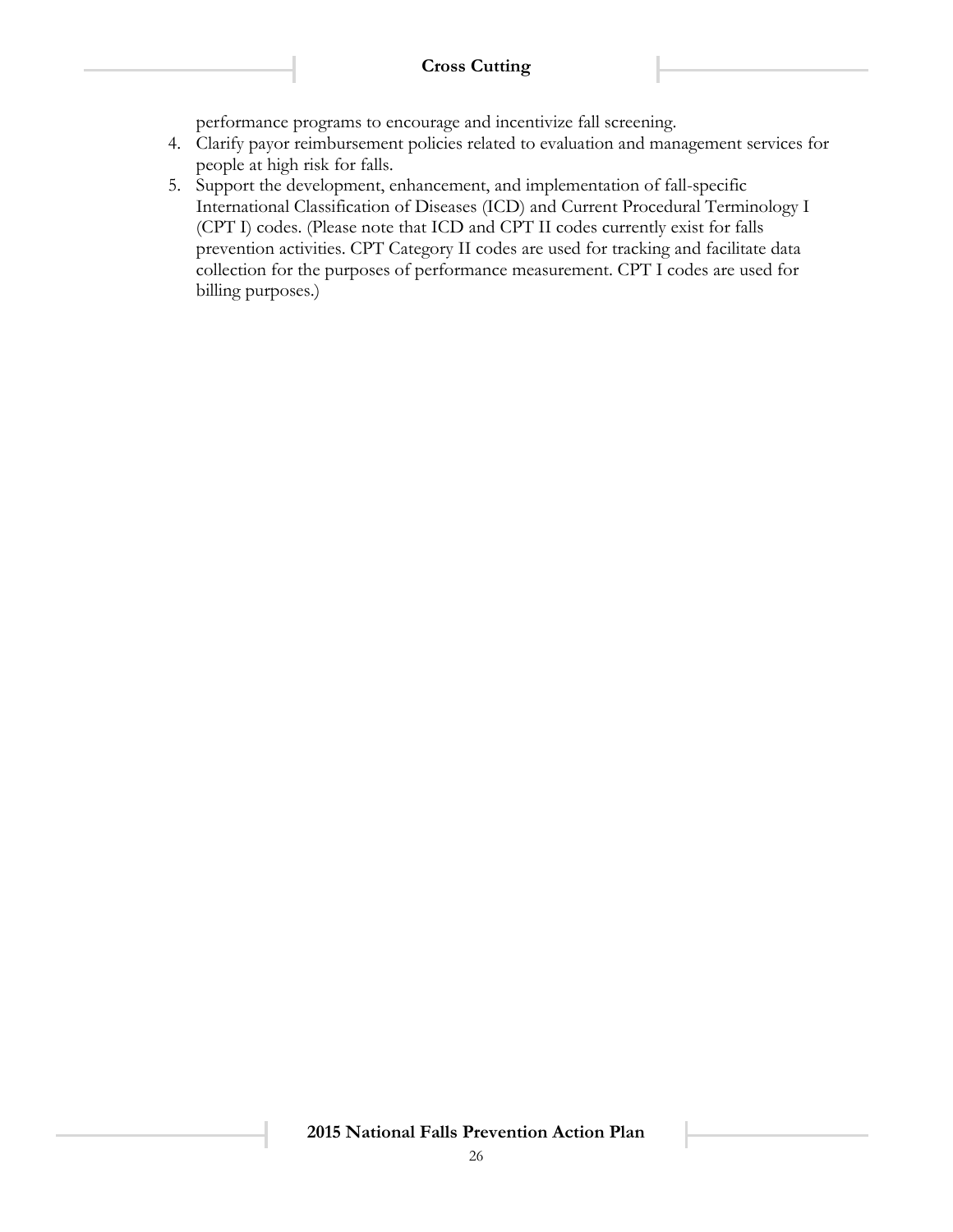### **ii. Expansion of Evidence-Based Programs**

### **Goal:**

### **Expand the availability of evidence-based falls prevention programs.**

### **Strategy 1**

Develop new models of care under the Patient Protection and Affordable Care Act.

### *Action Steps*

- 1. Establish financial incentives for providers, health plans, Accountable Care Organizations, Patient Centered Medical Homes, and other health care delivery systems to work with community agency partners.
	- a. Develop and disseminate business cases and encourage embedding evidence-based programs into health care routines.
	- b. Test return on investment with health care plans and disseminate the results.
	- c. Analyze current bill codes and utilization.
	- d. Increase utilization of codes.
	- e. Expand provider base for utilization and coding.
	- f. Embed falls prevention activities into quality rating systems.
	- g. Synthesize available material on return on investment;
	- h. Identify new sources of technical assistance.
- 2. Create options for new payment models of service delivery; diversify funding streams.
- 3. Provide incentives for older adults to participate in evidence-based programs (e.g., insurance incentives).
- 4. Develop communities of practice, including researchers and practitioners, to meet regularly, share resources and experiences, and reflect on what is working and not working.
- 5. Identify new partners (e.g., caregivers, certified nursing assistants, gyms/fitness centers, and organizations and agencies such as the Centers for Medicare and Medicaid Services) and what they may be able to offer in terms of data, personnel or other resources.
- 6. Monitor results of ongoing research that tests innovative models of care to prevent falls and fall-related injuries, such as the STRIDE Study supported by the National Institute on Aging and the Patient Centered Outcomes Research Institute, for potential inclusion and expansion of evidence-based approaches.
- 7. Compile the most compelling effectiveness research, cost-effectiveness reports, infographics, publications, testimonials, manuals, strategic plans, processes/protocols, or other evidence to share with partners and stakeholders.
- 8. Integrate evidence-based program training into inter-professional education of health care professionals.

# **Strategy 2**

Expand the falls prevention evidence-based program infrastructure.

### *Action Steps*

1. Work with program developers and groups such as the Evidence-Based Leadership Council to standardize training and licensure.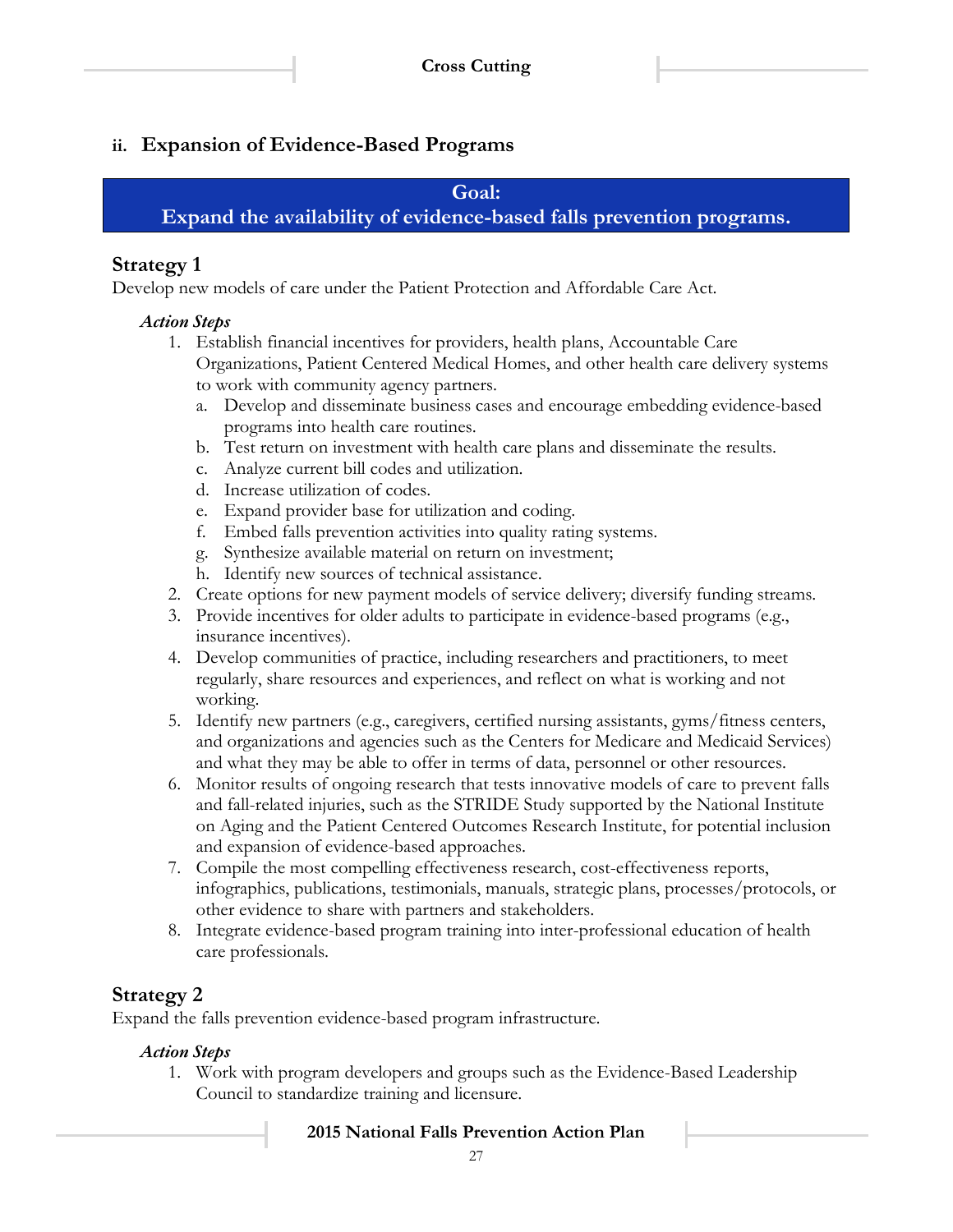- 2. Standardize program data collection; identify salient data point and tools.
- 3. Create a coordinated system for referrals.
- 4. Expand the falls prevention evidence-based program provider base to include more instructors/trainers, training opportunities, and program availability in underserved areas.
- 5. Link resources on national association websites to local/state agencies.
- 6. Identify sources to provide expert technical assistance and synthesize current processes to broaden the base, e.g., practitioners, researchers, and other stakeholders to discuss issues such as recruitment, retention, partnership development, and other issues.
	- Connect with researchers.
	- Synthesize current best practices.
	- Develop a community of practice under a collaborative, such as the Falls Free® Initiative, to identify effectiveness research, cost-effectiveness reports, infographics, publications, testimonials, manuals, strategic plans, processes/protocols, or other evidence to share with partners and stakeholders.
- 7. Identify data points and standardized tools as common measures across programs to generate compelling evidence for a "business case" to continue the programs and generate new partners.
- 8. Modify grant structures to allow for time and resources to build infrastructure and develop sustainability.
- 9. Identify sources of support for additional demonstration projects and to translate research into practice.
- 10. Encourage and facilitate the development of online websites or other databases to locate local evidence-based falls prevention programs and physical activity programs, as well as age-friendly fitness and wellness facilities in the community.
- 11. Establish evaluation criteria for expanding the falls prevention evidence-based infrastructure, including the implementation of clinical-community connections such as the number of referrals from health care providers to community-based programs.
- 12. Evaluate expansion efforts based on the established evaluation criteria.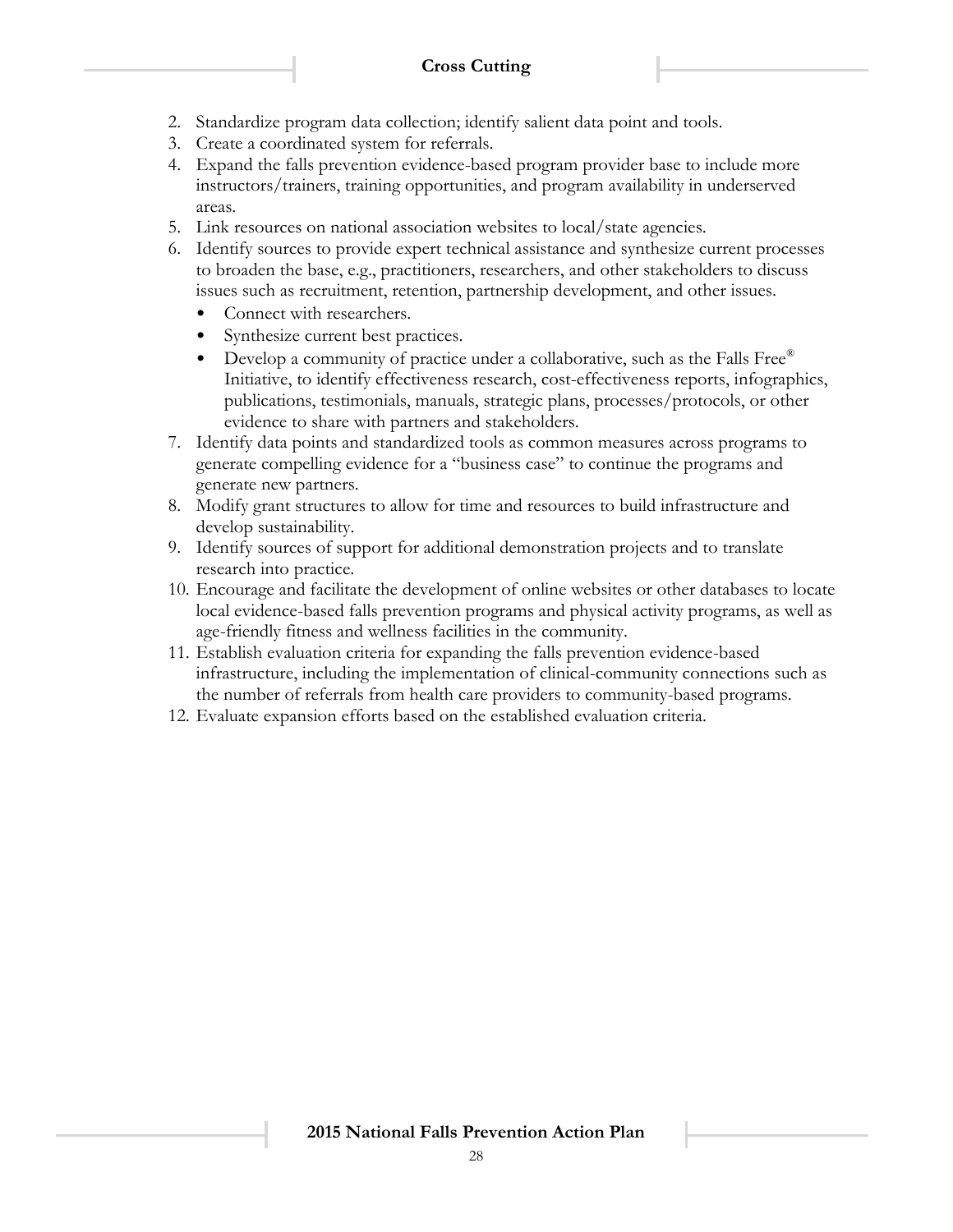### **iii. Public Awareness and Education**

#### **Goal:**

**Effectively move the falls prevention communications and marketing agenda/action plan forward.**

### **Strategy**

Develop a research-based social marketing campaign that will reframe the outdated view that falls are an inevitable consequence of aging to an actionable view that falls are caused by known risks and can be prevented.

#### *Action Steps*

- 1. Compile the research that has been conducted around falls prevention and messaging.
- 2. Analyze other applicable social marketing campaigns and lessons learned specifically targeting older adults (e.g., Hawaii Department of Health's "Senior Fall Prevention" campaign; International Council on Active Aging's "Changing the Way We Age" campaign; National Institutes of Health's "The Heart Truth" campaign; U.S. Department of Health and Human Services' "Million Hearts" campaign).
- 3. Convene an advisory group with a range of partners (e.g. health care, private industry, home improvement, construction, Area Agencies on Aging, community centers, EMS responders, social media, caregivers, grandchildren, genealogists, nursing homes, hospitals, YMCA/YWCAs, fitness centers, transportation providers) to collaborate in the development and dissemination of the social marketing campaign.
- 4. Secure resources for a qualified organization to develop and disseminate the social marketing campaign, based on guidance from the advisory group.
- 5. Develop a social marketing campaign plan, based on social marketing principles, that identifies key messages, target audiences, channels of dissemination (including social media), and evaluation criteria and strategies.
- 6. Find spokespersons and champions to promote the messages and stories of the campaign through identified distribution channels.
- 7. Disseminate the social marketing campaign and resources.
- 8. Evaluate the campaign and share lessons learned.

#### $\epsilon$ Every 13 seconds an older adult is seen in an emergency department for a fall. 22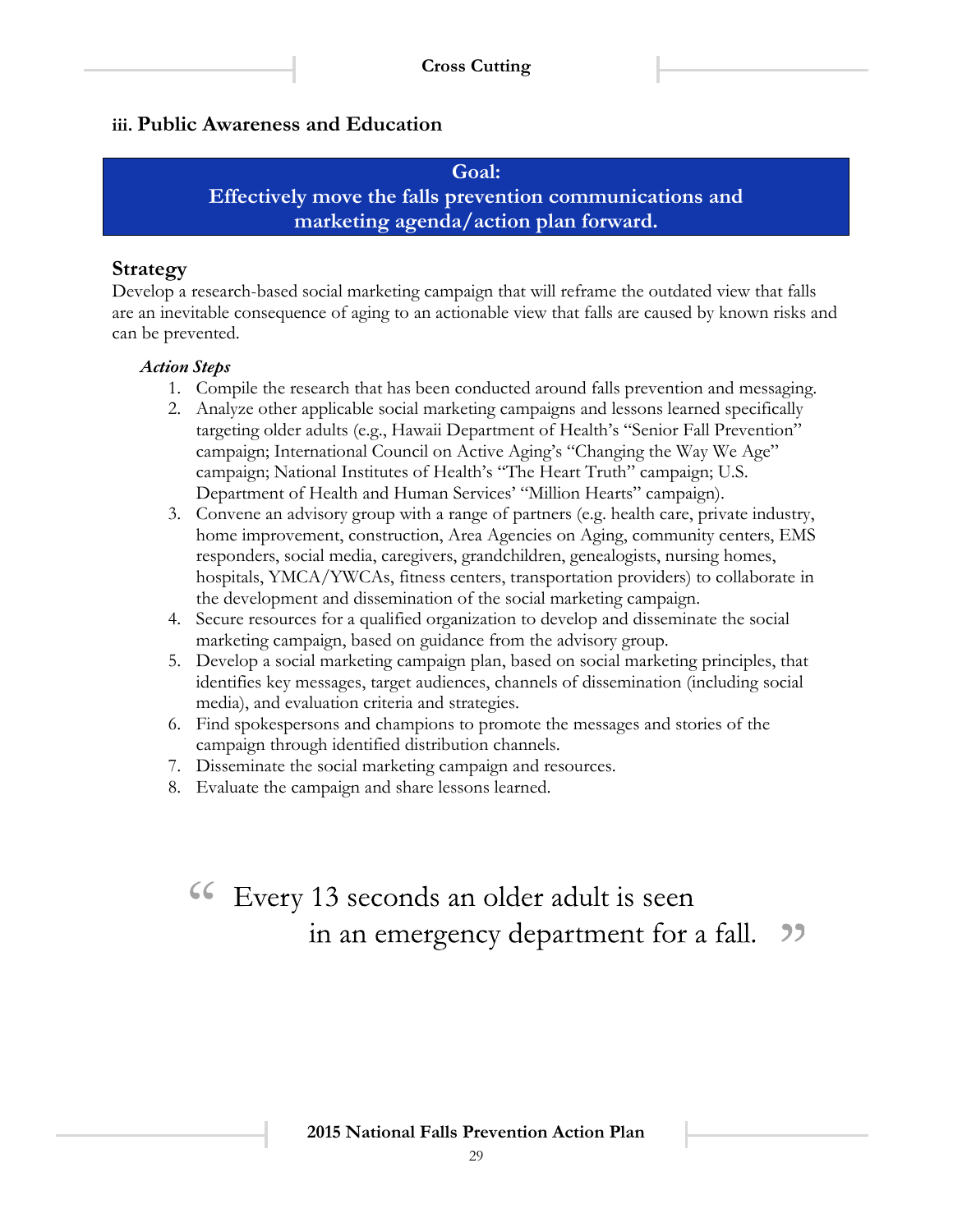### **iv. Public Policy and Advocacy**

#### **Goal:**

**Effectively move the Falls Free® National Falls Prevention Action Plan forward through policy and advocacy efforts.**

### **Strategy 1**

Develop a public policy agenda to promote falls prevention at the national, state, and local levels.

#### *Action Steps*

- 1. Continue to collaborate with leaders from falls prevention coalitions to address falls and falls prevention policy issues from a national, state and local level. Involve representatives from government, business, nonprofit, academic, building, the aging network, and health care communities.
- 2. Support ongoing and new advocacy initiatives relevant to supporting falls prevention, including:
	- a. Federal funding of falls prevention efforts through the Prevention and Public Health Fund
	- b. Other opportunities as a result of the Affordable Care Act
	- c. Older Americans Act reauthorization.
- 3. Continue to inventory and analyze existing policies and practices and identify gaps related to reimbursement, insurance coverage, medical coding issues, and building codes related to falls.
- 4. Educate providers and consumers about current opportunities for reimbursement.
- 5. Review the incorporation of safety awareness and strategies into Medicare conditions of participation for home care providers.
- 6. Develop policy issues for model legislation for use by states and local communities.

### **Strategy 2**

Support legislation and regulations that include falls risk as part of current Food and Drug Administration (FDA) safety monitoring.

### *Action Steps*

- 1. Collaborate with FDA to provide practitioners with current information to help inform them about the high risks associated with certain prescription and over-the-counter medications and falls.
- 2. Develop an advocacy plan that addresses FDA safety monitoring to include falls prevention.
- 3. Seek opportunities for collaboration among stakeholder organizations related to FDA policies and initiatives for falls prevention and medication use safety.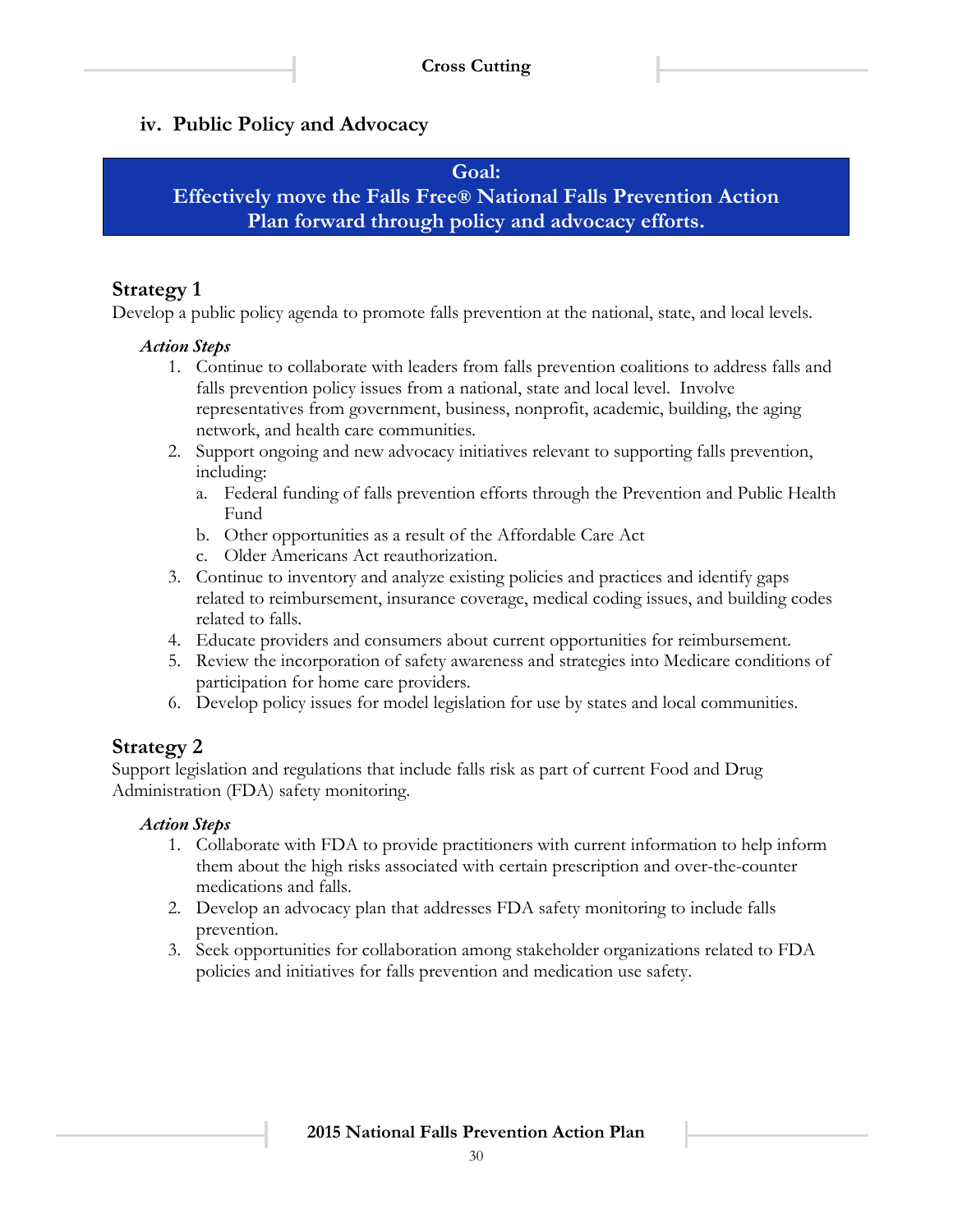# **III. Next Steps**

The 2015 National Falls Prevention Action Plan provides the framework for action for falls prevention across the nation. This plan envisions older adults experiencing fewer falls and fall-related injuries, maximizing their independence and quality of life. The purpose of the 2015 National Falls Prevention Action Plan is to implement specific goals and strategies to affect sustained initiatives that reduce falls among older adults. Further, the 2015 National Action Plan is intended to help accomplish the falls prevention-specific Healthy People 2020 objective to reduce the rate of emergency department visits due to falls among older adults by 10 percent.



The National Council on Aging's National Falls Prevention Resource Center is leading the effort to disseminate the 2015 National Falls Prevention Action Plan to an array of stakeholders from the public and private sectors with an interest in healthy aging and the capacity to implement action steps outlined in the plan. The 2015 National Falls Prevention Action Plan will be disseminated to professionals in the health care and aging fields, federal and state agencies, professional associations, consumer and caregiver organizations, state and local falls prevention coalitions, corporations, and foundations.

The plan is intended to be a framework for action over the next five to 10 years. As the lead entity in moving the plan forward in a strategic way, NCOA's National Falls Prevention Resource Center is collaborating with multiple public and private sector partners to advance the field. The Resource Center is poised to educate and engage various sectors, partners, and stakeholders to implement specific action steps of the 2015 National Falls Prevention Action Plan.

Next steps that the National Falls Prevention Resource Center will engage in are the following:

- Broad dissemination of the plan through multiple channels, including posting on NCOA's and partner websites, presenting at national and state conferences, and sharing the plan with state falls prevention coalitions and strategizing with them on implementation approaches.
- Encouragement of ownership and adoption of the 2015 National Falls Prevention Action Plan strategies and action steps by key national stakeholder organizations that address issues related to older adults, their health and wellness.
- Collaboration and involvement of key stakeholder organizations to further disseminate and implement the strategies and action steps.
- Seek funding to support key strategies, alone or in conjunction with stakeholders organizations.
- Partner with, and/or advise organizations to support public policy and advocacy initiatives related to the reduction of falls risk factors and falls.
- Track progress by identifying national and state initiatives related to the implementation of the plan's strategies and action steps and their outcomes.
- Develop a follow-up report three years after this plan is released, to summarize action taken or underway related to these strategies.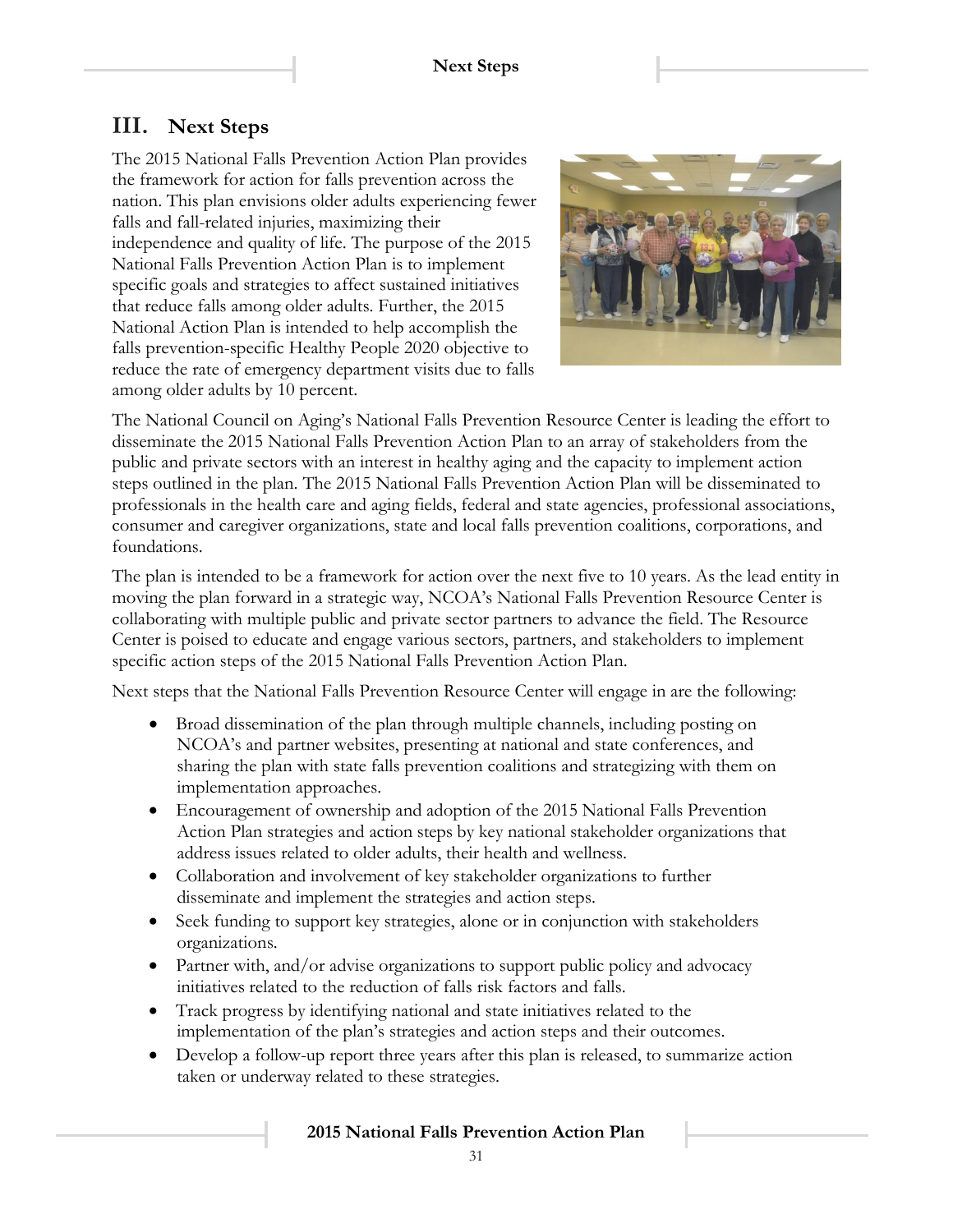# **IV. References**

<sup>1</sup>Centers for Disease Control and Prevention. (2015, March 19). Falls Among Older Adults: An Overview. Retrieved from<http://www.cdc.gov/HomeandRecreationalSafety/Falls/adultfalls.html>

<sup>2</sup>Tromp, A.M., Pluijm, S.M.F., Smit, J.H., et al. (2001). Fall-risk screening test: a prospective study on predictors for falls in community-dwelling elderly. *Journal of Clinical Epidemiology*, *54*(8), 837–844.

<sup>3</sup>Centers for Disease Control and Prevention, National Center for Injury Prevention and Control. Injury Prevention & Control: Data & Statistics (WISQARSTM). Retrieved from<http://www.cdc.gov/injury/wisqars/> (2013, August 15).

<sup>4</sup>Centers for Disease Control and Prevention, National Center for Injury Prevention and Control. Injury Prevention & Control: Data & Statistics (WISQARSTM). Retrieved from<http://www.cdc.gov/injury/wisqars/> (2013, August 15).

<sup>5</sup>Alexander, B.H., Rivara, F.P., Wolf, M.E. (1992). The cost and frequency of hospitalization for fall-related injuries in older adults. American Journal of Public Health, 82(7), 1020–1023.

<sup>6</sup>Sterling, D.A., O'Connor, J.A., Bonadies, J. (2001). Geriatric falls: injury severity is high and disproportionate to mechanism. *Journal of Trauma–Injury, Infection and Critical Care, 50*(1), 116–119.

<sup>7</sup>Alexander, B.H., Rivara, F.P., Wolf, M.E. (1992). The cost and frequency of hospitalization for fall–related injuries in older adults. *American Journal of Public Health, 82*(7), 1020–1023.

<sup>8</sup>Centers for Disease Control and Prevention. (2014, February 24). Traumatic Brain Injury in the United States: Fact Sheet. Retrieved from [http://www.cdc.gov/traumaticbraininjury/get\\_the\\_facts.html.](http://www.cdc.gov/traumaticbraininjury/get_the_facts.html)

<sup>9</sup> Bell, A.J., Talbot-Stern, J.K., Hennessy, A. (2000). Characteristics and outcomes of older patients presenting to the emergency department after a fall: a retrospective analysis. *Medical Journal of Australia, 173*(4), 176–7.

<sup>10</sup> Vellas, B.J., Wayne, S.J., Romero, L.J., Baumgartner, R.N., Garry, P.J. (1997). Fear of falling and restriction of mobility in elderly fallers. *Age and Ageing, 26*, 189–193.

<sup>11</sup>Scott, J.C. (1990). Osteoporosis and hip fractures. *Rheumatic Diseases Clinics of North America, 16*(3), 717–40.

<sup>12</sup>Stevens, J.A., Corso, P.S., Finkelstein, E.A., Miller, T.R. (2006). The costs of fatal and nonfatal falls among older adults. *Injury Prevention, 12*, 290–295.

13 Roudsari, B.S., Ebel, B.E., Corso, P.S., Molinari, N.M., Koepsell, T.D. (2005). The acute medical care costs of fallrelated injuries among the U.S. older adults. *Injury-international Journal of The Care of The Injured, 36*, 1316-1322.

<sup>14</sup>National Council on Aging. (2005). *Falls Free®: Promoting a National Falls Prevention Action Plan.* Retrieved from <http://www.ncoa.org/FallsActionPlan>

<sup>15</sup>National Council on Aging. Falls Free® Coalition. Retrieved from<http://www.ncoa.org/FallsFreeInitiative>

16 Public Law 110–202. (2008, April 23). Retrieved from [http://www.gpo.gov/fdsys/pkg/PLAW-](http://www.gpo.gov/fdsys/pkg/PLAW-110publ202/pdf/PLAW-110publ202.pdf)[110publ202/pdf/PLAW-110publ202.pdf](http://www.gpo.gov/fdsys/pkg/PLAW-110publ202/pdf/PLAW-110publ202.pdf)

<sup>17</sup>National Council on Aging. (2007). Falls Free™ National Action Plan: A Progress Report. Retrieved from <http://www.ncoa.org/resources/making-a-difference-progress-report-on-the-falls-free-national-action-plan/>

<sup>18</sup>National Council on Aging. (2008, March 3). National Falls Free® Initiative: Report from the National Advisory Group Strategic Planning Meeting. Retrieved from [http://www.ncoa.org/resources/national-falls-free-initiative-report](http://www.ncoa.org/resources/national-falls-free-initiative-report-from-the-national-advisory-group-strategic-planning-meeting/)[from-the-national-advisory-group-strategic-planning-meeting/](http://www.ncoa.org/resources/national-falls-free-initiative-report-from-the-national-advisory-group-strategic-planning-meeting/)

<sup>19</sup>Healthy People 2020 Older Adult Topics and Objectives. Retrieved from [www.healthypeople.gov/2020/topics](http://www.healthypeople.gov/2020/topics-objectives/topic/older-adults/objectives)[objectives/topic/older-adults/objectives](http://www.healthypeople.gov/2020/topics-objectives/topic/older-adults/objectives)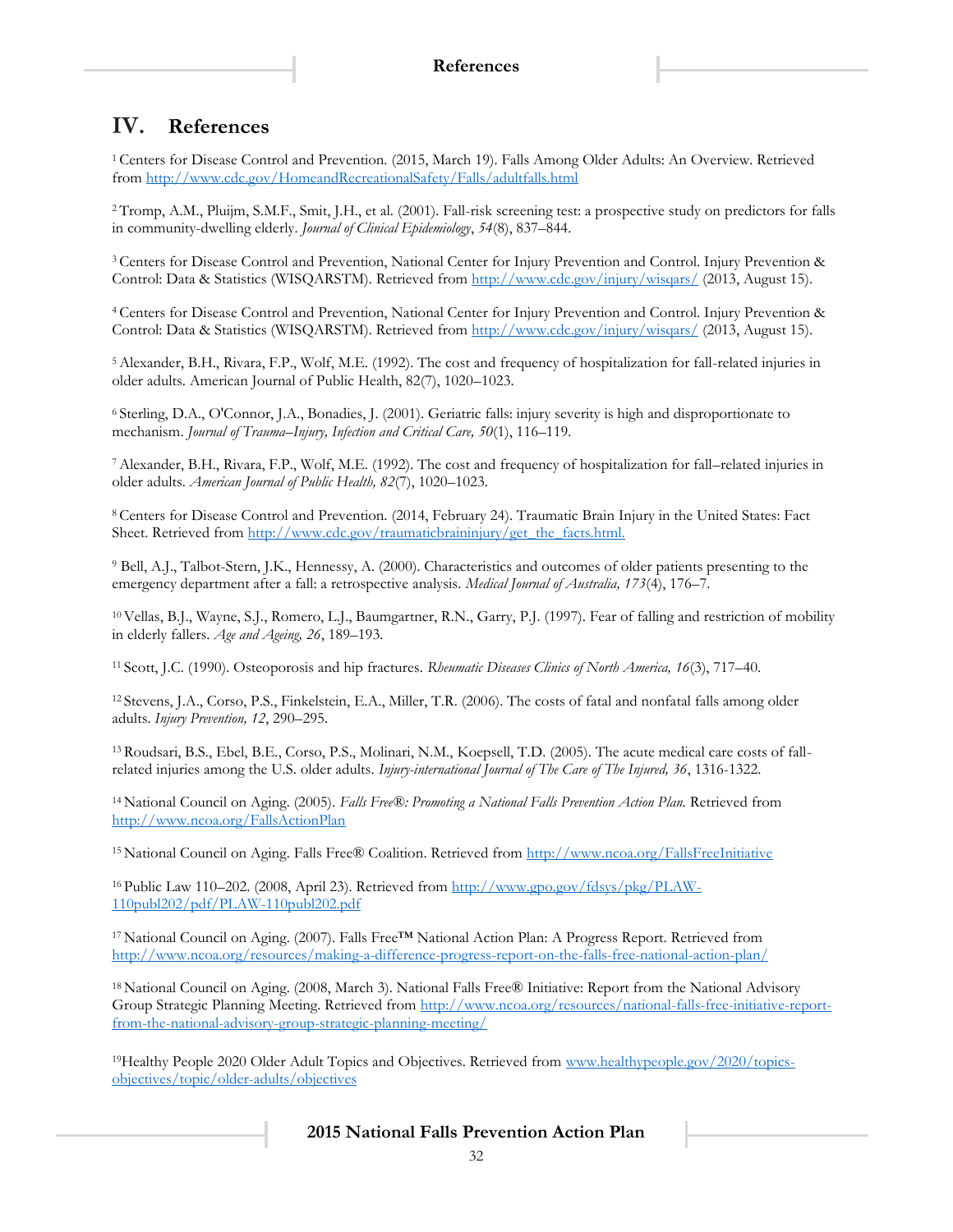# **V. Appendices**

# **A. Falls Prevention Milestones Over the Past Decade**

### **2005**

- The National Council on Aging (NCOA) hosts the first Falls Prevention Summit, with funding from the Archstone Foundation and the Home Safety Council, to focus attention on evidence-based solutions for falls and improve the lives of older adults.
- In collaboration with the Summit's conveners, NCOA publishes the first  $\text{Falls Free}^{\circledast}$  $\text{Falls Free}^{\circledast}$  $\text{Falls Free}^{\circledast}$ [National Action Plan.](http://www.ncoa.org/improve-health/center-for-healthy-aging/content-library/FallsFree_NationalActionPlan_Final.pdf)
- NCOA's [Falls Free® Initiative](http://www.ncoa.org/FallsFreeInitiative) launches as a national effort led by NCOA to address the growing public health issue of falls and fall-related injuries and deaths in older adults.
- The CDC and Centers for Medicare and Medicaid Services (CMS) develop a new V code (a billable medical code that can be used to specify a diagnosis on a reimbursement claim) for history of falls. This code, International Classification of Diseases-Clinical Modification (ICD -9-CM), Diagnosis Code V15.88, can be used to identify individuals at risk, measure quality of care, and justify a provider's decision to order or perform certain services.

### **2006**

- Safety of Seniors falls prevention legislation is introduced (S. 845 / H.R. 3701). The proposed legislation adopted evidence-based strategies from the National Action Plan including:
	- o Public Education/Awareness.
	- o Provider Education Programs.
	- o Demonstration Projects & Evaluation.
	- o Cost Effectiveness Evaluation.
- State Coalitions join the Falls Free® Initiative. NCOA begins technical assistance to build effective coalitions; four states have fall prevention coalitions.
- The U.S. Administration on Aging (AoA) awards three-year grants to 16 states to accelerate translation of research into practice by supporting evidence-based disease and disability prevention programs at the community level, with 10 of the states implementing falls prevention programs.
- CDC publishes *[The State of Aging and Health in America 2007](http://www.cdc.gov/aging/pdf/saha_2007.pdf)*, which focuses on older adult falls.

### **2007**

- Safety of Seniors legislation reintroduced.
- CDC, AoA and Archstone Foundation establish public-private agreement facilitating the Falls Free® Initiative.
- NCOA publishes the first-of-its-kind *Exploring [Practice in Home Safety for Fall Prevention: The](http://www.ncoa.org/improve-health/center-for-healthy-aging/content-library/Creative_Practices-Home_Safety_Report.pdf)  [Creative Practices in Home Safety Assessment and Modification Study](http://www.ncoa.org/improve-health/center-for-healthy-aging/content-library/Creative_Practices-Home_Safety_Report.pdf)*.
- AoA awards three-year grants to eight additional states to accelerate translation of research into practice by supporting evidence-based disease and disability prevention programs at the community level, bringing the total to 24 funded states. Five additional states implement falls prevention programs. Evidence-based programs being offered by the states include a Matter of Balance (13 states); Stepping On (one state); and Tai Chi (one state).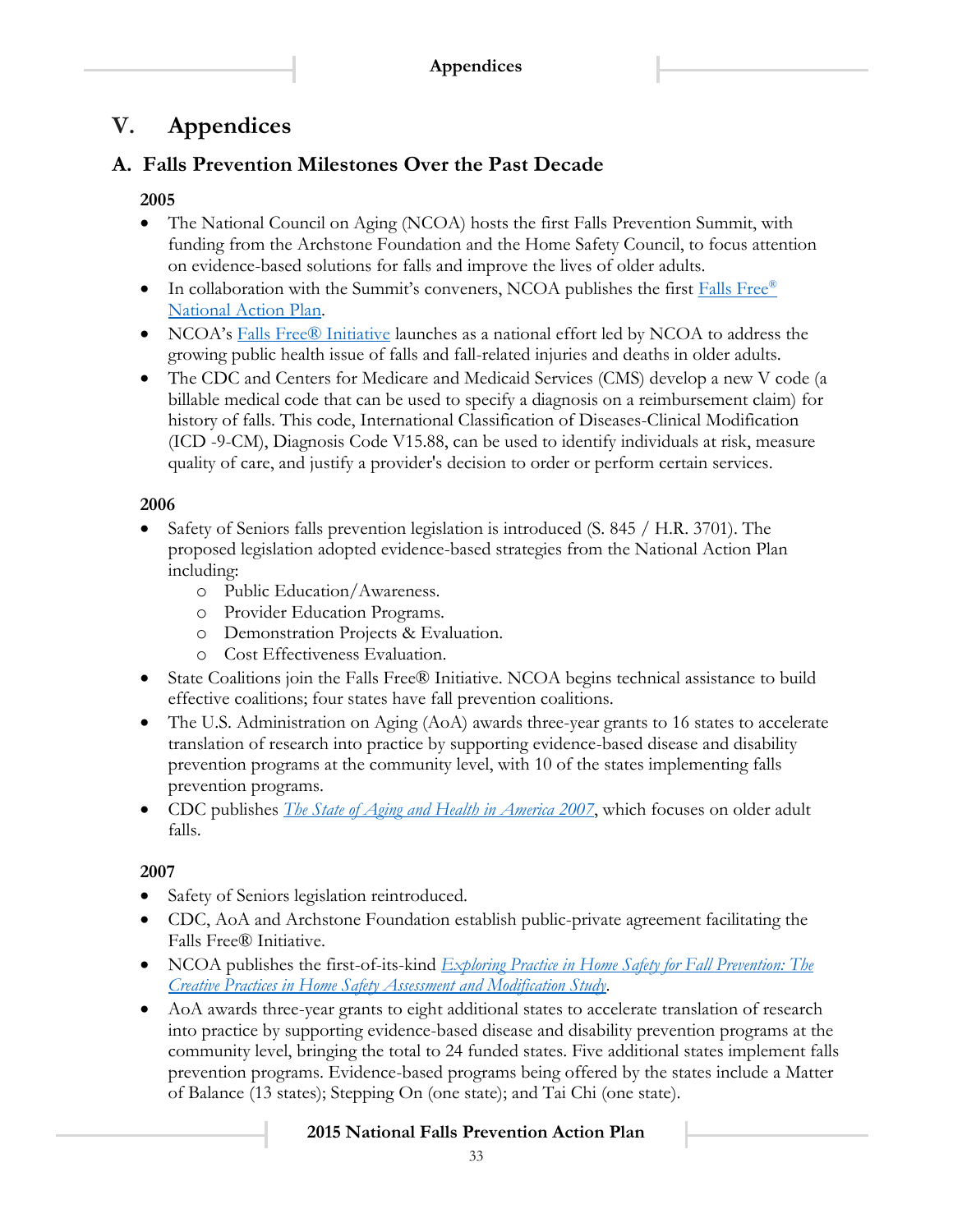#### **Appendices**

- CDC funds the Veterans Affairs Greater Los Angeles Healthcare System through an interagency agreement to develop the *[Stay Independent](http://www.cdc.gov/homeandrecreationalsafety/pdf/steadi-2015.04/Stay_Independent_brochure-a.pdf)* risk self-assessment brochure.
- With support from MetLife and the CDC Foundation, CDC redesigns its popular fall prevention brochures, *[What You Can Do to Prevent Falls](http://www.cdc.gov/HomeandRecreationalSafety/Falls/WhatYouCanDoToPreventFalls.html)* and *[Check for Safety: A Home Fall](http://www.cdc.gov/HomeandRecreationalSafety/Falls/CheckListForSafety.html)  [Prevention Checklist for Older Adults.](http://www.cdc.gov/HomeandRecreationalSafety/Falls/CheckListForSafety.html)*
- Based on a survey of Falls Free® Coalition members, the *[Making a Difference: Progress Report on](http://www.ncoa.org/improve-health/center-for-healthy-aging/content-library/NCOA18-Month-Falls-Report_FINAL.pdf)  [the Falls Free® National Action Plan](http://www.ncoa.org/improve-health/center-for-healthy-aging/content-library/NCOA18-Month-Falls-Report_FINAL.pdf)* provides suggestions for future fall prevention initiatives.
- NCOA participates in the World Health Organization (WHO) Technical Meeting on Falls Prevention in Older Age in Victoria, Canada; *[WHO Global Report on Falls Prevention in Older](http://www.who.int/ageing/publications/Falls_prevention7March.pdf)  [Age](http://www.who.int/ageing/publications/Falls_prevention7March.pdf)* is published.
- With support from the Home Safety Council and the Archstone Foundation, NCOA's Falls Free® Initiative hosts the "State Coalitions on Fall Prevention Workgroup: Enhancing Effectiveness through Collaboration" meeting in Washington, D.C., to promote community awareness, effective collaboration, policy change, infrastructure building, and sustainability.

### **2008**

- Safety of Seniors Act of 2007, Pub.L. 110-202, passes and is signed into law April 23, 2008.
- The Falls Free® Advocacy Workgroup facilitates the first annual U.S. Senate Proclamation for a national Falls Prevention Awareness Day; 11 states participate.
- The Falls Free® Initiative National Advisory Group convenes to guide future activities; it publishes a [strategic planning meeting report,](https://www.ncoa.org/resources/national-falls-free-initiative-report-from-the-national-advisory-group-strategic-planning-meeting/) and the Falls Free® Initiative adopts its recommendations as guidelines.
- **•** CDC Compendium of Effective Fall Interventions: What Works for Community-Dwelling Adults, 1st *edition,* is published and includes 14 interventions.
- American Geriatrics Society (AGS) meets to revise fall prevention guidelines for the first time, broadening its expert panel to include ancillary services such as physical therapy, occupational therapy, and pharmaceuticals.
- CDC publishes *[Preventing Falls: How to Develop Community-based Fall Prevention Programs for Older](http://stacks.cdc.gov/view/cdc/11477)  [Adults, 1](http://stacks.cdc.gov/view/cdc/11477)st edition.*

### **2009**

- U.S. Senate issues second annual Proclamation of Falls Prevention Awareness Day; 22 states participate.
- Congress increases CDC falls budget in the economic stimulus package; CDC funding for falls prevention increases from \$1 million to \$2 million.
- NCOA conducts review of state falls prevention policy and evaluation needs.
- CDC awards three-year grants to four state health departments (California, New York, Oregon, and Wisconsin) to implement the evidence-based programs Stepping On and/or Tai Chi: Moving for Better Balance.
- The American Occupational Therapy Association conducts the *Improve the Public Policy Response to Older Adult Fall Prevention Project* under a contract with the CDC's National Center for Injury Prevention and Control (2009-Q-11452). The project includes a review of existing or pending fall prevention supportive policies, policy barriers, and an analysis of Medicare policy.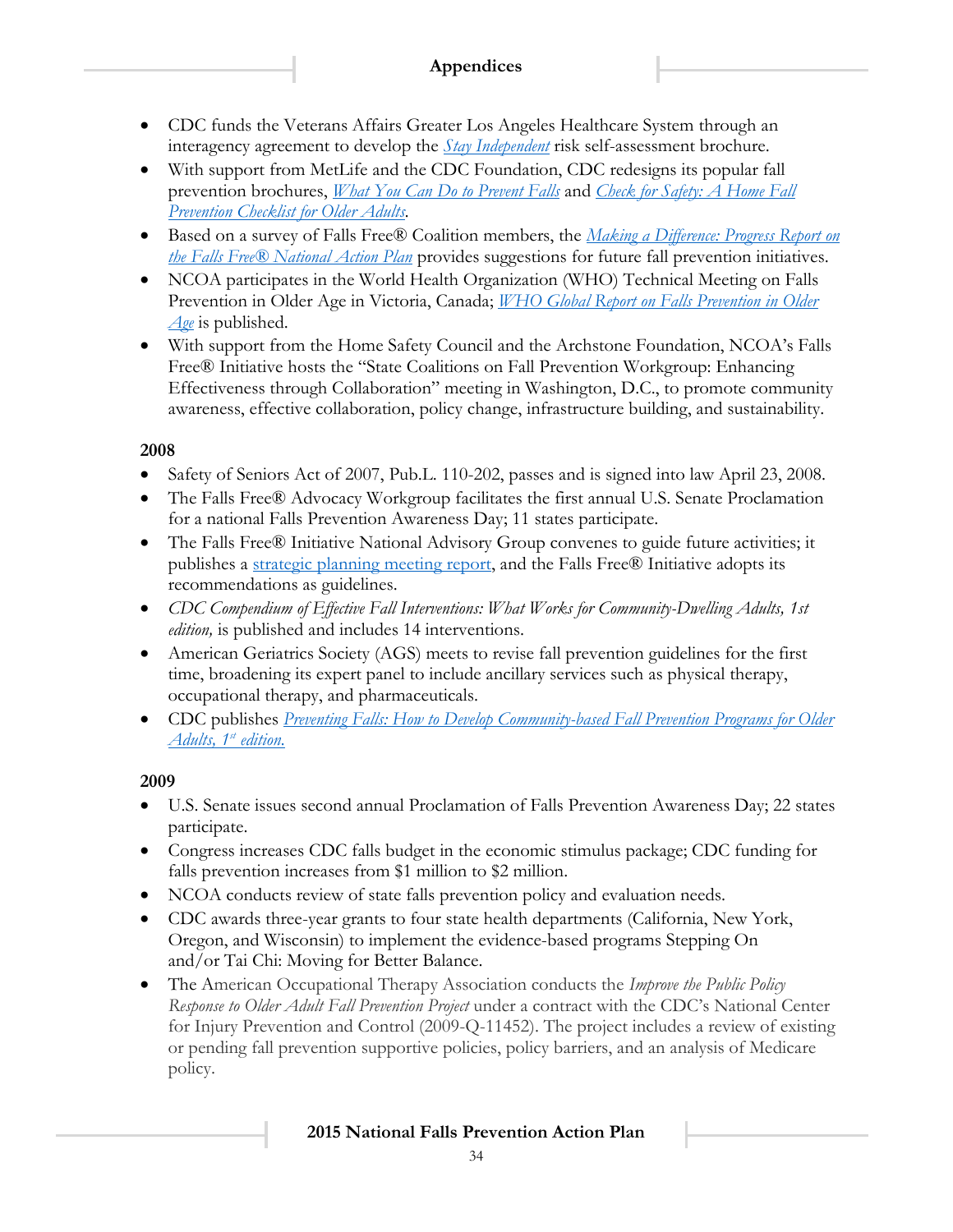### **2010**

- Third annual U.S. Senate Proclamation of Falls Prevention Awareness Day is issued; 34 states and Washington, D.C., participate.
- NCOA develops a web-page to host state fall prevention tools and resources: [www.ncoa.org/fpad](http://www.ncoa.org/fpad)
- NCOA and Paraprofessional Healthcare Institute (PHI) develop Direct Care Worker (DCW) education program on fall prevention.
- The Patient Protection and Affordable Care Act passes.
- CDC releases *[A CDC Compendium of Effective Fall Interventions: What Works for Community-](http://www.cdc.gov/HomeandRecreationalSafety/pdf/CDC_Falls_Compendium_lowres.pdf)[Dwelling Adults, 2nd edition](http://www.cdc.gov/HomeandRecreationalSafety/pdf/CDC_Falls_Compendium_lowres.pdf)*; the compendium includes 22 interventions.
- Medicare's Physician Quality Reporting System (PQRS) adds falls measures 154 (falls risk assessment) and 155 (falls plan of care) allowing certain providers paid under the Medicare Physician Fee Schedule to voluntarily report on a set of quality measures through Medicare claims. Professionals who successfully report on measures are eligible for incentive payments.

### **2011**

- Fourth annual U.S. Senate Proclamation of Falls Prevention Awareness Day issued; 43 states and Washington, D.C., participate.
- As part of the Affordable Care Act, an Annual Wellness Visit is made available to Medicare patients; it includes falls risk screening.
- Forty states are active in falls prevention.
- NCOA and the Falls Free® Initiative convene a State Coalitions on Fall Prevention Evaluation Committee to develop a set of evaluation strategies for state and local coalitions to more effectively measure the impact of their activities.
- NCOA develops *[State Policy Toolkit for Advancing Falls Prevention](https://www.ncoa.org/resources/state-policy-toolkit-for-advancing-fall-prevention/)*.
- CDC launches the *[Stopping Elderly Accidents, Deaths, and Injuries \(STEADI\)](http://www.cdc.gov/STEADI)* toolkit based on the American Geriatric Society/British Geriatric Society (AGS/BGS) guidelines.
- CDC awards grants to three state health departments (Colorado, New York, and Oregon) to evaluate the implementation of STEADI and three community-based falls prevention programs; these include Stepping On; Tai Chi: Moving for Better Balance; and the Otago Exercise Program.
- As part of the Affordable Care Act, the Meaningful Use Incentive Program launches; fall risk screening is a quality indicator.
- As part of the Affordable Care Act, Accountable Care Organization (ACO) programs are created to help manage risk and incentivize prevention. Fall risk screening is one of the quality indicators.
	- AGS/BGS release *[Prevention of Falls in Older Persons](http://www.medcats.com/FALLS/frameset.htm)*; these updated guidelines provide practitioners with an algorithm for falls risk screening and recommended interventions for older adults in community settings.

### **2012**

Fifth annual U.S. Senate Proclamation of Falls Prevention Awareness Day is issued; 43 states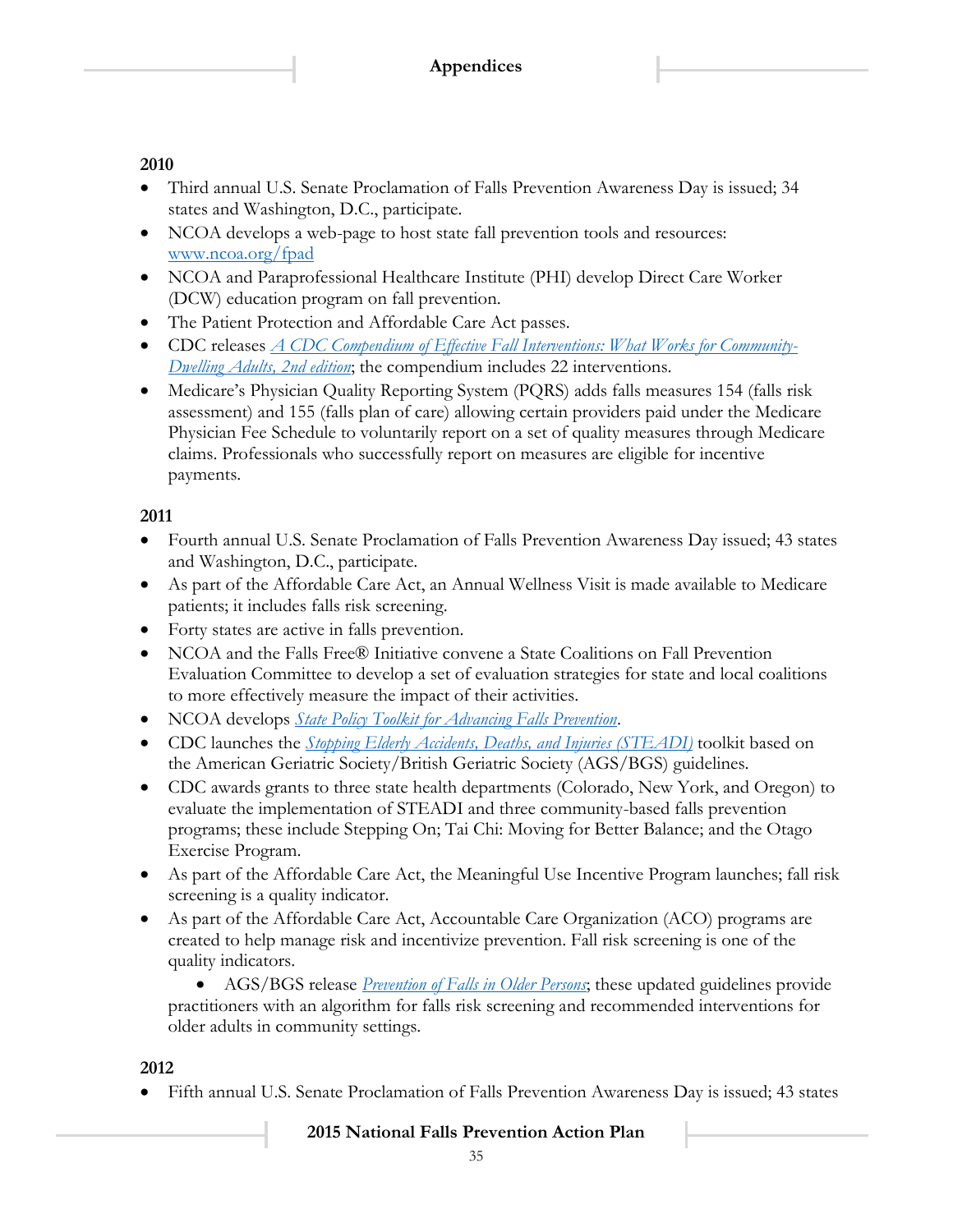and Washington, D.C., participate.

- U.S. Preventive Services Task Force (USPSTF) recommends exercise or physical therapy and vitamin D supplementation to prevent falls in community-dwelling adults aged 65 years or older who are at increased risk for falls.
- Congress requires Older Americans Act Title IIID funding to be used only on evidencebased programs, including falls prevention programs.
- The Falls Free® Initiative's State Coalitions on Fall Prevention Evaluation Committee publishes *[Evaluation Guidelines to Measure the Impact of State and Local Coalitions on Fall Prevention,](http://www.ncoa.org/improve-health/center-for-healthy-aging/falls-prevention/evaluation-guidelines/)*  including a nationally recognized logic model to demonstrate how coalition activities link with long-term outcomes.
- CDC's Behavioral Risk Factor Surveillance System (BRFSS) survey updates the questions it uses to measure the occurrence of falls in the U.S.:
	- o In the past 12 months, how many times have you fallen?
	- o How many of these falls caused an injury?
- NCOA publishes *[State Policy Toolkit for Advancing Falls Prevention](http://www.ncoa.org/improve-health/center-for-healthy-aging/falls-prevention/state-policy-toolkit-for.html)* toolkit.

### **2013**

- The sixth annual U.S. Senate Proclamation of Falls Prevention Awareness Day is issued; 47 states and Washington, D.C., participate.
- The Prevention and Public Health Fund (PPHF) established by the Affordable Care Act includes targeted fall prevention funding.
- CDC/American Physical Therapy Association (APTA) Advisory Group convenes to promote fall prevention in practice.
- **In November,** *Report to Congress: The Centers for Medicare*  $\mathcal{C}^*$  *Medicaid Services' Evaluation of [Community-based Wellness and Prevention Programs under Section 4202 \(b\) of the Affordable Care Act](http://innovation.cms.gov/Files/reports/CommunityWellnessRTC.pdf)* shows cost savings of A Matter of Balance and other evidence-based programs.
- NCOA publishes *Falls Prevention Awareness Day 2013 - A Compendium of State and National Activities.*
- The National Institute on Aging (NIA) at NIH and the Patient Centered Outcomes Research Institute (PCORI) form the *[Falls Injuries Prevention Partnership](http://www.pcori.org/news-release/pcori-national-institute-aging-agree-partner-developing-study-prevention-falls-injuries)* to support a major intervention study aimed at preventing injuries from falls in older adults.

### **2014**

- Seventh annual U.S. Senate Proclamation of Falls Prevention Awareness Day is issued; 48 states and Washington, D.C., participate.
- ACL/AoA awards grants using Prevention and Public Health Funds to 10 states and four tribal organizations to implement and sustain evidence-based fall prevention programs.
- ACL/AoA awards grant for the first National Falls Prevention Resource Center to the National Council on Aging.
- Patient-Centered Outcomes Research Institute/National Institutes of Health (PCORI/NIH) award \$30 million grant to researchers at Brigham and Women's Hospital/Harvard Medical School, Yale School of Medicine, and UCLA to test individually tailored interventions to prevent falls-related injuries at 10 clinical sites across the country.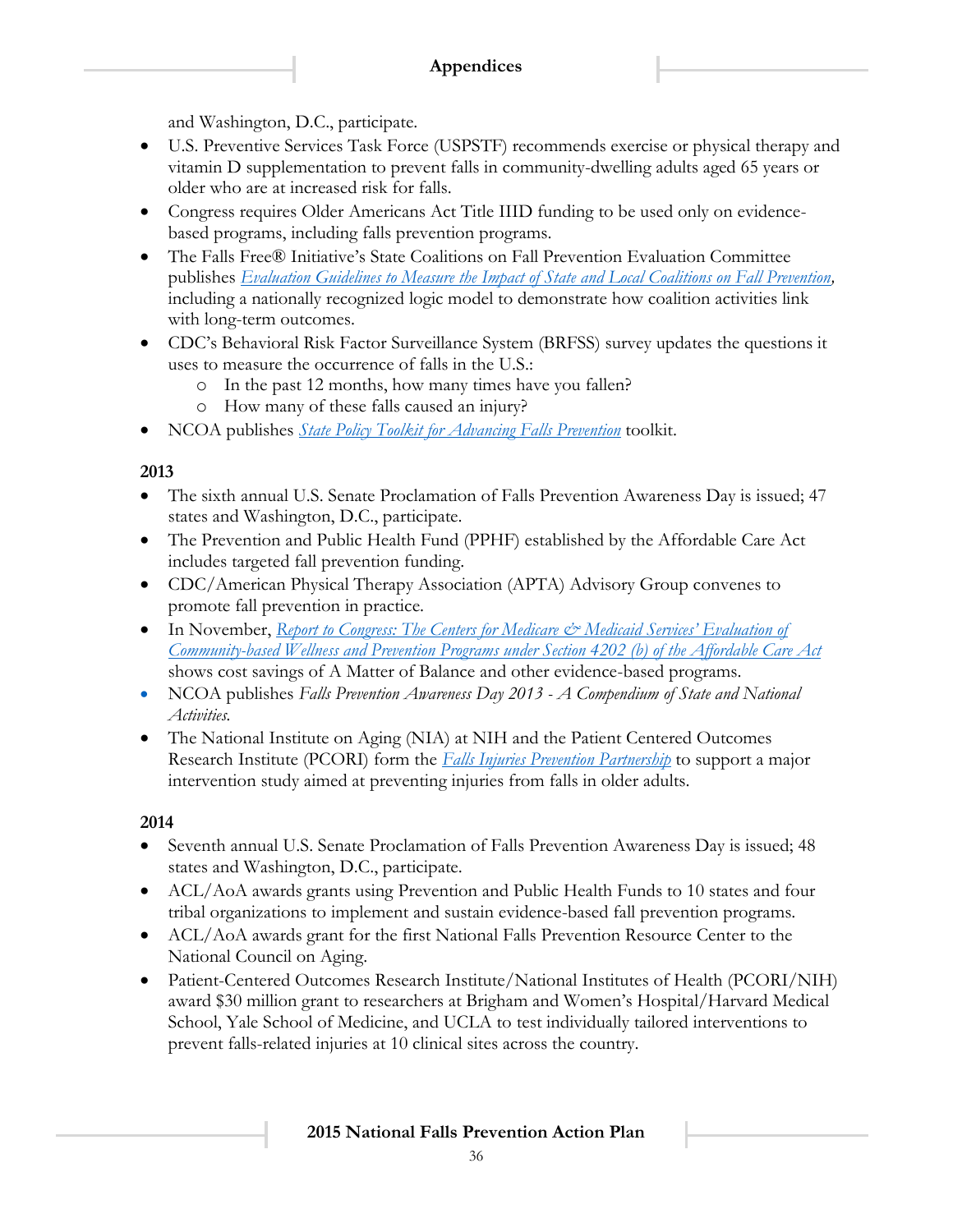### **Appendices**

#### **2015**

- CDC publishes *[A cost-benefit analysis of three older adult fall prevention interventions](http://www.sciencedirect.com/science/article/pii/S0022437514001170)* in the Journal of Safety Research.
- NCOA hosts second national Falls Prevention Summit, a 2015 White House Conference on Aging event.
- NCOA publishes second Falls Free® National Falls Prevention Action Plan (this document).
- *Frontiers in Public Health – [Public Health Education and Promotion](http://journal.frontiersin.org/researchtopic/evidence-based-programming-for-older-adults-2551)* journal features evidence-based falls prevention interventions and research as a Research Topic.
- CDC updates the *[CDC Compendium of Effective Fall Interventions: What Works for Community-](http://www.cdc.gov/homeandrecreationalsafety/Falls/compendium.html)[Dwelling Adults, 3rd Edition](http://www.cdc.gov/homeandrecreationalsafety/Falls/compendium.html)*; for the first time, it includes effective clinical interventions for a total of 41 interventions.
- **•** CDC publishes *<u>Preventing Falls: a Guide to Implementing Effective Community-Based Fall Prevention</u> [Programs](http://www.cdc.gov/homeandrecreationalsafety/Falls/community_preventfalls.html)*.
- CDC names older adult falls prevention as an area for increased growth and development.
- CDC promotes [STEADI Step](http://www.cdc.gov/steadi/) One*,* which asks primary care providers to screen for falls, review medications, and recommend vitamin D.
- Epic develops a falls assessment program based on the Centers for Disease Control and Prevention's STEADI toolkit. The program will be part of the Epic Foundation System and available to Epic customers in late 2015. CDC launches its first online continuing education course on how to incorporate STEADI into clinical practice.
- NCOA publishes *[Falls Prevention Awareness Day 2014 -](http://www.ncoa.org/assets/files/pdf/center-for-healthy-aging/Final-2014-Falls-Prevention-Awareness-Day-Compendium.pdf) A Compendium of State and National [Activities.](http://www.ncoa.org/assets/files/pdf/center-for-healthy-aging/Final-2014-Falls-Prevention-Awareness-Day-Compendium.pdf)*
- ACL/AoA awards grants using Prevention and Public Health Funds to seven states to increase participation in evidence-based community programs to reduce falls and falls risk, and also improve the programs' long-term sustainability (http://www.hhs.gov/news/press/2015pres/07/20150713a.html).
- The eighth annual Falls Prevention Awareness Day (FPAD) is observed on September 23.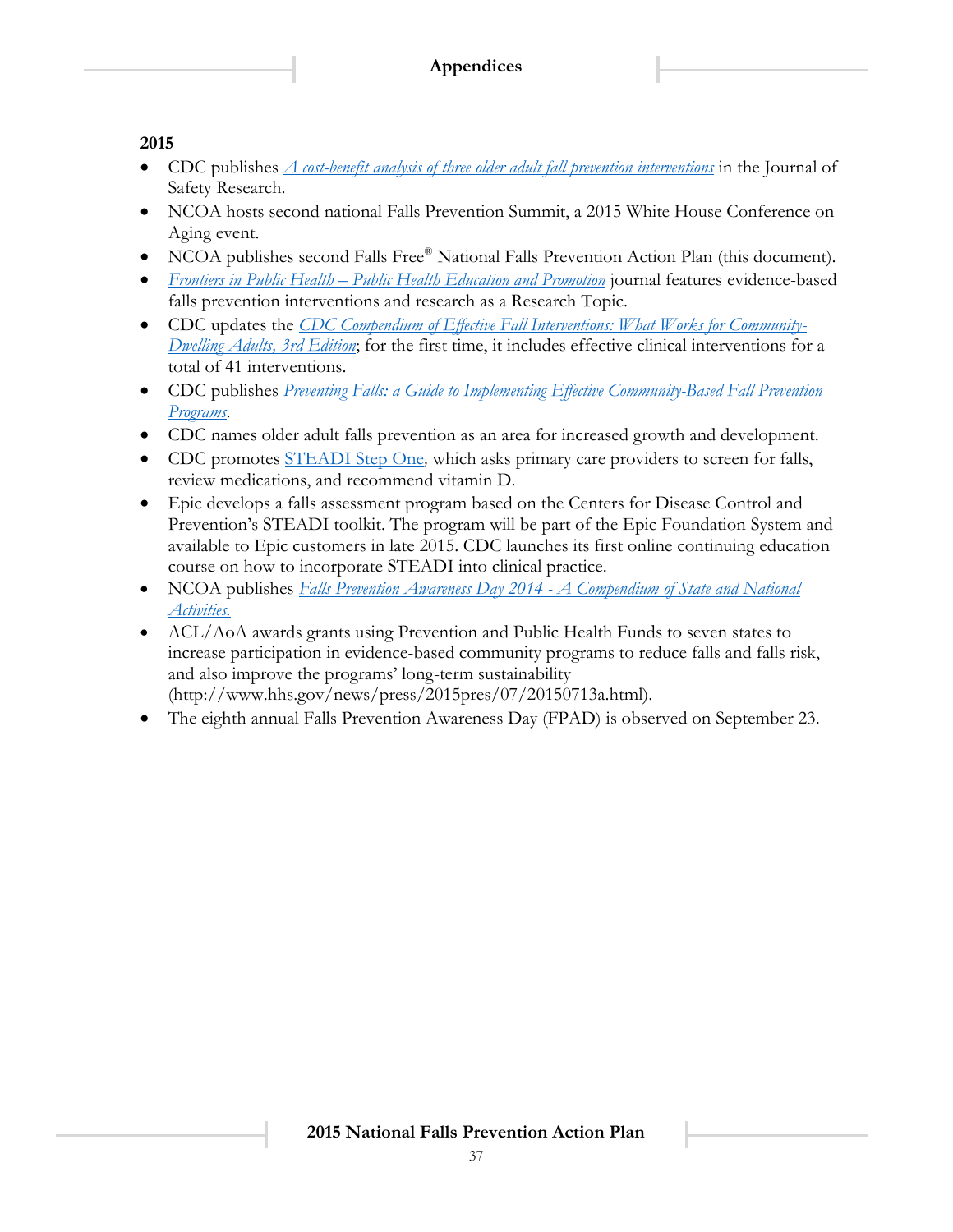### **B. Community-Based Program Information**

The growth and infrastructure for providing evidence-based falls prevention programming has grown substantially since 2005. The following is an overview of the growth of select programs:

#### **[A Matter of Balance](http://www.mainehealth.org/mob)**

A Matter of Balance emphasizes practical strategies to reduce fear of falling and increase activity levels. Participants learn to view falls and fear of falling as controllable, set realistic goals to increase activity, change their environment to reduce fall risk factors, and exercise to increase strength and balance. This evidence-based program has been adapted from the original intervention to be more suitable for community-dwelling older adults by allowing small group sessions to be led by a trained facilitator.

Adoption has grown widely:

- o A Matter of Balance went national in 2006, launching in six states. In 2009, it had spread to 31 states, and by 2015, to 40 states.
- o In 2006, there were 27 Master Trainers. In 2009, there were 600, and in 2015, there are 1,100.
- o Approximately 62,000 people have participated in A Matter of Balance since 2006.
- o States Patti League, program manager, "The quality of life of the participants is very important. A Matter of Balance gives them the ability to stay independent and actively engaged in their lives."

### **[Otago Exercise Program:](http://www.med.unc.edu/aging/cgec/exercise-program) Training for Physical Therapists**

Developed in New Zealand, this intervention, tested in four randomized controlled trials and one controlled multi-center trial, was an individually tailored program of muscle strengthening and balance-retraining exercises of increasing difficulty, combined with a walking program. The focus was to improve strength and balance with a simple, easy-toimplement, and affordable home-based exercise program. It was intended for people who did not want to attend, or could not reach, a group exercise program or recreation facility, and it included visits from a physical therapist or nurse, plus telephone support. Overall, the fall rate was reduced by 35 percent among program participants compared with those who did not take part.

The Otago Exercise Program has grown exponentially:

- o In 2010, one state was implementing the program, and in 2015, 12 states were.
- o In 2015, 3,276 physical therapists had been trained to implement the program.
- o Over 1,000 patients have participated in the program in the United States.
- o According to Tiffany Shubert, U.S. program manager, "The past three years have seen incredible progress in the dissemination and adoption of the Otago Exercise Program by physical therapists. Several states are actively engaging physical therapists to implement the program, and we will rapidly reach the critical mass needed for national dissemination of this program."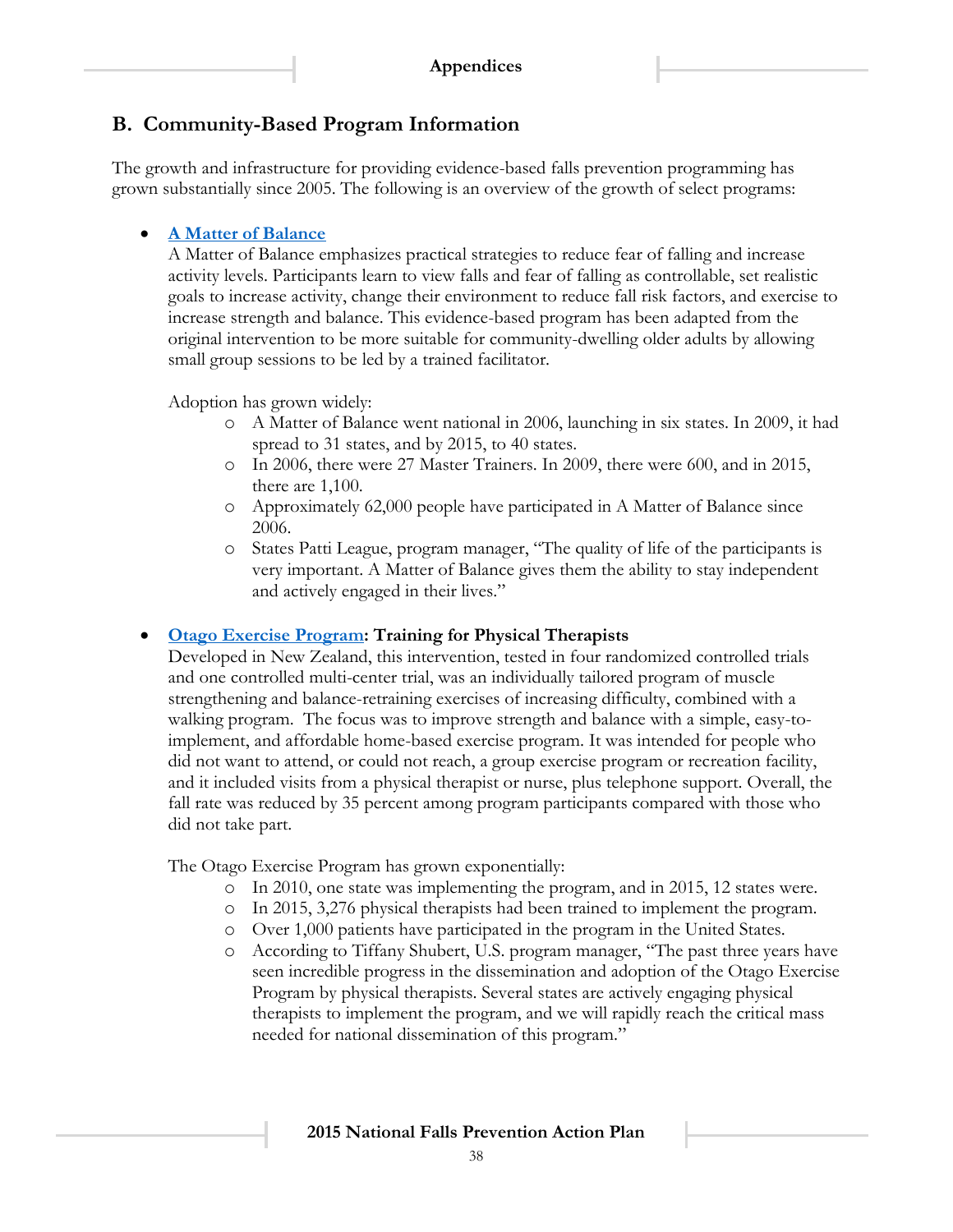### **[Stepping On](https://wihealthyaging.org/stepping-on)**

Stepping On is a multifaceted falls-prevention program for the community-residing elderly and engages participants in a range of relevant fall preventive strategies. The program has been proven to reduce falls.

Thousands of people benefit from Stepping On:

- o In 2006, Stepping On was available in one state; it is now available in 20 states.
- o To date, 386 leaders have been trained.
- o Approximately 9,178 people have participated in the program.

### **[Tai Ji Quan: Moving for Better Balance](http://www.tjqmbb.org/)**

Tai Ji Quan: Moving for Better Balance (formerly known as Tai Chi: Moving for Better Balance) is designed to improve the strength, balance, and physical functioning of individuals with diminished physical abilities, including older adults and those with Parkinson's disease. The focus of the program is Tai Chi, a nontraditional form of exercise, which is used to help participants improve postural stability, control of body positioning, gait initiation and locomotion, movement symmetry, and coordination; increase the range of motion around ankle joints; and build strength in lower extremities. The program has proven to be effective in reducing falls.

Tai Ji Quan is providing benefits to participants across the country:

- o The program is now in 21 states.
- o To date, 1,330 leaders have been trained.
- o Over 4,000 older adults have participated in the program.

Information about other evidence-based falls prevention programs can be found at: [http://www.ncoa.org/assets/files/pdf/center-for-healthy-aging/Select-EB-FP-Programs-Grid-](http://www.ncoa.org/assets/files/pdf/center-for-healthy-aging/Select-EB-FP-Programs-Grid-021215.pdf)[021215.pdf](http://www.ncoa.org/assets/files/pdf/center-for-healthy-aging/Select-EB-FP-Programs-Grid-021215.pdf)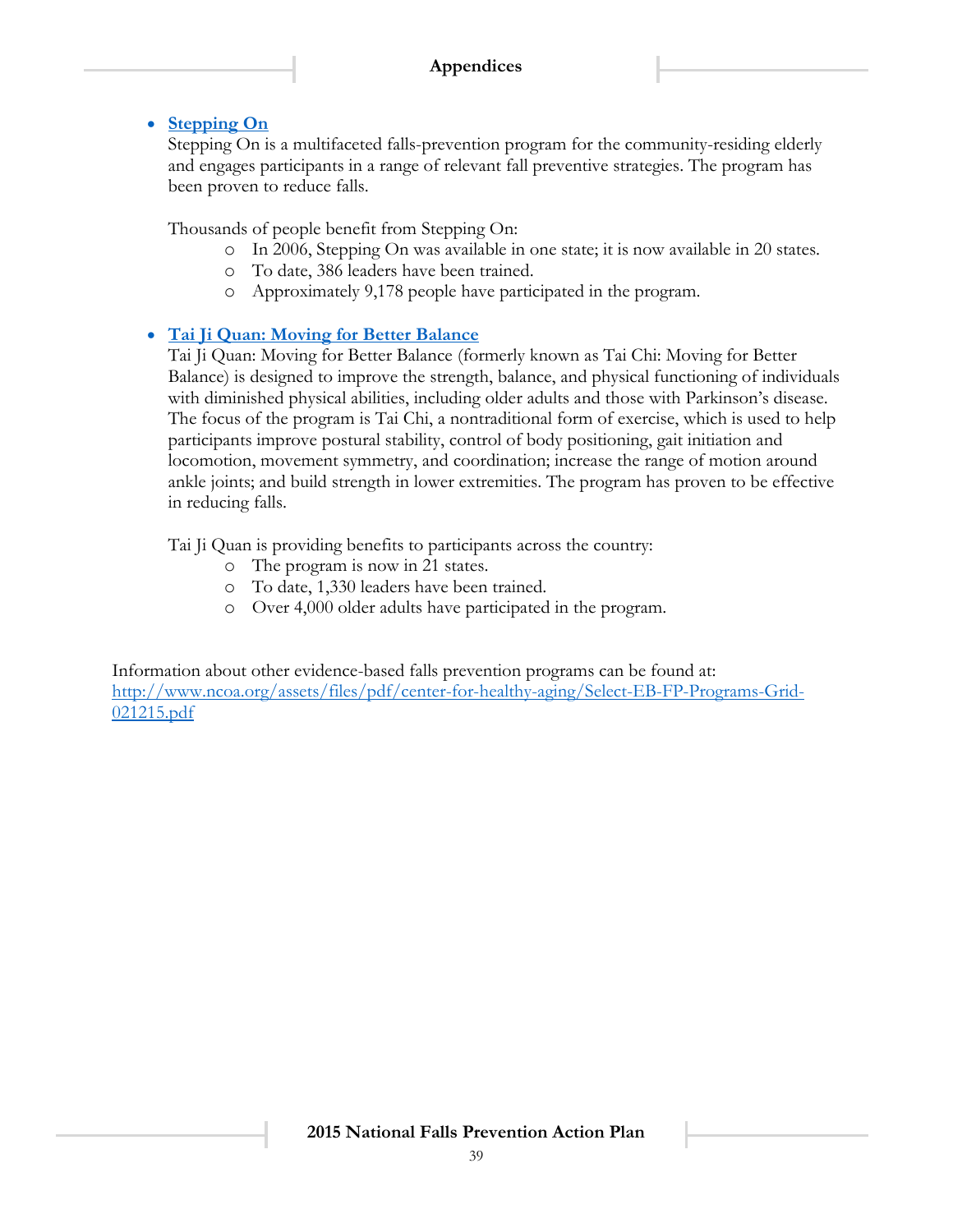# **C. Health Care Focused Education and Training**

Several falls prevention training courses have been created over the past 10 years for various healthrelated audiences. Examples include the following:

- Community Health Workers [\(English](http://www.aheconnect.com/cgec/cdetail.asp?courseid=cgec6) and [Spanish\)](http://www.aheconnect.com/cgec/cdetail.asp?courseid=texasphispanish) *Preparing Community Health Workers* and *Promotores to Prevent and Reduce Falls Among Older Adults*
- [Home Health Aides](http://www.aheconnect.com/cgec/cdetail.asp?courseid=cgec5) Falls Prevention Awareness: Advanced Training for Home Health Aides
- [Home Health Nurses](http://www.aheconnect.com/cgec/cdetail.asp?courseid=cgec1) Falls Prevention for Home Health Nurses
- **•** Primary [Health Care Providers \(CDC's STEADI\)](http://www.cdc.gov/steadi/)
- [Physical Therapists \(Otago\)](http://www.aheconnect.com/cgec/cdetail.asp?courseid=cgec3) Otago Exercise Program: Training for Physical Therapists
- [Management of Falls in Community-Dwelling Older Adults: Clinical Guidance Statement](http://www.ncbi.nlm.nih.gov/pubmed/25573760)  [from the Academy of Geriatric Physical Therapy of the American Physical Therapy](http://www.ncbi.nlm.nih.gov/pubmed/25573760)  [Association.](http://www.ncbi.nlm.nih.gov/pubmed/25573760)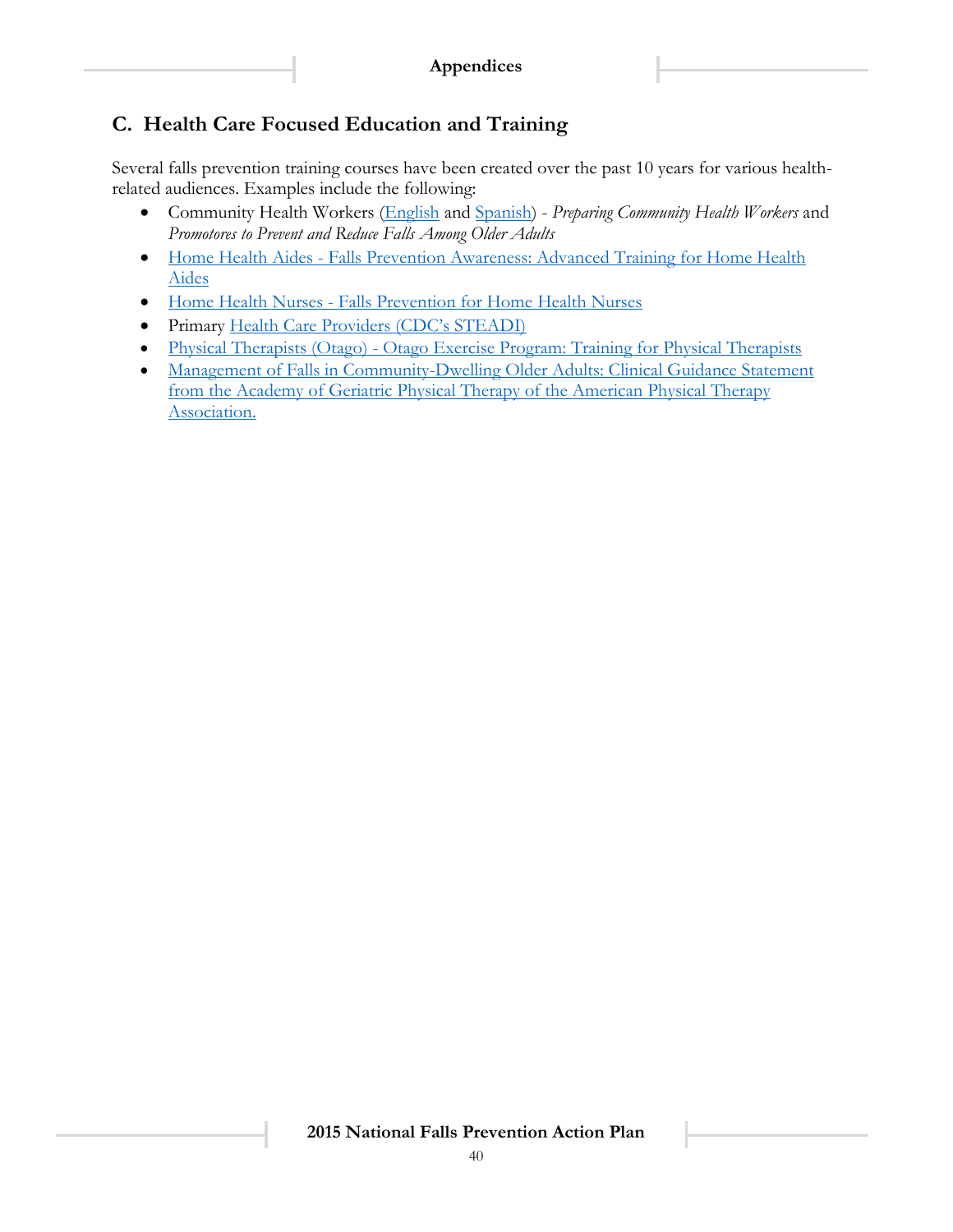# **D. Organizations/Agencies/Corporations that Participated in the 2015 Falls Prevention Summit**

#### **Federal Agencies**

Administration for Community Living, Administration on Aging

Centers for Disease Control and Prevention, National Center for Injury Prevention and Control

Centers for Medicaid and Medicare Services

Consumer Product Safety Commission

Corporation for National and Community Service

Department of Housing and Urban Development, Office of Healthy Homes and Lead Hazard Control

Department of Transportation, National Highway Traffic Safety Administration

Department of Veterans Affairs, VISN 8 Patient Safety Center of Inquiry

Health Resources and Services Administration

National Institutes of Health, National Institute on Aging

National Institutes of Health, National Institute of Diabetes and Digestive and Kidney Diseases

National Institutes of Health, National Institute of Nursing Research

Office of the Assistant Secretary for Planning and Evaluation

White House Conference on Aging

#### **Administration for Community Living/Administration on Aging 2014 Falls Prevention Grantees**

Colorado Department of Public Health and Environment

Foundation for Healthy Communities (New Hampshire)

Georgia Department of Human Services, Division of Aging Services

Hardrock Council on Substance Abuse (Arizona)

Health Foundation of South Florida

Iowa Department on Aging

Little Traverse Bay Band of Odawa Indians (Michigan)

Minnesota Board on Aging

North Carolina Department of Health and Human Services, Division of Aging and Adult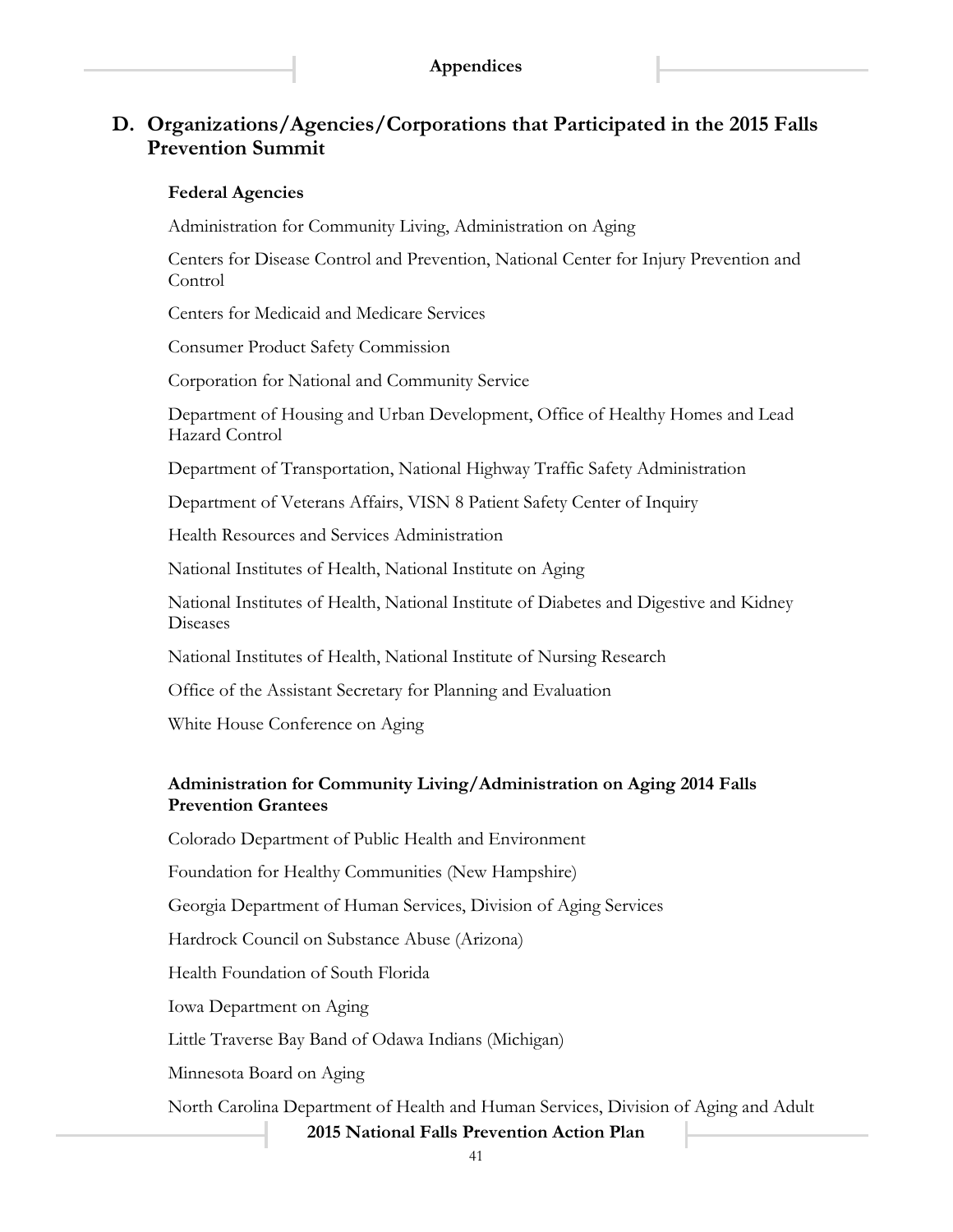#### Services

Sokaogon Chippewa Community (Wisconsin) State of Vermont Department of Health, Public Health Preparedness Utah Department of Health

#### **Non-Profit Organizations/Associations**

American Association on Health & Disability Alliance for Aging Research American Bone Health American Health Care Association American Occupational Therapy Association American Physical Therapy Association American Society of Consultant Pharmacists Grantmakers In Health International Council on Active Aging Joint Commission Center for Transforming Healthcare Meals on Wheels Association of America National Alliance for Caregiving National Association of Nutrition and Aging Services Programs National Bone Health Alliance National Center on Assisted Living National Council on Aging National Fire Protection Association National Floor Safety Institute National Osteoporosis Foundation Oregon Research Institute Partners in Care Foundation Public Health Solutions Urban Institute YMCA of the USA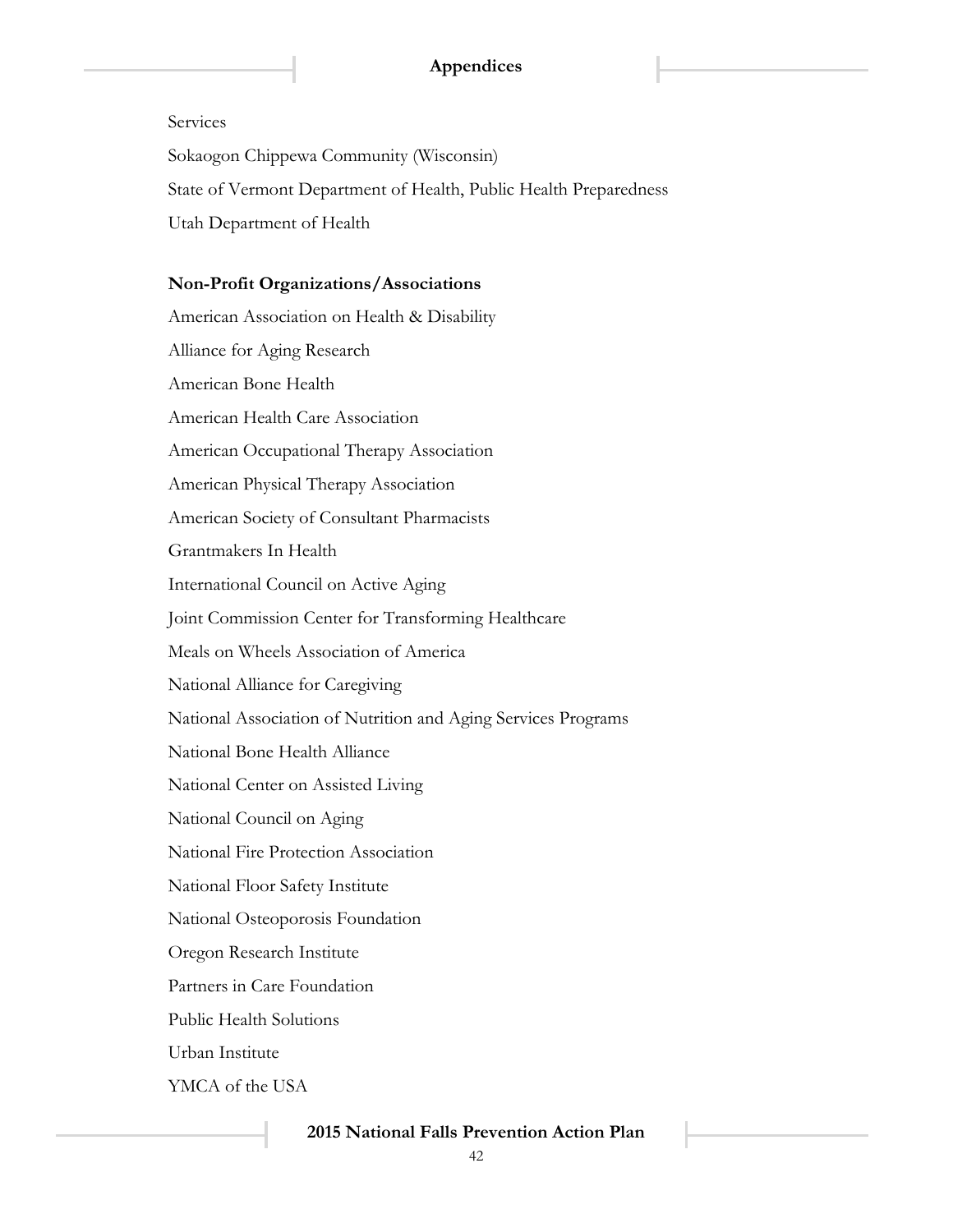#### **Foundations**

AARP Foundation The John A. Hartford Foundation United Health Services Silverman Charitable Group

#### **Academic Institutions**

California State University Center Fullerton Center for Successful Aging, Institute of Gerontology University of Southern California, Davis School of Gerontology East Carolina University, College of Allied Health Sciences George Washington University Johns Hopkins University Texas A&M University University of Georgia, College of Public Health University of Montana University of North Carolina at Chapel Hill University of Washington Yale University School of Medicine

#### **Corporations**

Brigham and Women's Hospital

Evergreen Estates

Kaiser Permanente Northwest

LifePlans, Inc.

Mac, Inc.

MaineHealth

Novartis

Sanofi Biosurgery

United Health Services

Walmart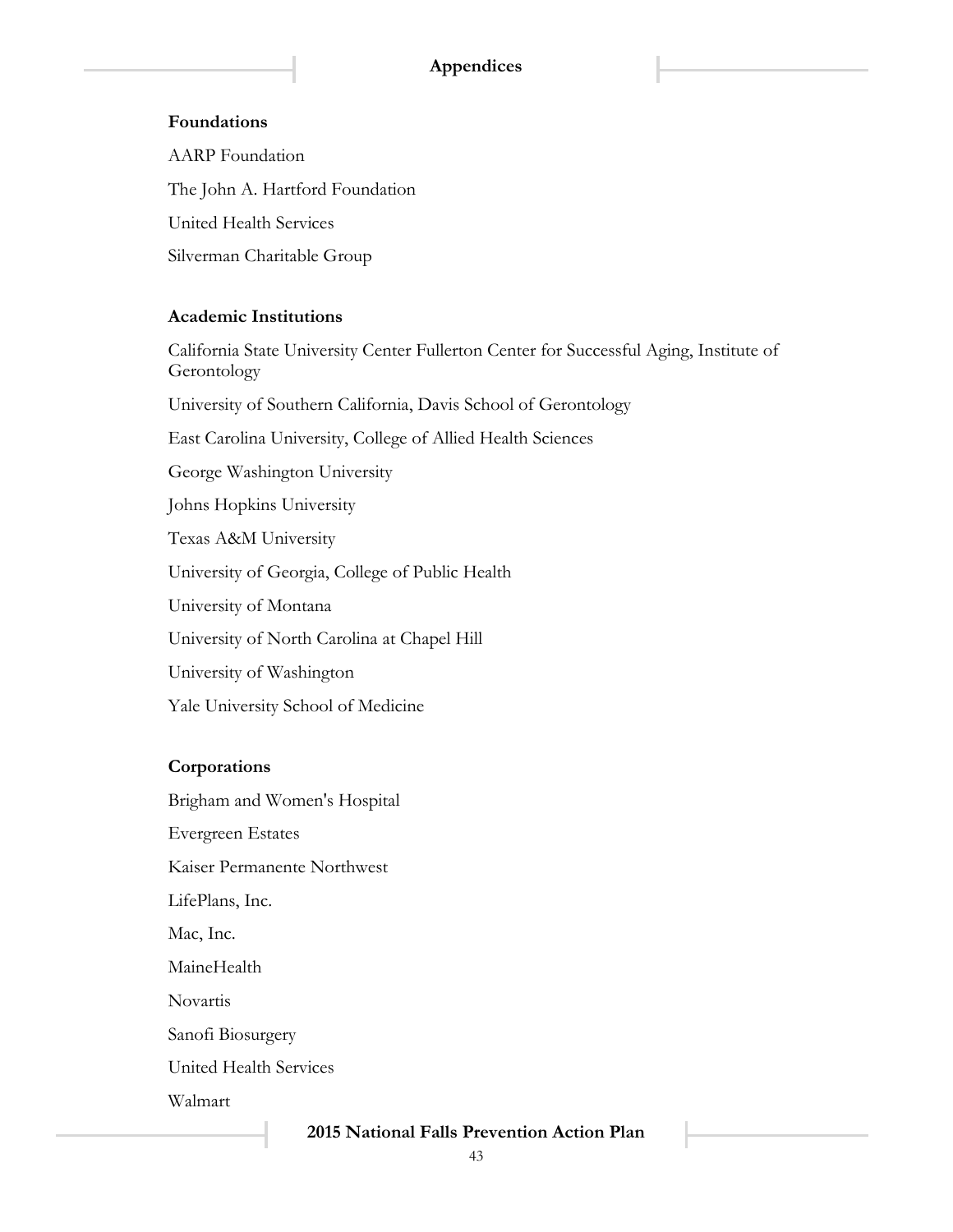#### **Other Invited Guests**

Georgia Department of Public Health Injury Prevention Program Hawaii Department of Health/Hawaii Falls Prevention Coalition Maryland Department of Aging Shubert Consulting Wisconsin Department of Health Services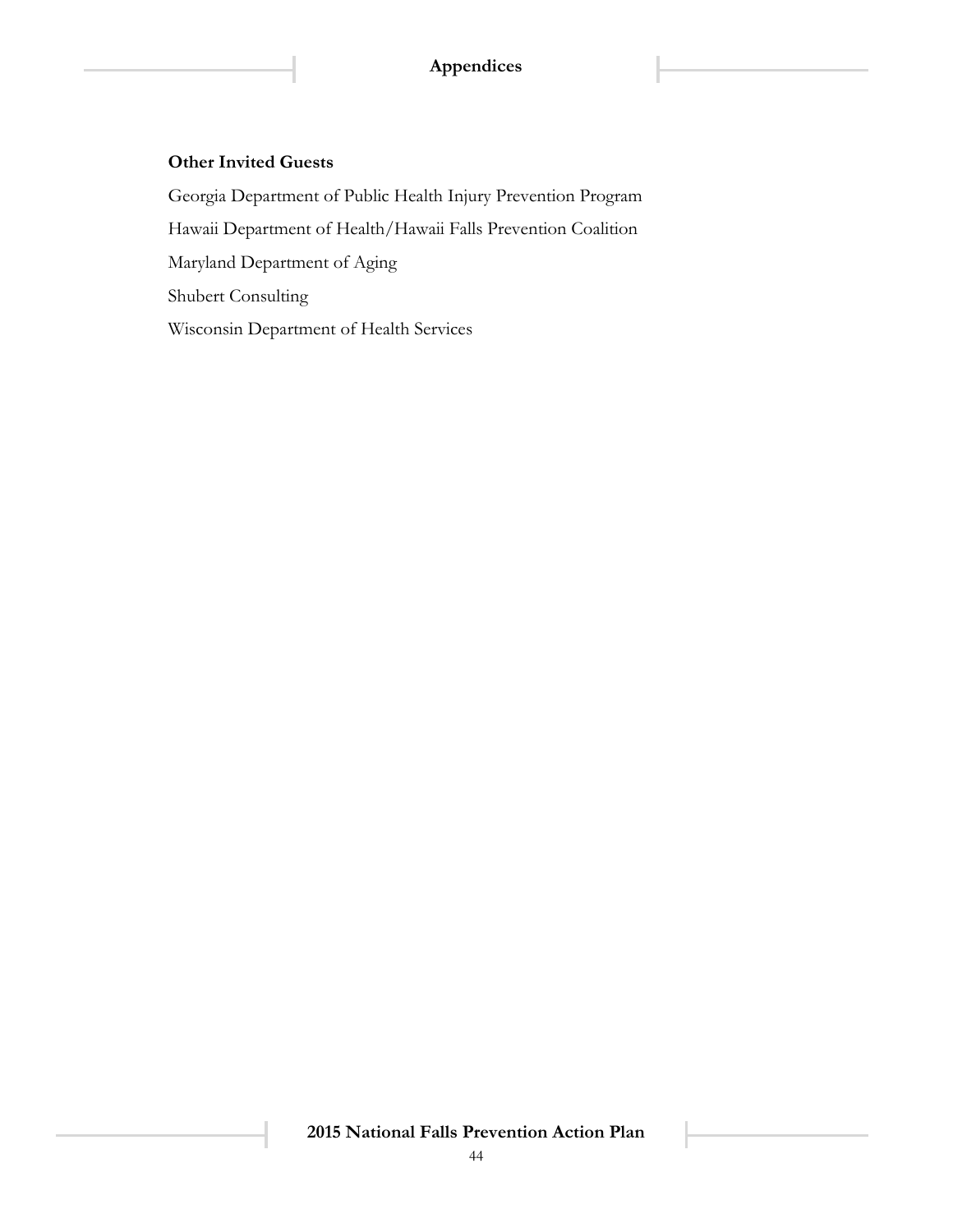# **E. Agenda**

### **AGENDA**

**Hilton Crystal City Madison Ballroom, Plaza Level 2399 Jefferson Davis Highway Arlington, Virginia**

| 7:30-8:30am   | <b>Continental Breakfast</b>                                                                                                                  |
|---------------|-----------------------------------------------------------------------------------------------------------------------------------------------|
|               | Madison Foyer, Plaza Level                                                                                                                    |
| 8:30-9:00am   | <b>Welcome &amp; Opening Remarks</b>                                                                                                          |
|               | James Firman, EdD, President & CEO<br>National Council on Aging                                                                               |
|               | Nora Super, MPA, Executive Director<br>White House Conference on Aging (invited)                                                              |
| 9:00-9:30am   | Why Are We Here? An Overview of Falls among Older Adults                                                                                      |
|               | Dorothy Baker, PhD, RN, Research Scientist/Scholar, Internal Medicine,<br>Geriatrics, Yale University School of Medicine                      |
| $9:30-9:50am$ | How Did We Get Here? A Celebration of Growth and<br>Accomplishment                                                                            |
|               | (Bonita) Lynn Beattie, MPT, MHA, PT, Consultant<br>National Council on Aging                                                                  |
| 9:50-10:00am  | <b>Break</b>                                                                                                                                  |
| 10:00-11:30am | <b>Key Partners' Perspectives and Opportunities</b>                                                                                           |
|               | Grant Baldwin, PhD, MPH, Director, Division of Unintentional<br>Injury Prevention, National Center for Injury Prevention and<br>Control, CDC  |
|               | Jon Pynoos, PhD, Davis School of Gerontology and the Falls<br>$\bullet$<br>Prevention Center of Excellence, University of Southern California |
|               | Frank Floyd, MD, United Health Services<br>$\bullet$                                                                                          |
|               | David Griffin, DPM, Co-Lead, Falls Risk Assessment Team, Kaiser<br>Permanente                                                                 |
|               | 2015 National Falls Prevention Action Plan                                                                                                    |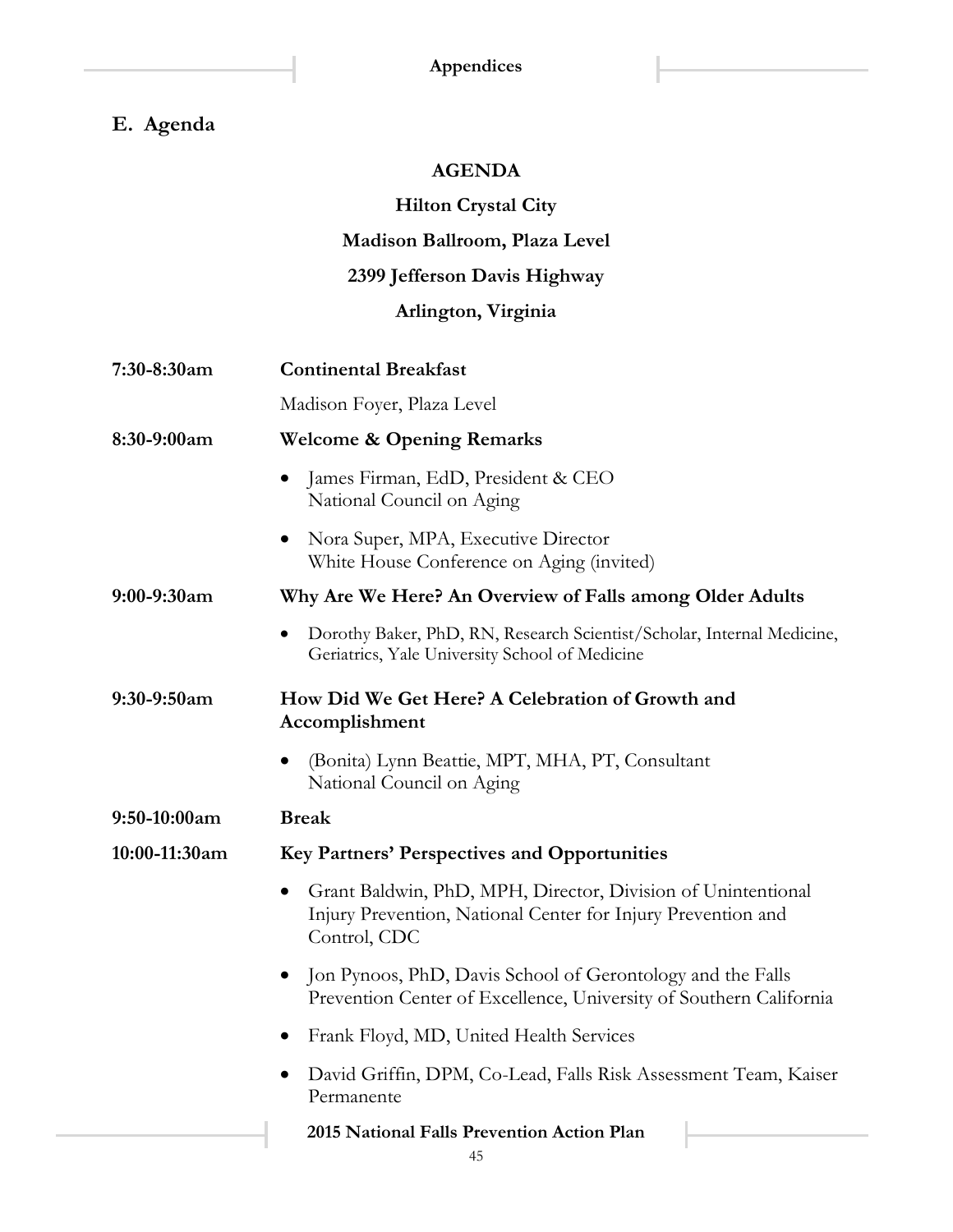|                 | Appendices                                                                                                                                                                                                                                                                                                                                                                                                                                                                                                                                                                  |
|-----------------|-----------------------------------------------------------------------------------------------------------------------------------------------------------------------------------------------------------------------------------------------------------------------------------------------------------------------------------------------------------------------------------------------------------------------------------------------------------------------------------------------------------------------------------------------------------------------------|
|                 | Nancy Latham, PhD, Project Director, PCORI/STRIDE Falls<br>Prevention Project                                                                                                                                                                                                                                                                                                                                                                                                                                                                                               |
| 11:30am-12:00pm | Summary of NCOA's Pre-Summit Survey Findings and Overview<br>of the Breakout Session Process                                                                                                                                                                                                                                                                                                                                                                                                                                                                                |
|                 | • Kathleen Cameron, BS Pharm, MPH<br>Senior Director, National Falls Prevention Resource Center,<br>National Council on Aging                                                                                                                                                                                                                                                                                                                                                                                                                                               |
| $12:00-1:00$ pm | Lunch                                                                                                                                                                                                                                                                                                                                                                                                                                                                                                                                                                       |
|                 | The Buffet Lunch will be served in the Madison Foyer, Plaza Level                                                                                                                                                                                                                                                                                                                                                                                                                                                                                                           |
|                 | Keynote Speaker: Kathy Greenlee, Administrator and Assistant<br>$\bullet$<br>Secretary for Aging, Administration for Community Living                                                                                                                                                                                                                                                                                                                                                                                                                                       |
| $1:00-2:00$ pm  | <b>Breakout Session One</b>                                                                                                                                                                                                                                                                                                                                                                                                                                                                                                                                                 |
|                 | Each breakout will answer the following questions:                                                                                                                                                                                                                                                                                                                                                                                                                                                                                                                          |
|                 | What are the most important gaps that need to be addressed?<br>$\bullet$<br>What are the opportunities over the next 5 years?                                                                                                                                                                                                                                                                                                                                                                                                                                               |
|                 | Breakout groups are:                                                                                                                                                                                                                                                                                                                                                                                                                                                                                                                                                        |
|                 | Clinical Care, including Medications Management and Clinical-<br>$\bullet$<br>Community Linkages (Washington 1)<br>Environmental Safety in the Community (Washington 2)<br>$\bullet$<br>Expansion of Falls Prevention Initiatives and Evidence-Based<br>Programs (Washington 3)<br>Funding and Reimbursement for Evidence-Based Falls Prevention<br>Programs, including opportunities as a result of the Affordable<br>Care Act (Madison - Front)<br>Home Safety (Madison - Back)<br>Physical Mobility (Monroe 1)<br>$\bullet$<br>Public Awareness and Education (Monroe 2) |
| $2:00-2:15$ pm  | <b>Break</b>                                                                                                                                                                                                                                                                                                                                                                                                                                                                                                                                                                |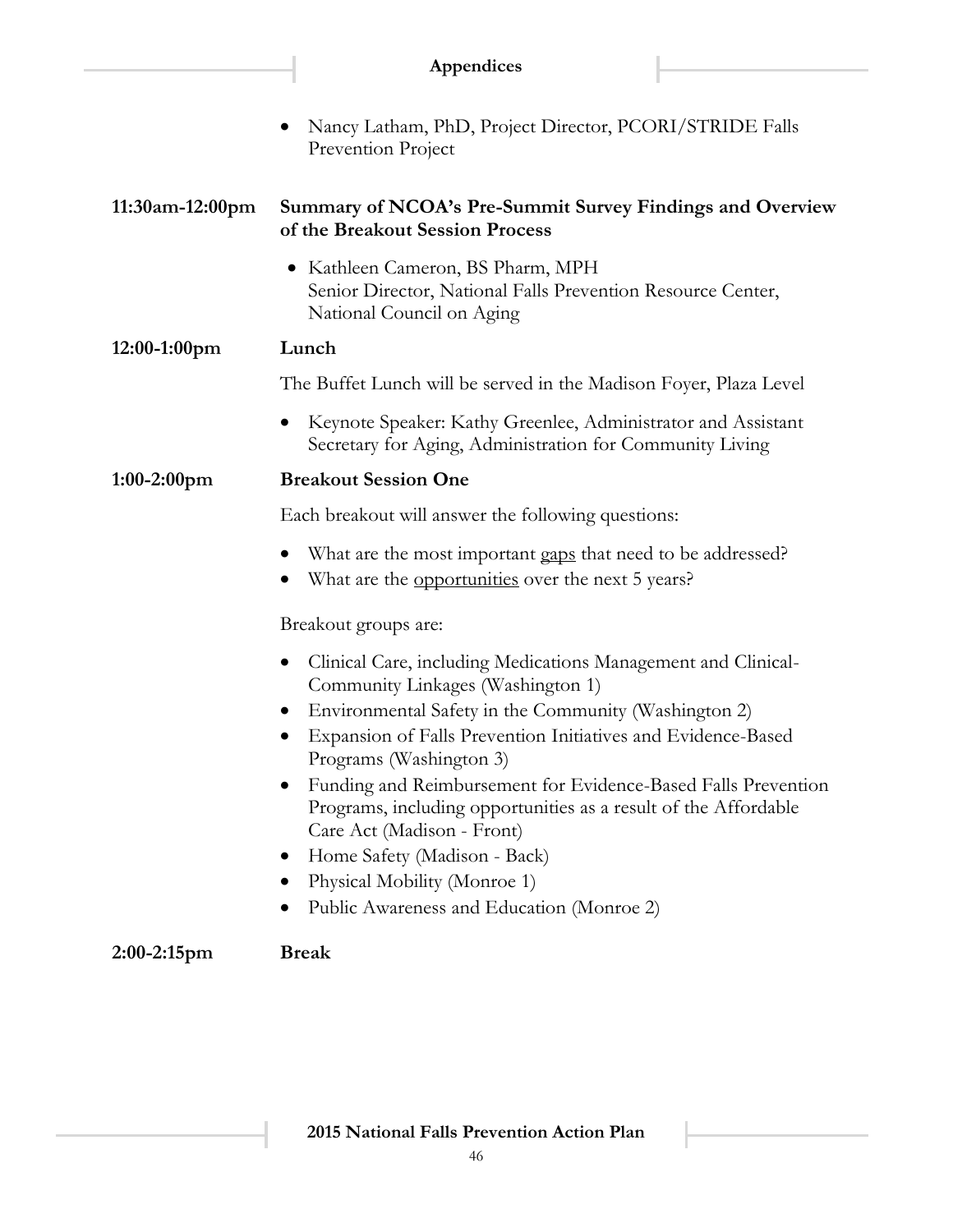| $2:15-3:15$ pm        | <b>Breakout Two</b>                                                                                                                                                  |
|-----------------------|----------------------------------------------------------------------------------------------------------------------------------------------------------------------|
|                       | Same breakout groups as above will answer the following questions:                                                                                                   |
|                       | What are <u>three key priorities</u> based on discussion in Breakout One?<br>What recommendations and actions steps are needed to move the<br>priorities forward?    |
|                       | What <u>role can my agency/organization/institution play</u> in moving<br>$\bullet$<br>the recommendations forward and accomplishing the associated<br>action steps? |
| $3:15-3:30$ pm        | <b>Break</b>                                                                                                                                                         |
| $3:30-4:45$ pm        | <b>Reconvene and Report Out</b>                                                                                                                                      |
|                       | Summary of each Breakout Group's Priorities, Recommendations, and<br>Action Steps                                                                                    |
| $4:45-5:00 \text{pm}$ | <b>Closing Remarks</b>                                                                                                                                               |
|                       | Anand Parekh, MD<br>$\bullet$<br>Deputy Assistant Secretary for Health                                                                                               |

Office of the Assistant Secretary for Health, DHHS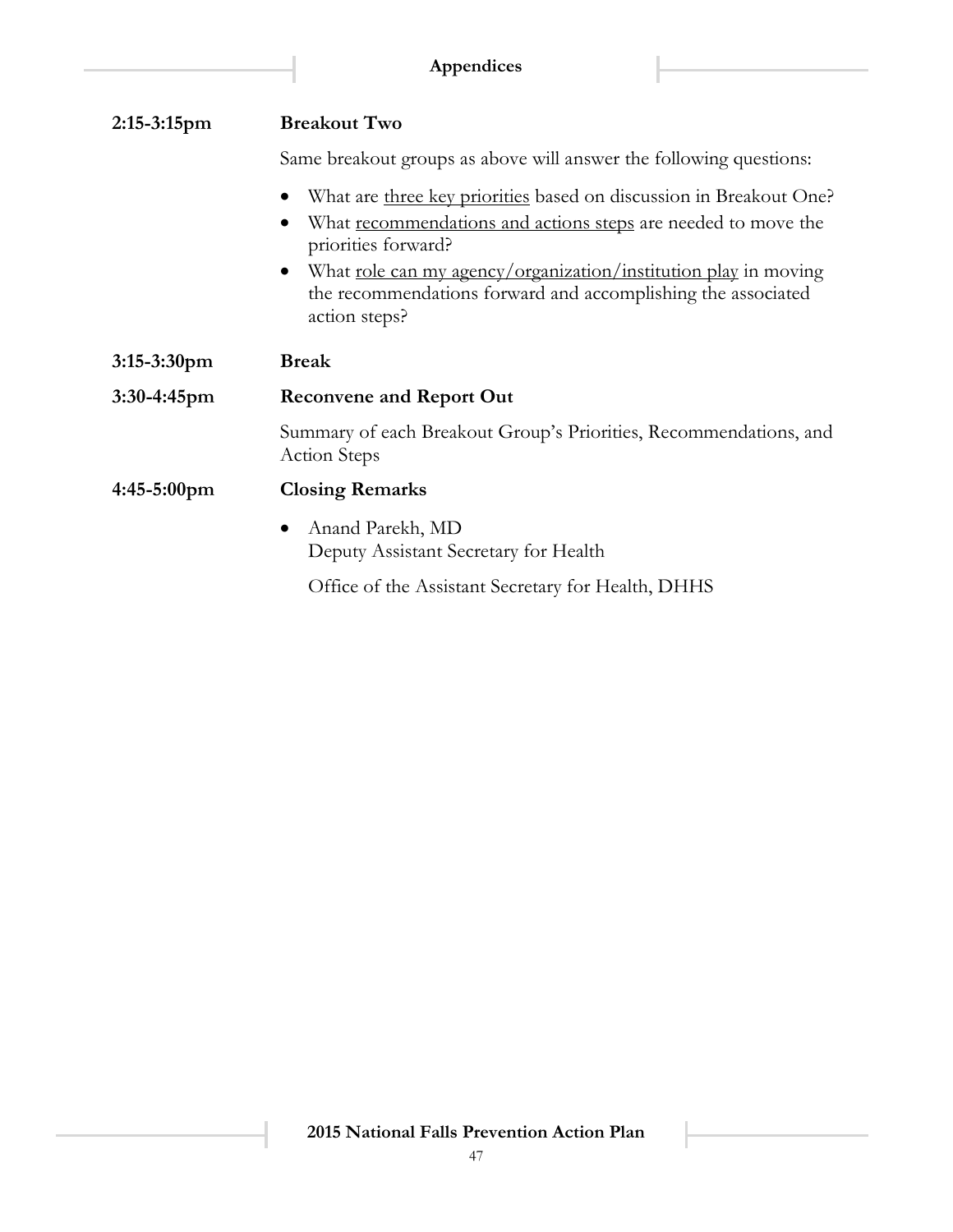### **F. Falls Prevention Resources**

#### **Research / Statistics**

 Older Adult Falls Data and Statistics – Centers for Disease Control and Prevention (CDC) <http://www.cdc.gov/homeandrecreationalsafety/falls/adultfalls.html>

#### **Coalitions / Grantees**

- Falls Free Coalition National Council on Aging (NCOA) [http://www.ncoa.org/improve-health/center-for-healthy-aging/falls](http://www.ncoa.org/improve-health/center-for-healthy-aging/falls-prevention/falls-free-initiative.html#falls%20free%20coalition)[prevention/falls-free-initiative.html#falls%20free%20coalition](http://www.ncoa.org/improve-health/center-for-healthy-aging/falls-prevention/falls-free-initiative.html#falls%20free%20coalition)
- Falls Prevention Initiatives Goals and Grantees Administration on Aging  $(A \circ A)$ [http://www.aoa.acl.gov/AoA\\_Programs/HPW/Falls\\_Prevention/index.aspx](http://www.aoa.acl.gov/AoA_Programs/HPW/Falls_Prevention/index.aspx)
- State Profiles National Council on Aging (NCOA) [https://www.ncoa.org/resourcetype/falls](https://www.ncoa.org/resourcetype/falls-prevention/?rg_resource_type=7&post_type=ncoaresource)[prevention/?rg\\_resource\\_type=7&post\\_type=ncoaresource](https://www.ncoa.org/resourcetype/falls-prevention/?rg_resource_type=7&post_type=ncoaresource) Profiles of states implementing falls prevention programs, plus links to their websites and outreach materials.

#### **Falls Prevention Initiatives**

- Falls Prevention Awareness Day National Council on Aging (NCOA) [http://www.ncoa.org/improve-health/center-for-healthy-aging/falls](http://www.ncoa.org/improve-health/center-for-healthy-aging/falls-prevention/falls-prevention-awareness.html)[prevention/falls-prevention-awareness.html](http://www.ncoa.org/improve-health/center-for-healthy-aging/falls-prevention/falls-prevention-awareness.html) Tools and activities including an infographic, webinar, media toolkit, and Falls Prevention awareness activities, and sample outreach materials from partners.
- Falls Prevention Center of Excellence—resources for service providers, individuals, families, researchers, and educators. <http://stopfalls.org/>
- Funding Opportunity Announcements Administration for Community Living (ACL) [http://www.acl.gov/Funding\\_Opportunities/Announcements/Index.aspx](http://www.acl.gov/Funding_Opportunities/Announcements/Index.aspx)
- National Falls Prevention Resource Center National Council on Aging (NCOA) <https://www.ncoa.org/center-for-healthy-aging/falls-resource-center/>

Includes these and other resources:

- NCOA / 2015 White House Conference on Aging Falls Prevention Summit – Slides
- Falls Free: Promoting a National Falls Prevention Action Plan
- Making a Difference: Progress Report on the Falls Free™ National Action Plan
- National Falls Free® Initiative: Report from the National Advisory Group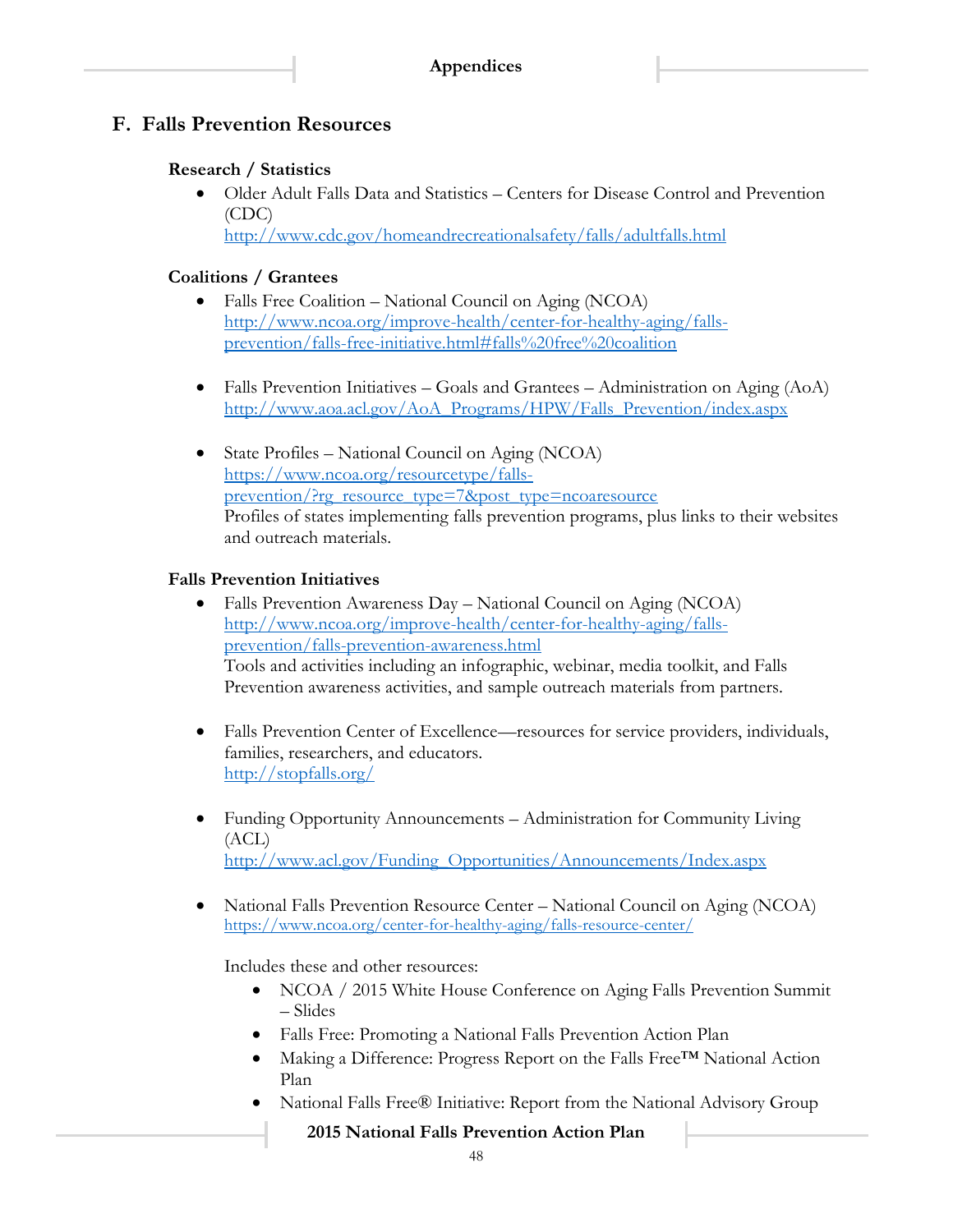Strategic Planning Meeting

- Evaluation Guidelines to Measure the Impact of State and Local Coalitions on Fall Prevention
- Falls Injuries Prevention Partnership National Institute on Aging (NIA) and Patient Centered Outcomes Research Institute (PCORI) [\(https://www.nia.nih.gov/newsroom/2014/06/nih-pcori-announce-major-award](https://www.nia.nih.gov/newsroom/2014/06/nih-pcori-announce-major-award-prevent-falls-injuries-older-people)[prevent-falls-injuries-older-people\)](https://www.nia.nih.gov/newsroom/2014/06/nih-pcori-announce-major-award-prevent-falls-injuries-older-people) [\(http://www.pcori.org/news-release/pcori-and](http://www.pcori.org/news-release/pcori-and-nih-announce-major-study-patient-centered-approach-preventing-fall-related)[nih-announce-major-study-patient-centered-approach-preventing-fall-related\)](http://www.pcori.org/news-release/pcori-and-nih-announce-major-study-patient-centered-approach-preventing-fall-related) This effort supports a major clinical trial seeking to test the integration of falls prevention approaches into various health care systems.

### **Programs / Resources for Professionals**

- CEU Courses American Physical Therapy Association (APTA) <http://www.apta.org/BalanceFalls/>
- Effective Falls Interventions for Older Adults in the Community Centers for Disease Control and Prevention (CDC) <http://www.cdc.gov/HomeandRecreationalSafety/Falls/compendium.html>
- Exploring Practice in Home Safety for Fall Prevention: The Creative Practices in Home Safety Assessment and Modification Study – National Council on Aging (NCOA) [http://www.ncoa.org/improve-health/center-for-healthy-aging/content](http://www.ncoa.org/improve-health/center-for-healthy-aging/content-library/Creative_Practices-Home_Safety_Report.pdf)[library/Creative\\_Practices-Home\\_Safety\\_Report.pdf](http://www.ncoa.org/improve-health/center-for-healthy-aging/content-library/Creative_Practices-Home_Safety_Report.pdf)
- Falls Prevention The American Occupational Therapy Association, Inc. (AOTA) <http://www.aota.org/Practice/Productive-Aging/Falls.aspx> Includes AOTA's Falls Prevention Toolkit, resources for Falls Prevention Awareness Day, AOTA's Falls Project with the CDC, and Public Awareness and Advocacy resources. Online professional development courses, tip sheets, fact sheets on occupational therapy and falls, and evidence-based research are also included.
- Guide to Implementing Effective Community-Based Fall Prevention Programs Centers for Disease Control and Prevention (CDC) [http://www.cdc.gov/HomeandRecreationalSafety/Falls/community\\_preventfalls.ht](http://www.cdc.gov/HomeandRecreationalSafety/Falls/community_preventfalls.html) [ml](http://www.cdc.gov/HomeandRecreationalSafety/Falls/community_preventfalls.html)
- Injuries and Falls from Immobility Centers for Medicare & Medicaid Services (CMS) [http://partnershipforpatients.cms.gov/p4p\\_resources/tsp](http://partnershipforpatients.cms.gov/p4p_resources/tsp-injuriesandfallsfromimmobility/toolinjuriesandfallsfromimmobility.html)[injuriesandfallsfromimmobility/toolinjuriesandfallsfromimmobility.html](http://partnershipforpatients.cms.gov/p4p_resources/tsp-injuriesandfallsfromimmobility/toolinjuriesandfallsfromimmobility.html) A variety of resources, including the manual *The Falls Management Program: A Quality Improvement Initiative for Nursing Facilities* (AHRQ), the Johns Hopkins Hospital Fall Assessment Tool, the SAFE from FALLS Call to Action program from Minnesota Hospital Association (MHA), and several case studies.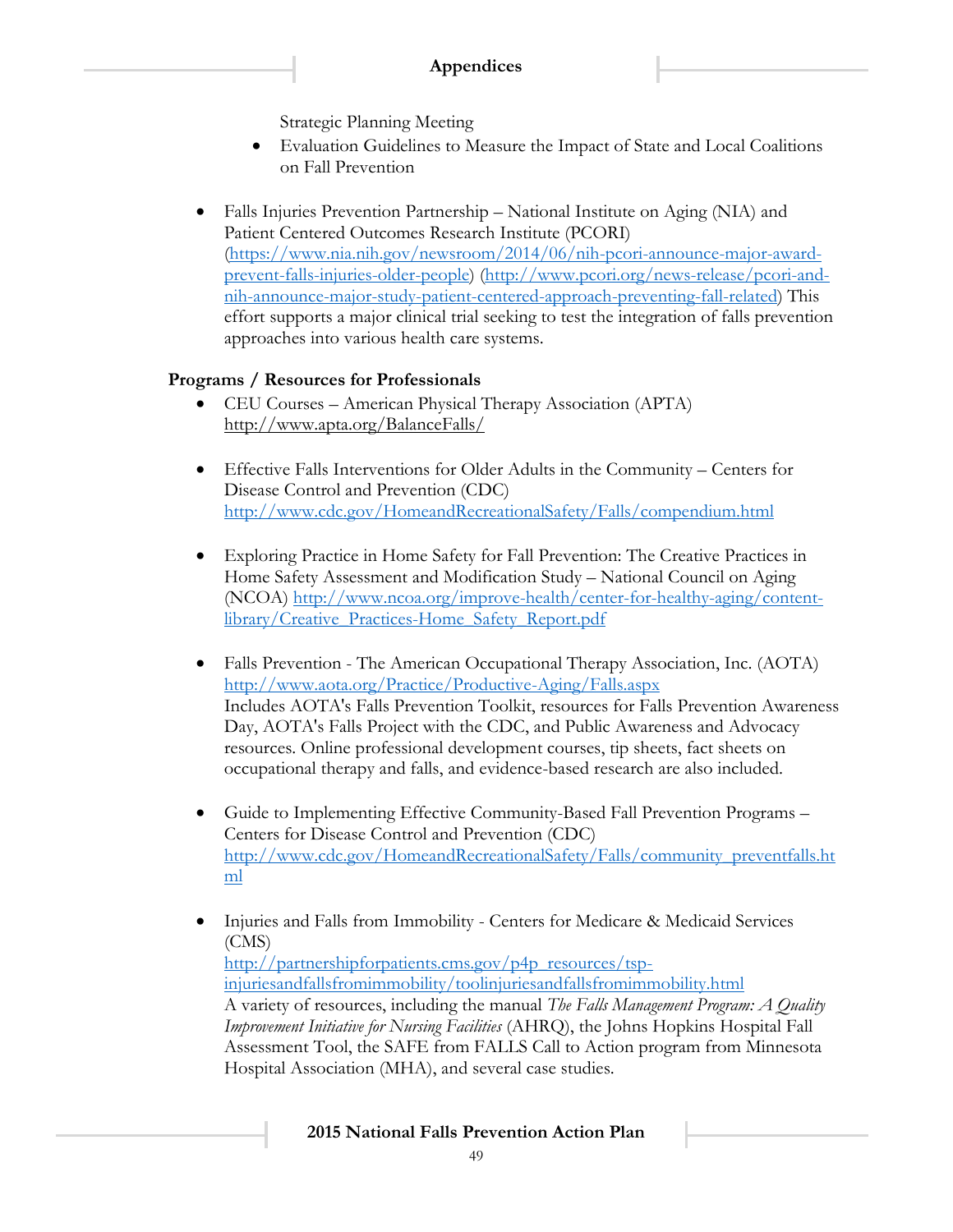- Safety of Seniors Act of 2007, Public Law 110-202 <http://www.gpo.gov/fdsys/pkg/PLAW-110publ202/pdf/PLAW-110publ202.pdf>
- State Policy Toolkit for Advancing Falls Prevention National Council on Aging (NCOA) [http://www.ncoa.org/improve-health/center-for-healthy-aging/falls](http://www.ncoa.org/improve-health/center-for-healthy-aging/falls-prevention/state-policy-toolkit-for.html)[prevention/state-policy-toolkit-for.html](http://www.ncoa.org/improve-health/center-for-healthy-aging/falls-prevention/state-policy-toolkit-for.html)

#### **Resources for Older Adults**

 AARP HomeFit Guide [http://www.aarp.org/livable-communities/info-2014/aarp-home-fit-guide-aging-in](http://www.aarp.org/livable-communities/info-2014/aarp-home-fit-guide-aging-in-place.html)[place.html](http://www.aarp.org/livable-communities/info-2014/aarp-home-fit-guide-aging-in-place.html) Smart solutions for making a home comfortable, safe, and a great fit.

 American Occupational Therapy Association (AOTA) Tips for Older Adults <http://www.aota.org/About-Occupational-Therapy/Patients-Clients/Adults.aspx> Includes falls prevention, remaining in your home as you age, Alzheimer's disease, low vision, and others.

- Balance and Falls American Physical Therapy Association (APTA) <http://www.apta.org/BalanceFalls/> Patient Care and Consumer Education including two videos: One for caregivers and one on improving balance and avoiding falls, and related resources.
- Eldercare Locator Preventing Falls at Home Brochure [http://www.eldercare.gov/Eldercare.NET/Public/Resources/Brochures/docs/Pre](http://www.eldercare.gov/Eldercare.NET/Public/Resources/Brochures/docs/Preventing_Falls_Brochure_pagebypage.pdf) [venting\\_Falls\\_Brochure\\_pagebypage.pdf](http://www.eldercare.gov/Eldercare.NET/Public/Resources/Brochures/docs/Preventing_Falls_Brochure_pagebypage.pdf) Offers a home safety check to help people understand what to do to help prevent falls around the home.
- Falls Prevention Tips and Materials for Older Adults Centers for Disease Control and Prevention (CDC) <http://www.cdc.gov/Features/OlderAmericans/>
- *Go4Life*® Exercise and Physical Activity Campaign from the National Institute on Aging at NIH -- <https://go4life.nia.nih.gov/> - The campaign provides resources about a balanced exercise program of endurance, strength, flexibility, and balance designed to help older adults start moving and stay active.
- NIHSeniorHealth Topic on Falls and Older Adults <http://nihseniorhealth.gov/falls/aboutfalls/01.html> Provides information and resources to consumers about falls, related risk factors, prevention, personal change, home proofing, and more.
- Physical Therapist's Guide to Falls Move Forward [http://www.moveforwardpt.com/SymptomsConditionsDetail.aspx?cid=85726fb6-](http://www.moveforwardpt.com/SymptomsConditionsDetail.aspx?cid=85726fb6-14c4-4c16-9a4c-3736dceac9f0#.VWY72Eb58jI) [14c4-4c16-9a4c-3736dceac9f0#.VWY72Eb58jI](http://www.moveforwardpt.com/SymptomsConditionsDetail.aspx?cid=85726fb6-14c4-4c16-9a4c-3736dceac9f0#.VWY72Eb58jI)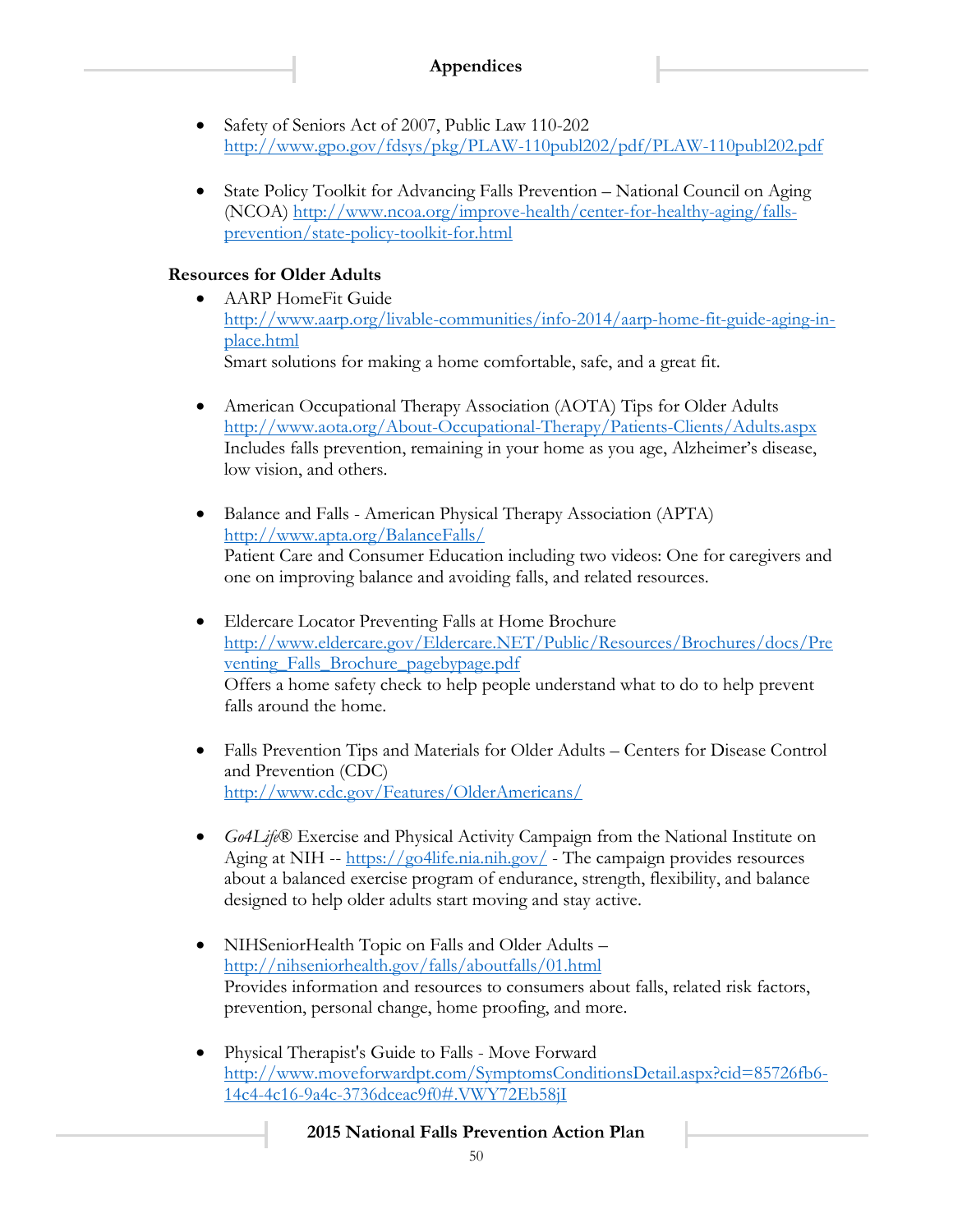- Questions to Ask Older Adults to Prevent Falls Medscape <http://www.medscape.com/viewarticle/841020>
- Stopping Elderly Accidents, Deaths and Injuries (STEADI) Centers for Disease Control and Prevention (CDC) <http://www.cdc.gov/steadi/index.html> Comprised of tools and educational materials for health care providers to help identify patients with risk factors and offer interventions.

#### **Agencies and Organizations**

- Administration for Community Living (ACL) [http://www.aoa.acl.gov/AoA\\_Programs/HPW/Falls\\_Prevention/index.aspx](http://www.aoa.acl.gov/AoA_Programs/HPW/Falls_Prevention/index.aspx)
- American Occupational Therapy Association, Inc. (AOTA) <http://www.aota.org/Practice/Productive-Aging/Falls.aspx>
- American Physical Therapy Association (APTA) <http://www.apta.org/BalanceFalls/>
- Centers for Disease Control and Prevention (CDC) <http://www.cdc.gov/HomeandRecreationalSafety/Falls/index.html>
- Centers for Medicare & Medicaid Services (CMS) [http://partnershipforpatients.cms.gov/p4p\\_resources/tsp](http://partnershipforpatients.cms.gov/p4p_resources/tsp-injuriesandfallsfromimmobility/toolinjuriesandfallsfromimmobility.html)[injuriesandfallsfromimmobility/toolinjuriesandfallsfromimmobility.html](http://partnershipforpatients.cms.gov/p4p_resources/tsp-injuriesandfallsfromimmobility/toolinjuriesandfallsfromimmobility.html)
- National Council on Aging (NCOA), National Falls Prevention Resource Center <https://www.ncoa.org/center-for-healthy-aging/falls-resource-center/>
- National Institute on Aging, National Institutes of Health [https://go4life.nia.nih.gov/tip-sheets/fall-proofing-your-home;](https://go4life.nia.nih.gov/tip-sheets/fall-proofing-your-home) <https://www.nia.nih.gov/health/publication/falls-and-fractures>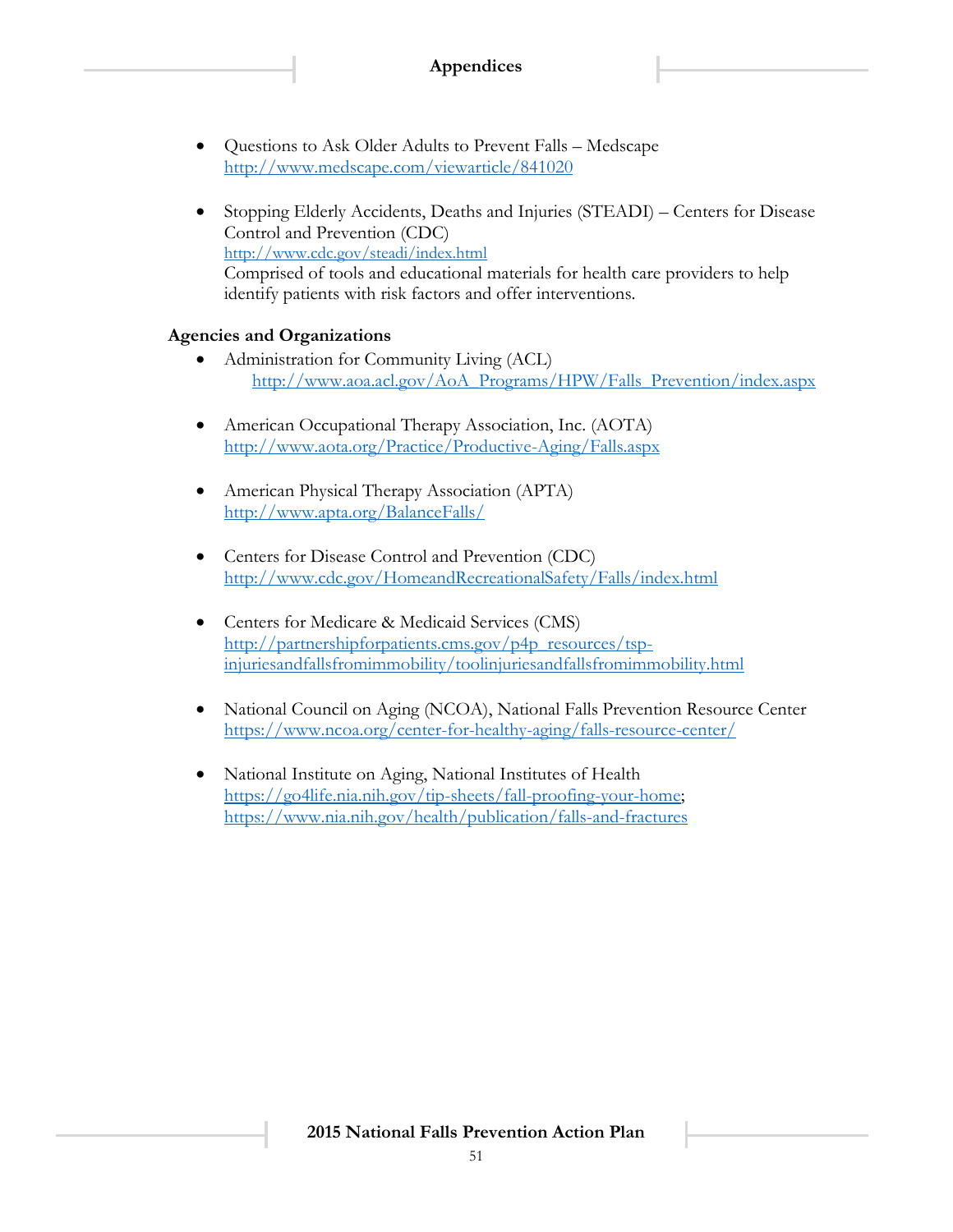Suggested citation: Cameron, K., Schneider, E., Childress, D., Gilchrist, C. (2015). National Council on Aging Falls Free® National Action Plan.

Retrieved from www.ncoa.org/FallsFreeNAP.